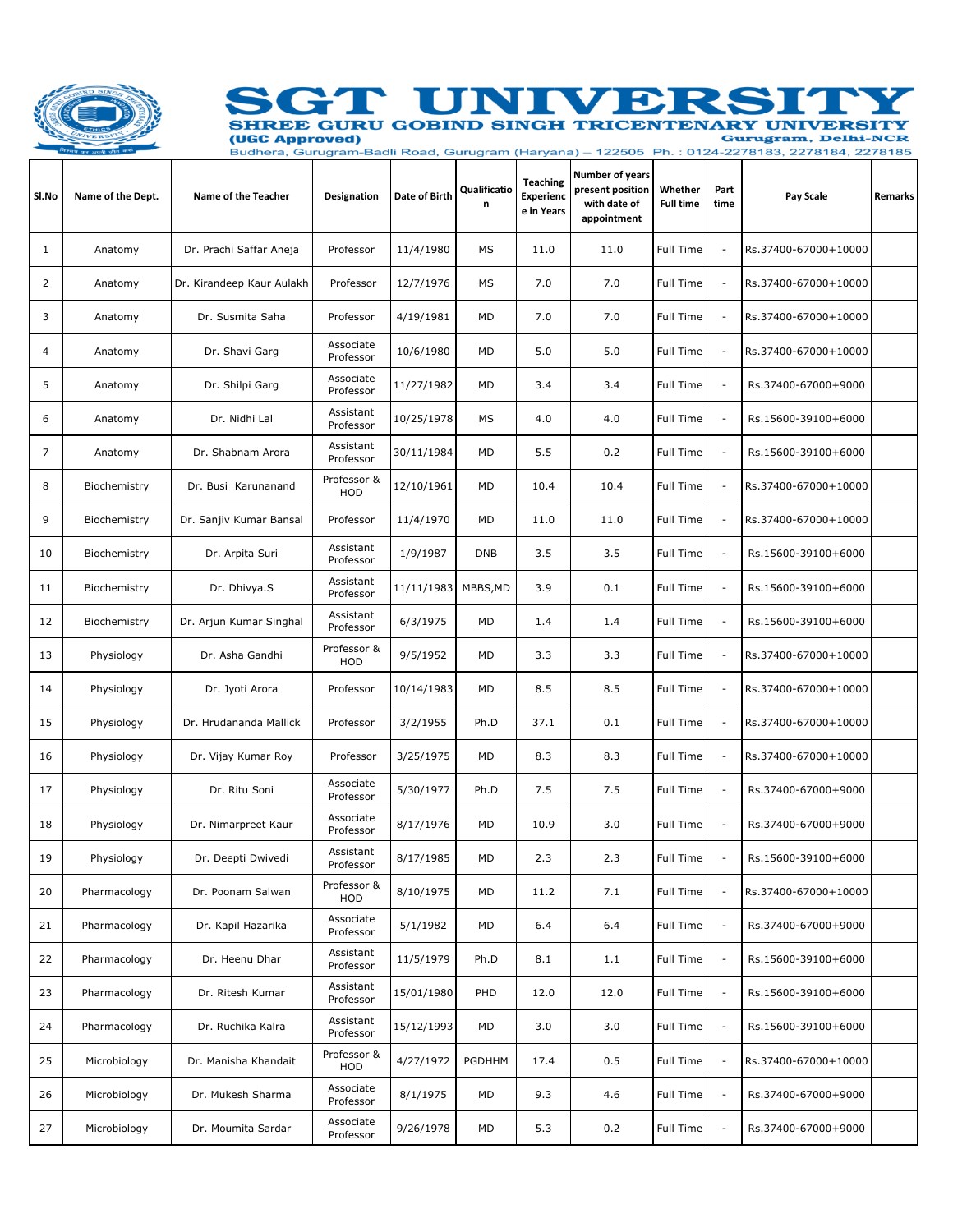| 28 | Microbiology  | Dr. Urvashi Tiwari             | Assistant<br>Professor                                | 17.07.1986          | MBBS, MD,<br><b>DNB</b>         | 4.0  | 0.1  | Full Time        | $\overline{\phantom{a}}$ | Rs.15600-39100+6000  |  |
|----|---------------|--------------------------------|-------------------------------------------------------|---------------------|---------------------------------|------|------|------------------|--------------------------|----------------------|--|
| 29 | Pathology     | Dr. Komal Yadav                | Assistant<br>Professor                                | 10.4.1989           | MBBS, MD                        | 1.10 | 0.3  | Full Time        | $\overline{\phantom{a}}$ | Rs.15600-39100+6000  |  |
| 30 | Pathology     | Dr. Sunil Arora                | Professor &<br>HOD                                    | 9/15/1959           | MD                              | 15.3 | 3.2  | Full Time        | $\overline{\phantom{a}}$ | Rs.37400-67000+10000 |  |
| 31 | Pathology     | Dr. Rajeev Sen                 | Professor                                             | 09/04/1956          | MBBS &<br><b>DM</b>             | 38.0 | 38.0 | Full Time        | $\overline{\phantom{a}}$ | Rs.37400-67000+10000 |  |
| 32 | Pathology     | Dr. Amita Saigal               | Associate<br>Professor                                | 8/29/1972           | MD                              | 4.1  | 4.1  | <b>Full Time</b> | $\overline{\phantom{a}}$ | Rs.37400-67000+9000  |  |
| 33 | Pathology     | Dr. Sweta                      | Associate<br>Professor                                | 12/12/1977          | <b>DNB</b>                      | 9.0  | 6.0  | <b>Full Time</b> | $\overline{\phantom{a}}$ | Rs.37400-67000+9000  |  |
| 34 | Pathology     | Dr. Irbinder Kour Bali         | Associate<br>Professor                                | 5/30/1979           | MD                              | 5.6  | 5.6  | Full Time        | $\overline{\phantom{a}}$ | Rs.37400-67000+9000  |  |
| 35 | Pathology     | Dr. Raj Kumar                  | Associate<br>Professor                                | 12/28/1952          | MD                              | 5.2  | 5.2  | Full Time        | $\overline{\phantom{a}}$ | Rs.37400-67000+9000  |  |
| 36 | Pathology     | Dr. Saloni Mahajan             | Assistant<br>Professor                                | 10/06/1982 MBBS, MD |                                 | 9.0  | 9.0  | Full Time        | $\overline{\phantom{a}}$ | Rs.15600-39100+6000  |  |
| 37 | Pathology     | Dr. Samiksha Ahlawat           | Assistant<br>Professor                                | 18/09/1990 MBBS, MD |                                 | 4.0  | 4.0  | Full Time        | $\overline{\phantom{a}}$ | Rs.15600-39100+6000  |  |
| 38 | Pathology     | Dr. Vibha Vasudeva             | Assistant<br>Professor                                | 11/3/1982           | MD                              | 1.5  | 1.5  | Full Time        | $\overline{\phantom{a}}$ | Rs.15600-39100+6000  |  |
| 39 | Comm. Med.    | Dr. Madhulekha<br>Bhattacharya | Professor &<br>HOD                                    | 12/25/1952          | MD                              | 21.4 | 1.4  | Full Time        | $\overline{\phantom{a}}$ | Rs.37400-67000+10000 |  |
| 40 | Comm. Med.    | Dr. Jagbir Singh Malik         | Professor                                             | 10/19/1954          | MD                              | 35.3 | 1.3  | Full Time        | $\overline{\phantom{a}}$ | Rs.37400-67000+10000 |  |
| 41 | Comm. Med.    | Dr. Vijay Kumar Singhal        | Professor                                             | 12/4/1953           | MD                              | 8.4  | 8.4  | Full Time        | $\overline{\phantom{a}}$ | Rs.37400-67000+10000 |  |
| 42 | Comm. Med.    | Dr. Ved Pal                    | Associate<br>Professor                                | 4/26/1962           | MD                              | 24.8 | 4.8  | Full Time        | $\blacksquare$           | Rs.37400-67000+9000  |  |
| 43 | Comm. Med.    | Dr. Shubham Mohan<br>Sharma    | Associate<br>Professor                                | 2/4/1988            | MD                              | 7.7  | 4.7  | Full Time        | $\overline{\phantom{a}}$ | Rs.37400-67000+9000  |  |
| 44 | Comm. Med.    | Dr. Sangeeta Narang            | Assistant<br>Professor                                | 04/10/1960          | MBBS,<br>MD(CHA),<br><b>DNB</b> | 33.0 | 33.0 | Full Time        | L,                       | Rs.15600-39100+6000  |  |
| 45 | Comm. Med.    | Mr. Sunil Kumar Chamola        | Assistant<br>Professor cum 15.01.1990<br>Statistician |                     | M.Sc                            | 5.0  | 2.0  | Full Time        | $\overline{\phantom{a}}$ | Rs.15600-39100+6000  |  |
| 46 | Comm. Med.    | Dr. Priyanka Sachdeva          | Assistant<br>Professor                                | 24.05.1991          | MD                              | 4.6  | 1.6  | Full Time        | $\overline{\phantom{a}}$ | Rs.15600-39100+6000  |  |
| 47 | Comm. Med.    | Dr. Vinayak H Kashyap          | Assistant<br>Professor                                | 21.04.1991          | MBBS, MS                        | 1.8  | 0.0  | Full Time        | $\overline{\phantom{a}}$ | Rs.15600-39100+6000  |  |
| 48 | FMT           | Dr. Rakesh N Tandon            | Professor                                             | 11/08/1956 MBBS, MD |                                 | 39.0 | 0.4  | Full Time        |                          | Rs.37400-67000+10000 |  |
| 49 | <b>FMT</b>    | Dr. Rajiv Kumar Sinha          | Associate<br>Professor                                | 6/24/1961           | <b>DCH</b>                      | 3.8  | 3.8  | Full Time        | $\overline{\phantom{a}}$ | Rs.37400-67000+9000  |  |
| 50 | <b>FMT</b>    | Dr. Kamal Singla               | Assistant<br>Professor                                | 10/7/1985           | MD                              | 5.2  | 1.5  | Full Time        | $\overline{\phantom{a}}$ | Rs.15600-39100+6000  |  |
| 51 | Gen. Medicine | Dr. Dinesh Kumar Sharma        | Professor                                             | 12/12/1951          | MD                              | 42.0 | 5.9  | <b>Full Time</b> | $\overline{\phantom{a}}$ | Rs.37400-67000+10000 |  |
| 52 | Gen. Medicine | Dr. Sankatha Prasad            | Professor                                             | 5/5/1952            | MD                              | 27.0 | 2.1  | Full Time        | $\overline{\phantom{a}}$ | Rs.37400-67000+10000 |  |
| 53 | Gen. Medicine | Dr. Raj Pal Verma              | Professor                                             | 3/1/1958            | MD                              | 20.6 | 5.0  | Full Time        | $\overline{\phantom{a}}$ | Rs.37400-67000+10000 |  |
| 54 | Gen. Medicine | Dr. Nitya Nand                 | Professor &<br>HOD                                    | 21/10/1953 MBBS, MD |                                 | 35.0 | 0.2  | Full Time        | $\overline{\phantom{a}}$ | Rs.37400-67000+10000 |  |
| 55 | Gen. Medicine | Dr. Anup Kumar Chhabra         | Associate<br>Professor                                | 15.11.1970          | MD                              | 17.1 | 11.1 | Full Time        | $\overline{\phantom{a}}$ | Rs.37400-67000+9000  |  |
| 56 | Gen. Medicine | Dr. Tarun Jhamb                | Assistant<br>Professor                                | 24.06.1975          | MD                              | 8.6  | 3.8  | Full Time        | $\overline{\phantom{a}}$ | Rs.15600-39100+6000  |  |
| 57 | Gen. Medicine | Dr. Anshu Makkar               | Assistant<br>Professor                                | 14.08.1976          | MD                              | 2.0  | 2.0  | Full Time        | $\overline{\phantom{a}}$ | Rs.15600-39100+6000  |  |
| 58 | Gen. Medicine | Dr. Shivjeet Yadav             | Assistant<br>Professor                                | 24.09.1988          | MBBS, MD                        | 5.0  | 0.2  | Full Time        | $\overline{\phantom{a}}$ | Rs.15600-39100+6000  |  |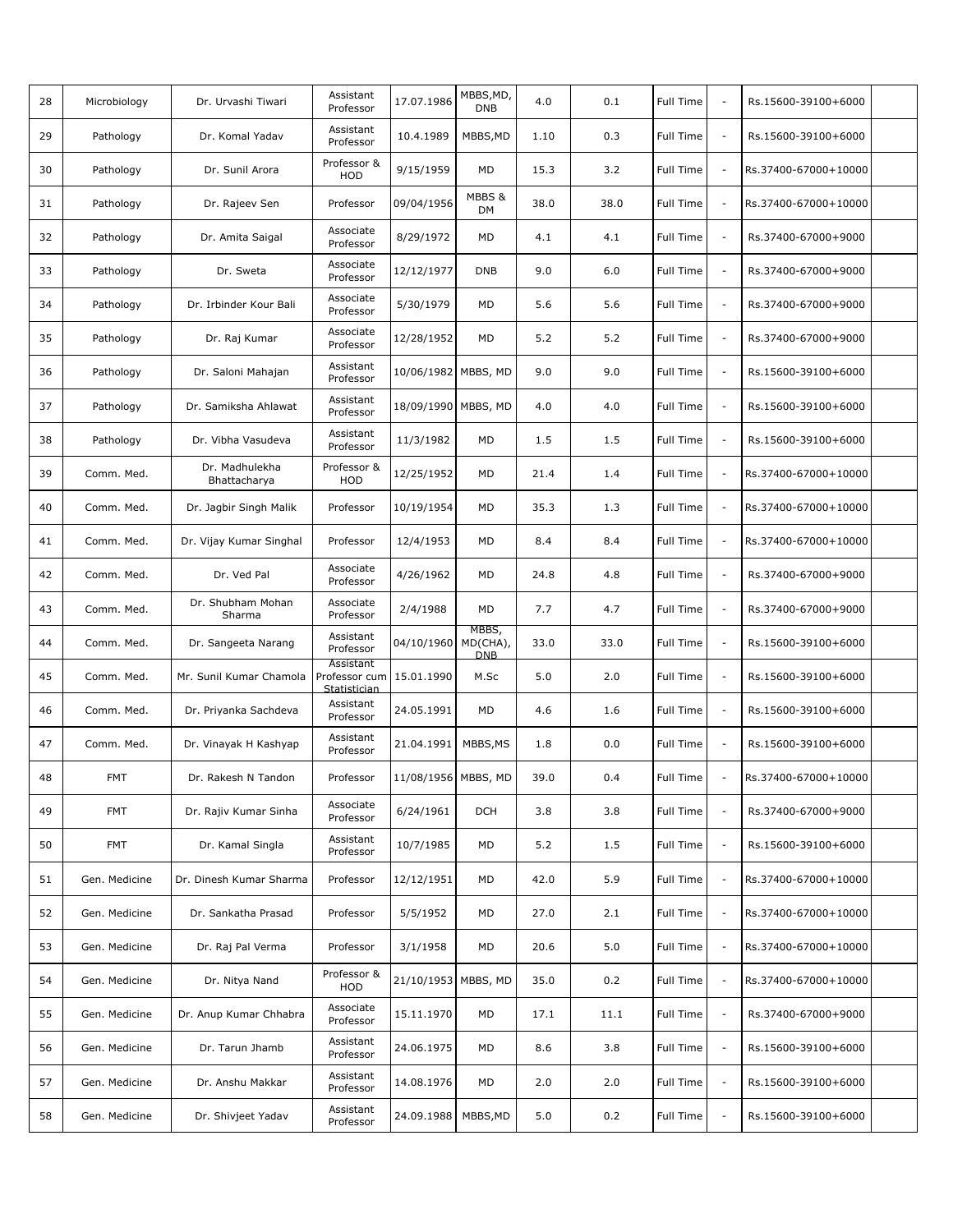| 59 | Gen. Medicine      | Dr. Rajaram Aggarwal                          | Assistant<br>Professor | 14.07.1984           | MBBS, MD             | 4.0  | 0.1  | Full Time        | $\overline{\phantom{a}}$ | Rs.15600-39100+6000  |  |
|----|--------------------|-----------------------------------------------|------------------------|----------------------|----------------------|------|------|------------------|--------------------------|----------------------|--|
| 60 | Gen. Medicine      | Dr. Abhishek Gaurav                           | Assistant<br>Professor | 24.06.1980           | Ph.D                 | 7.6  | 1.6  | Full Time        | $\blacksquare$           | Rs.15600-39100+6000  |  |
| 61 | Gen. Medicine      | Dr. Vipin Jamdagni                            | Assistant<br>Professor | 5/11/1988            | MD                   | 5.4  | 1.3  | Full Time        | $\overline{\phantom{a}}$ | Rs.15600-39100+6000  |  |
| 62 | Gen. Medicine      | Dr. Kishor Kumar Nagar                        | Assistant<br>Professor | 06/04/1970 MBBS, MD  |                      | 5.0  | 0.5  | Full Time        | $\overline{\phantom{a}}$ | Rs.15600-39100+6000  |  |
| 63 | Gen. Medicine      | Dr. Sakshi Sharma                             | Assistant<br>Professor | 22/09/1987           | MBBS, MD<br>Medicine | 4.0  | 0.3  | Full Time        | $\overline{\phantom{a}}$ | Rs.15600-39100+6000  |  |
| 64 | Gen. Medicine      | Dr. Ayush Bansal                              | Assistant<br>Professor | 24/11/1987           | MD                   | 5.0  | 0.2  | Full Time        | $\overline{\phantom{a}}$ | Rs.15600-39100+6000  |  |
| 65 | Gen. Medicine      | Dr. Sonika Verma                              | Assistant<br>Professor | 11/01/1986           | <b>MD</b>            | 5.0  | 0.1  | Full Time        | $\overline{\phantom{a}}$ | Rs.15600-39100+6000  |  |
| 66 | Gen. Medicine      | Dr. Satya Prakash Yadav                       | Assistant<br>Professor | 01/08/1965           | MD                   | 4.0  | 0.2  | Full Time        | $\overline{\phantom{a}}$ | Rs.15600-39100+6000  |  |
| 67 | Gen. Medicine      | Dr. O.P. Kalra                                | Professor              | 28/7/1955 (Nephrolog | MD, DNB<br>v)        | 40.0 | 0.1  | Full Time        | $\overline{\phantom{a}}$ | Rs.37400-67000+12000 |  |
| 68 | Gen. Medicine      | Dr. Smita Manjavkar                           | Professor              | 29/8/1973            | MBBS, MS             | 16.0 | 0.0  | Full Time        | $\overline{\phantom{a}}$ | Rs.37400-67000+10000 |  |
| 69 | Dermatology        | Dr. Mohinder Pal Singh<br>Sawhnev             | Professor &<br>HOD     | 7/13/1955            | MD                   | 6.5  | 6.5  | <b>Full Time</b> | $\overline{\phantom{a}}$ | Rs.37400-67000+10000 |  |
| 70 | Dermatology        | Dr. Shikhar Ganjoo                            | Associate<br>Professor | 10/6/1985            | <b>FIADVL</b>        | 5.4  | 5.4  | Full Time        | $\overline{\phantom{a}}$ | Rs.37400-67000+9000  |  |
| 71 | Dermatology        | Dr. Prafulla Kumar Sharma                     | Professor              | 21.08.1956           | MBBS, MS             | 37.0 | 0.0  | Full Time        | $\overline{\phantom{a}}$ | Rs.37400-67000+10000 |  |
| 72 | Dermatology        | Dr. Pratiksha Mishra                          | Assistant<br>Professor | 1/1/1980             | MD                   | 2.4  | 2.4  | Full Time        | $\overline{\phantom{a}}$ | Rs.15600-39100+6000  |  |
| 73 | Psychiatry         | Dr. Ashwani Saini                             | Assistant<br>Professor | 04.09.1985           | MBBS, MD             | 3    | 0.3  | Full Time        | $\overline{\phantom{a}}$ | Rs.15600-39100+6000  |  |
| 74 | Psychiatry         | Dr. Ved Pal Mahla                             | Professor &<br>HOD     | 1/1/1957             | MD                   | 4.3  | 4.3  | Full Time        | $\overline{\phantom{a}}$ | Rs.37400-67000+10000 |  |
| 75 | Psychiatry         | Dr. Ashutosh Tripathi                         | Professor              | 7/16/1963            | MD                   | 1.6  | 1.6  | Full Time        | $\overline{\phantom{a}}$ | Rs.37400-67000+10000 |  |
| 76 | Pulmonary Medicine | Dr. Dharampal Singh<br>Sudan                  | Professor &<br>HOD     | 12/8/1951            | MD                   | 6.4  | 6.4  | Full Time        | $\overline{\phantom{a}}$ | Rs.37400-67000+10000 |  |
| 77 | Pulmonary Medicine | Dr. Prem Kumar Singhal                        | Associate<br>Professor | 7/5/1953             | MD                   | 1.6  | 1.6  | Full Time        | $\overline{\phantom{a}}$ | Rs.37400-67000+9000  |  |
| 78 | Pulmonary Medicine | Dr. Mohit Bhardwaj                            | Assistant<br>Professor | 10/6/1987            | MD                   | 1.4  | 1.4  | Full Time        | $\overline{\phantom{a}}$ | Rs.15600-39100+6000  |  |
| 79 |                    | Pulmonary Medicine   Dr. Krishna Bihari Gupta | Professor              | 05.08.1956 MBBS, MD  |                      | 38.0 | 0.1  | Full Time        |                          | Rs.37400-67000+10000 |  |
| 80 | Gen. Surgery       | Dr. Prem Narayan Agarwal                      | Professor &<br>HOD     | 8/5/1953             | MS                   | 40.4 | 2.4  | Full Time        |                          | Rs.37400-67000+10000 |  |
| 81 | Gen. Surgery       | Dr. Pawan Tiwari                              | Professor              | 1/1/1958             | MS                   | 36.0 | 11.0 | Full Time        | $\overline{\phantom{a}}$ | Rs.37400-67000+10000 |  |
| 82 | Gen. Surgery       | Dr. Kuldeep Raj                               | Professor              | 7/21/1970            | МS                   | 31.0 | 11.0 | Full Time        | $\overline{\phantom{a}}$ | Rs.37400-67000+10000 |  |
| 83 | Gen. Surgery       | Dr. Mriganko Shekhar Ray                      | Professor              | 16.02.1959           | MS                   | 14.3 | 0.3  | Full Time        | $\overline{\phantom{a}}$ | Rs.37400-67000+10000 |  |
| 84 | Gen. Surgery       | Dr. Ajit Sinha                                | Professor              | 7/8/1954             | M.Ch.                | 29.6 | 1.6  | Full Time        | $\overline{\phantom{a}}$ | Rs.37400-67000+10000 |  |
| 85 | Gen. Surgery       | Dr. Kanwar Singh Goel                         | Professor              | 7/11/1958            | МS                   | 5.4  | 5.4  | Full Time        | $\overline{\phantom{a}}$ | Rs.37400-67000+10000 |  |
| 86 | Gen. Surgery       | Dr. Vikas Siwach                              | Associate<br>Professor | 10/22/1971           | МS                   | 3.0  | 3.0  | Full Time        | $\overline{\phantom{a}}$ | Rs.37400-67000+9000  |  |
| 87 | Gen. Surgery       | Dr. Ramendranath<br>Talukdar                  | Professor              | 10/1/1964            | МS                   | 34.1 | 6.1  | Full Time        | ÷,                       | Rs.37400-67000+10000 |  |
| 88 | Gen. Surgery       | Dr. Raman Sethi                               | Assistant<br>Professor | 7/8/1974             | <b>DNB</b>           | 20.0 | 5.0  | Full Time        | $\overline{\phantom{a}}$ | Rs.15600-39100+6000  |  |
| 89 | Gen. Surgery       | Dr. Manjit Tanwar                             | Assistant<br>Professor | 4/17/1982            | МS                   | 8.0  | 4.0  | Full Time        | $\overline{\phantom{a}}$ | Rs.15600-39100+6000  |  |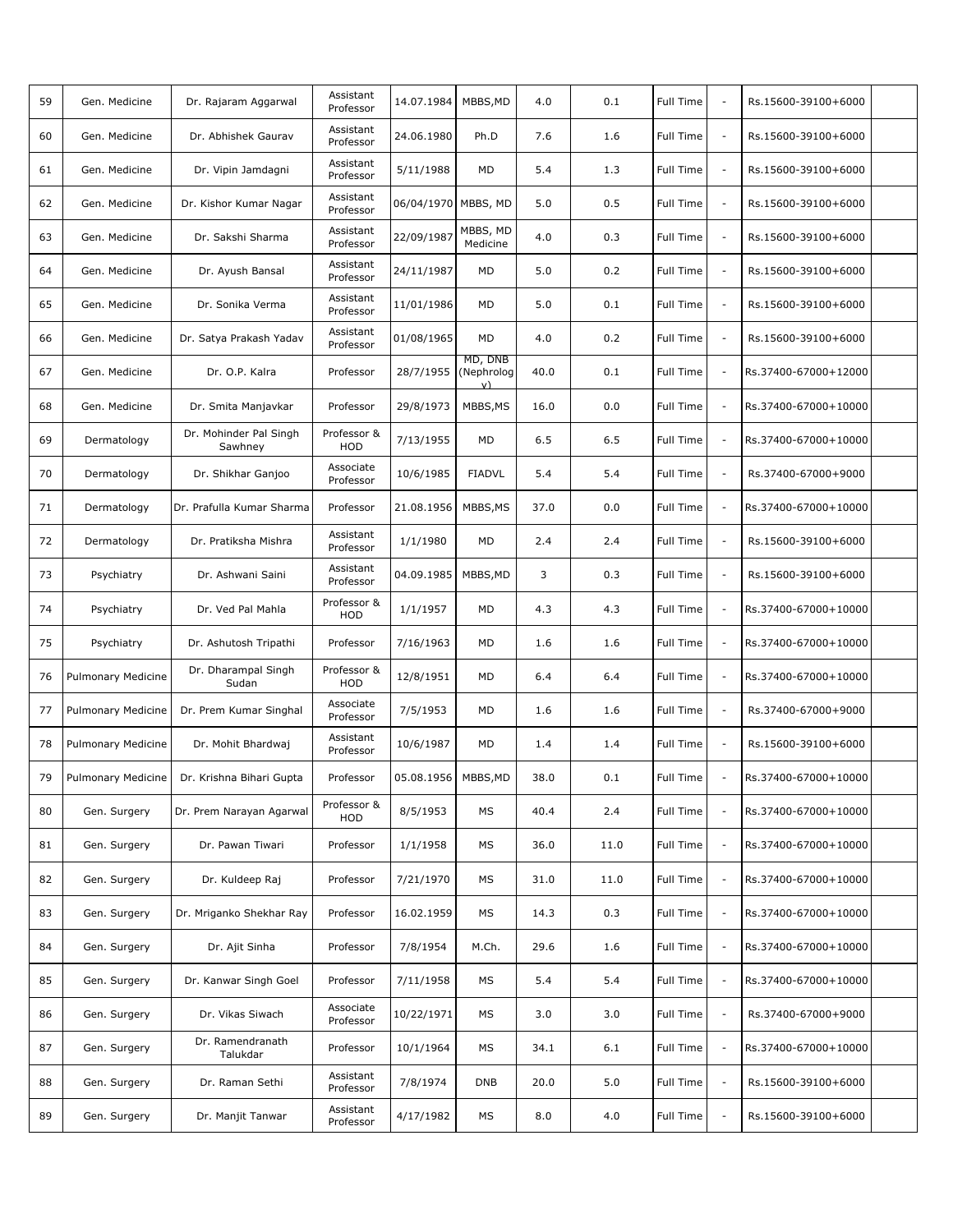| 90  | Gen. Surgery  | Dr. Gulshan Jit Singh    | Assistant<br>Professor | 10/1/1952  | MS                      | 1.7  | 1.7  | Full Time        | $\overline{\phantom{a}}$ | Rs.15600-39100+6000  |  |
|-----|---------------|--------------------------|------------------------|------------|-------------------------|------|------|------------------|--------------------------|----------------------|--|
| 91  | Gen. Surgery  | Dr. Shalinder Koul       | Assistant<br>Professor | 11/25/1974 | <b>DNB</b>              | 5.1  | 1.1  | Full Time        | $\blacksquare$           | Rs.15600-39100+6000  |  |
| 92  | Gen. Surgery  | Dr. Sandhya Gupta        | Assistant<br>Professor | 12/29/1987 | MS                      | 1.6  | 0.6  | Full Time        | $\overline{\phantom{a}}$ | Rs.15600-39100+6000  |  |
| 93  | Gen. Surgery  | Dr. Akash Dua            | Assistant<br>Professor | 9/16/1975  | MS                      | 0.2  | 0.2  | Full Time        | $\overline{\phantom{a}}$ | Rs.15600-39100+6000  |  |
| 94  | Paediatrics   | Dr. Pankaj Abrol         | Professor &<br>HOD     | 11/2/1954  | MD                      | 40.2 | 4.8  | Full Time        | $\overline{\phantom{a}}$ | Rs.37400-67000+10000 |  |
| 95  | Paediatrics   | Dr. Anita Sharma         | Professor              | 2/8/1954   | DM                      | 34.0 | 4.8  | Full Time        | $\overline{\phantom{a}}$ | Rs.37400-67000+10000 |  |
| 96  | Paediatrics   | Dr. Satya Kiran Kapur    | Professor              | 2/11/1955  | MD                      | 13.1 | 7.1  | Full Time        | $\overline{\phantom{a}}$ | Rs.37400-67000+10000 |  |
| 97  | Paediatrics   | Dr. Shashi Sharma        | Professor              | 4/18/1955  | MD                      | 19.8 | 3.4  | Full Time        | $\overline{\phantom{a}}$ | Rs.37400-67000+10000 |  |
| 98  | Paediatrics   | Dr. Bishnupriya Sahoo    | Associate<br>Professor | 1/25/1981  | MD                      | 6.6  | 0.6  | Full Time        | $\overline{\phantom{a}}$ | Rs.37400-67000+9000  |  |
| 99  | Paediatrics   | Dr. Richa                | Assistant<br>Professor | 5/20/1985  | MD                      | 6.3  | 2.3  | Full Time        | $\overline{\phantom{a}}$ | Rs.15600-39100+6000  |  |
| 100 | Paediatrics   | Dr. Nidhi Bedi           | Associate<br>Professor | 21.07.1982 | MBBS, MD                | 9.0  | 0.0  | <b>Full Time</b> | $\overline{\phantom{a}}$ | Rs.37400-67000+9000  |  |
| 101 | Paediatrics   | Dr. Jasleen Kaur         | Assistant<br>Professor | 7/1/1988   | MD                      | 2.4  | 0.2  | Full Time        | $\overline{\phantom{a}}$ | Rs.15600-39100+6000  |  |
| 102 | Paediatrics   | Dr. Parveen Kumar Antil  | Assistant<br>Professor | 2.3.1989   | MD                      | 1.0  | 0.1  | <b>Full Time</b> | $\overline{\phantom{a}}$ | Rs.15600-39100+6000  |  |
| 103 | <b>ENT</b>    | Dr. Vikas Kakkar         | Professor &<br>HOD     | 6/16/1954  | МS                      | 38.5 | 1.5  | Full Time        | $\overline{\phantom{a}}$ | Rs.37400-67000+10000 |  |
| 104 | <b>ENT</b>    | Dr. Arun Kumar           | Professor              | 8/29/1953  | MS                      | 39.0 | 4.0  | Full Time        | $\overline{\phantom{a}}$ | Rs.37400-67000+10000 |  |
| 105 | ENT           | Dr. Sahil Kapoor         | Assistant<br>Professor | 8/7/1991   | MS                      | 5.0  | 2.0  | Full Time        | $\overline{\phantom{a}}$ | Rs.15600-39100+6000  |  |
| 106 | <b>ENT</b>    | Dr. Poonam Kumar Saidha  | Associate<br>Professor | 11/24/1970 | MS                      | 16.1 | 0.3  | Full Time        | $\overline{\phantom{a}}$ | Rs.37400-67000+9000  |  |
| 107 | Ophthalmology | Dr. Pradeep Shingal      | Professor              | 10/1/1952  | MS                      | 33.0 | 10.0 | Full Time        | $\overline{\phantom{a}}$ | Rs.37400-67000+10000 |  |
| 108 | Ophthalmology | Dr. Neeraj Sharma        | Professor              | 5/7/1975   | MS                      | 16.1 | 16.1 | Full Time        | $\overline{\phantom{a}}$ | Rs.37400-67000+10000 |  |
| 109 | Ophthalmology | Dr. Ashok Kumar Khurana  | Professor &<br>HOD     | 12/28/1953 | MS                      | 38.0 | 2.0  | Full Time        | $\overline{\phantom{a}}$ | Rs.37400-67000+10000 |  |
| 110 | Ophthalmology | Dr. Joginder Pal Chugh   | Professor              | 28/05/1956 | МS                      | 25.0 | 0.0  | Full Time        |                          | Rs.37400-67000+10000 |  |
| 111 | Ophthalmology | Dr. Aruj Kumar Khurana   | Assistant<br>Professor | 11/8/1982  | <b>DNB</b>              | 4.0  | 1.0  | Full Time        | $\overline{\phantom{a}}$ | Rs.15600-39100+6000  |  |
| 112 | Ophthalmology | Dr. Tulika Gupta         | Assistant<br>Professor | 10/15/1986 | МS                      | 1.1  | 0.1  | Full Time        | $\overline{\phantom{a}}$ | Rs.15600-39100+6000  |  |
| 113 | Orthopaedics  | Dr. Priyanjal Jakhar     | Assistant<br>Professor | 20.05.1987 | MBBS, MS                | 5.0  | 0.2  | Full Time        | $\overline{\phantom{a}}$ | Rs.15600-39100+6000  |  |
| 114 | Orthopaedics  | Dr. Vipin Gupta          | Assistant<br>Professor | 19.03.1987 | MBBS, MS,<br><b>DNB</b> | 8    | 0.3  | Full Time        | $\overline{\phantom{a}}$ | Rs.15600-39100+6000  |  |
| 115 | Orthopaedics  | Dr. Gunjar Jain          | Assistant<br>Professor | 20.08.1986 | MBBS &<br>МS            | 5    | 0.2  | Full Time        | $\overline{\phantom{a}}$ | Rs.15600-39100+6000  |  |
| 116 | Orthopaedics  | Dr. Sansar Chand Sharma  | Professor &<br>Dean    | 12/6/1956  | <b>DNB</b>              | 36.2 | 2.1  | Full Time        | $\overline{\phantom{a}}$ | Rs.37400-67000+10000 |  |
| 117 | Orthopaedics  | Dr. Sudhir Kumar Kapoor  | Professor &<br>HOD     | 9/15/1955  | МS                      | 34.5 | 1.0  | Full Time        | $\overline{\phantom{a}}$ | Rs.37400-67000+10000 |  |
| 118 | Orthopaedics  | Dr. Naresh Chander Arora | Professor              | 5/26/1955  | PGDHHM                  | 33.5 | 3.5  | Full Time        | ÷,                       | Rs.37400-67000+10000 |  |
| 119 | Orthopaedics  | Dr. Kasturi Mohan Batra  | Associate<br>Professor | 2/1/1957   | MS                      | 11.0 | 11.0 | Full Time        | $\overline{\phantom{a}}$ | Rs.37400-67000+9000  |  |
| 120 | Orthopaedics  | Dr. Gaurav Arora         | Assistant<br>Professor | 5/15/1981  | МS                      | 3.6  | 1.7  | Full Time        | $\overline{\phantom{a}}$ | Rs.15600-39100+6000  |  |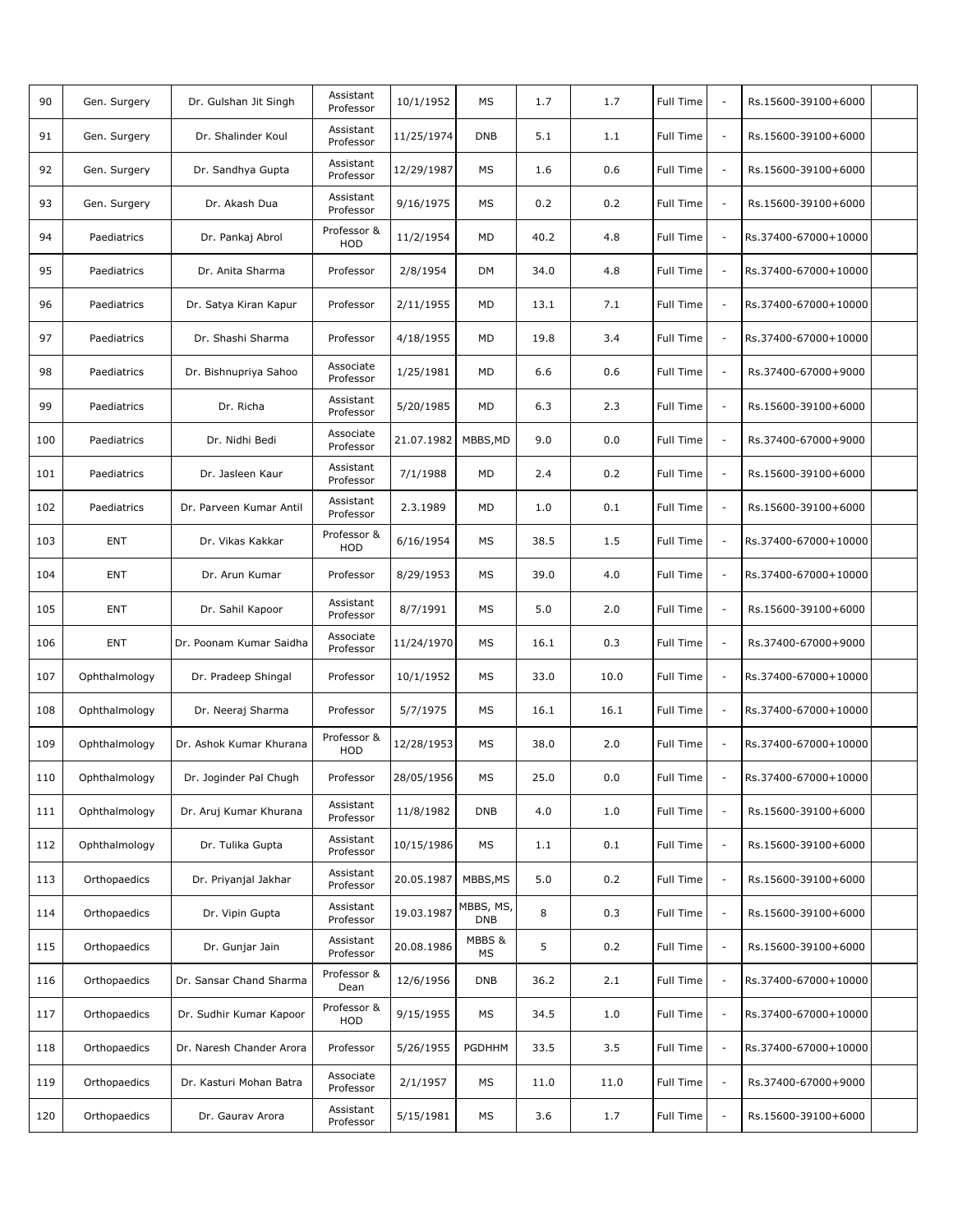| 121 | Orthopaedics                                              | Dr. Shekhar Tank                   | Associate<br>Professor | 6/26/1978            | MS         | 7.1   | 1.2  | Full Time        | $\overline{\phantom{a}}$ | Rs.37400-67000+9000  |  |
|-----|-----------------------------------------------------------|------------------------------------|------------------------|----------------------|------------|-------|------|------------------|--------------------------|----------------------|--|
| 122 | Obs & Gynae                                               | Dr. Surinder Pal Singh<br>Kochar   | Professor &<br>HOD     | 11/11/1956           | MD         | 2.5   | 2.5  | Full Time        | $\blacksquare$           | Rs.37400-67000+10000 |  |
| 123 | Obs & Gynae                                               | Dr. Banashree Das                  | Professor              | 12/12/1953           | MS         | 30.5  | 4.5  | Full Time        | $\overline{\phantom{a}}$ | Rs.37400-67000+10000 |  |
| 124 | Obs & Gynae                                               | Dr. Jayati Nath                    | Professor              | 4/20/1975            | MD         | 14.6  | 2.0  | Full Time        | $\overline{\phantom{a}}$ | Rs.37400-67000+10000 |  |
| 125 | Obs & Gynae                                               | Dr. Poonam Taneja                  | Professor              | 8/4/1978             | MS         | 13.3  | 10.3 | Full Time        | $\overline{\phantom{a}}$ | Rs.37400-67000+10000 |  |
| 126 | Obs & Gynae                                               | Dr. Bindoo Yadav                   | Professor              | 6/14/1963            | MS         | 21.3  | 10.3 | Full Time        | $\overline{\phantom{a}}$ | Rs.37400-67000+10000 |  |
| 127 | Obs & Gynae                                               | Dr. Rashmi Ray                     | Assistant<br>Professor | 12/19/1964           | MS         | 28.7  | 3.7  | Full Time        | $\overline{\phantom{a}}$ | Rs.15600-39100+6000  |  |
| 128 | Obs & Gynae                                               | Dr. Neha Rani                      | Assistant<br>Professor | 5/13/1982            | MS         | 8.5   | 3.5  | Full Time        | ÷,                       | Rs.15600-39100+6000  |  |
| 129 | Obs & Gynae                                               | Dr. Geetika Arora                  | Assistant<br>Professor | 11/29/1981           | <b>DNB</b> | 10.8  | 2.8  | Full Time        | $\overline{\phantom{a}}$ | Rs.15600-39100+6000  |  |
| 130 | Obs & Gynae                                               | Dr. Auditi Narayan                 | Assistant<br>Professor | 4/15/1982            | <b>DNB</b> | 3.0   | 1.0  | Full Time        | $\overline{\phantom{a}}$ | Rs.15600-39100+6000  |  |
| 131 | Anaesthesiology                                           | Dr. Baljit Singh                   | Professor &<br>HOD     | 10/14/1953           | MD         | 34.0  | 2.0  | <b>Full Time</b> | $\overline{\phantom{a}}$ | Rs.37400-67000+10000 |  |
| 132 | Anaesthesiology                                           | Dr. Krishan Lal Garg               | Professor              | 4/10/1953            | MD         | 21.0  | 11.0 | Full Time        | $\overline{\phantom{a}}$ | Rs.37400-67000+10000 |  |
| 133 | Anaesthesiology                                           | Dr. Madhu Tiwari                   | Professor              | 8/15/1963            | MD         | 30.0  | 11.0 | Full Time        | $\overline{\phantom{a}}$ | Rs.37400-67000+10000 |  |
| 134 | Anaesthesiology                                           | Dr. Keshav Chandra<br>Khanduri     | Professor              | 5/1/1953             | MD         | 30.9  | 5.3  | Full Time        | ÷,                       | Rs.37400-67000+10000 |  |
| 135 | Anaesthesiology                                           | Dr. Priyanka Gulia                 | Assistant<br>Professor | 1/1/1988             | MD         | 3.0   | 3.0  | Full Time        | $\overline{\phantom{a}}$ | Rs.15600-39100+6000  |  |
| 136 | Anaesthesiology                                           | Dr. Rajan Kumar                    | Assistant<br>Professor | 12/15/1981           | MD         | 6.1   | 0.5  | <b>Full Time</b> | $\overline{\phantom{a}}$ | Rs.15600-39100+6000  |  |
| 137 | Anaesthesiology                                           | Dr Shivani Rathee                  | Assistant<br>Professor | 11/22/1990           | MD         | 3.5   | 0.3  | Full Time        | $\sim$                   | Rs.15600-39100+6000  |  |
| 138 | Anaesthesiology                                           | Dr. Ajay Kumar                     | Assistant<br>Professor | 02.01.1986           | MD         | 1.5   | 0.8  | Full Time        | $\overline{\phantom{a}}$ | Rs.15600-39100+6000  |  |
| 139 | Radiodiagnosis                                            | Dr. Bharat Bhushan<br>Sharma       | Professor &<br>HOD     | 4/7/1953             | MD         | 29.0  | 6.0  | Full Time        | $\overline{\phantom{a}}$ | Rs.37400-67000+10000 |  |
| 140 | Radiodiagnosis                                            | Dr. MONU SARIN NEE<br><b>DEWAN</b> | Professor              | 10/17/1976           | MD         | 15.0  | 12.0 | Full Time        | $\overline{\phantom{a}}$ | Rs.37400-67000+10000 |  |
| 141 | Radiodiagnosis                                            | Dr. (Brigadier) Chander<br>Mohan   | Professor              | 9/20/1953            | <b>MD</b>  | 0.4   | 0.4  | Full Time        |                          | Rs.37400-67000+10000 |  |
| 142 | Radiodiagnosis                                            | Dr. Neeru Kapur                    | Associate<br>Professor | 10/2/1962            | MD         | 5.0   | 4.0  | Full Time        | $\sim$                   | Rs.37400-67000+9000  |  |
| 143 | Radiodiagnosis                                            | Dr. Mir Rizwan Aziz                | Assistant<br>Professor | 10/14/1984           | <b>DNB</b> | 5.4   | 4.6  | Full Time        | $\overline{\phantom{a}}$ | Rs.15600-39100+6000  |  |
| 144 | <b>ENT</b>                                                | Dr. Akriti Sharma                  | Assistant<br>Professor | 9/27/1987            | MS         | 1.9   | 0.9  | <b>Full Time</b> | $\overline{\phantom{a}}$ | Rs.15600-39100+6000  |  |
| 145 | Anaesthesiology                                           | Dr. Varun Bajaj                    | Assistant<br>Professor | 04/08/1983           | MD         | 11.0  | 0.3  | <b>Full Time</b> | $\sim$                   | Rs.15600-39100+6000  |  |
| 146 | Gen. Surgery                                              | Dr. Karan Vats                     | Assistant<br>Professor | 27-08-1989 MBBS, M.S |            | 0.4   | 3.0  | Full Time        | ÷,                       | Rs.15600-39100+6000  |  |
| 147 | Orthopaedics                                              | Dr. Anant Krishna                  | Assistant<br>Professor | 22-03-1990           | MS         | 3.0   | 0.2  | Full Time        | $\overline{\phantom{a}}$ | Rs.15600-39100+6000  |  |
| 148 | Conservative<br>Dentistry &<br>Endodontic<br>Conservative | Dr. Mandeep S Grewal               | Professor &<br>HOD     | 3/8/1973             | MDS        | 20.11 | 3.11 | Full Time        | $\sim$                   | Rs.37400-67000+10000 |  |
| 149 | Dentistry &<br>Endodontic<br>Conservative                 | Dr. Mamta Singla                   | Professor              | 8/19/1981            | <b>MDS</b> | 11.6  | 9.4  | Full Time        | ÷,                       | Rs.37400-67000+10000 |  |
| 150 | Dentistry &<br>Endodontic<br>Conservative                 | Dr. Mohit Kumar                    | Professor              | 9/13/1997            | <b>MDS</b> | 14.11 | 0.5  | Full Time        | $\overline{\phantom{a}}$ | Rs.37400-67000+10000 |  |
| 151 | Dentistry &<br>Endodontic                                 | Dr. Ashtha Arya                    | Professor              | 5/31/1976            | <b>MDS</b> | 11.3  | 7.3  | Full Time        | $\overline{\phantom{a}}$ | Rs.37400-67000+10000 |  |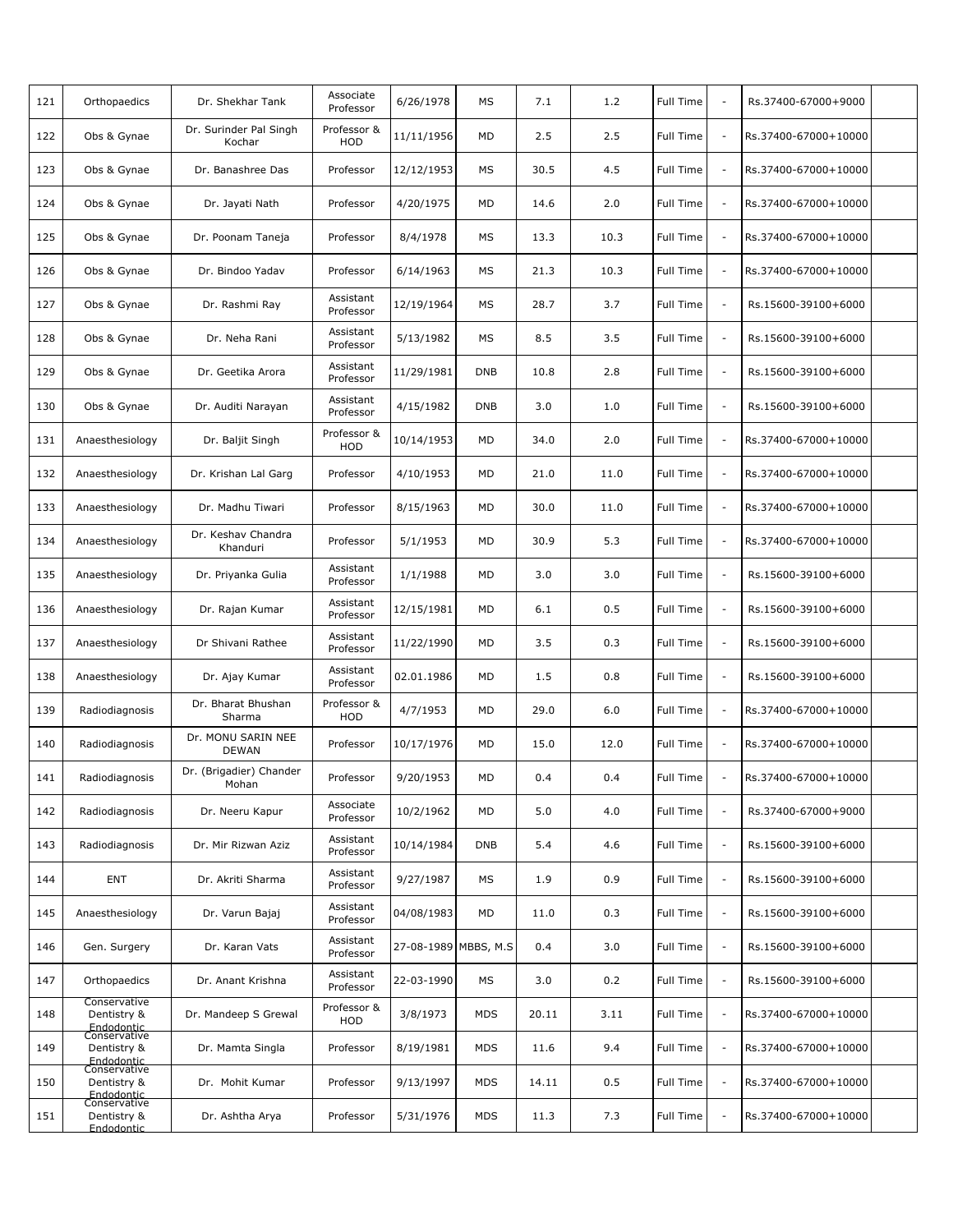| 152 | Conservative<br>Dentistry &<br>Endodontic<br>Conservative | Dr. Monika Kaushik                  | Associate<br>Professor | 10/28/1983 | <b>MDS</b> | 5.3   | 5.3   | <b>Full Time</b> | $\overline{\phantom{a}}$ | Rs.15600-39100+6000  |  |
|-----|-----------------------------------------------------------|-------------------------------------|------------------------|------------|------------|-------|-------|------------------|--------------------------|----------------------|--|
| 153 | Dentistry &<br>Endodontic                                 | Dr. Anshul Arora                    | Associate<br>Professor | 11/25/1986 | <b>MDS</b> | 9.6   | 8.2   | Full Time        | $\sim$                   | Rs.15600-39100+6000  |  |
| 154 | Conservative<br>Dentistry &<br>Endodontic                 | Dr. Jaskiran Cheema                 | Assistant<br>Professor | 12/10/1988 | MDS        | 1.11  | 1.11  | Full Time        | $\overline{\phantom{a}}$ | Rs.15600-39100+6000  |  |
| 155 | Conservative<br>Dentistry &<br>Endodontic                 | Dr. Tanya Tangri                    | Assistant<br>Professor | 7/3/1990   | <b>MDS</b> | 2.11  | 2.11  | Full Time        | $\sim$                   | Rs.15600-39100+6000  |  |
| 156 | Conservative<br>Dentistry &<br>Endodontic                 | Dr. Yalamarty<br>Raghavendra Prasad | Assistant<br>Professor | 1/11/1984  | <b>MDS</b> | 0.5   | 0.5   | <b>Full Time</b> | $\overline{\phantom{a}}$ | Rs.15600-39100+6000  |  |
| 157 | Conservative<br>Dentistry &<br>Endodontic                 | Dr. Kirti Kapoor                    | Assistant<br>Professor | 9/20/1997  | MDS        | 0.5   | 0.5   | Full Time        | $\sim$                   | Rs.15600-39100+6000  |  |
| 158 | Conservative<br>Dentistry &<br>Endodontic                 | Dr. Tanya Dhawan                    | Assistant<br>Professor | 5/16/1992  | <b>MDS</b> | 0.5   | 0.5   | Full Time        | $\overline{\phantom{a}}$ | Rs.15600-39100+6000  |  |
| 159 | Conservative<br>Dentistry &<br>Endodontic                 | Dr. Goldy Rathee                    | Assistant<br>Professor | 2/24/1990  | MDS        | 1.11  | 1.11  | Full Time        | $\overline{\phantom{a}}$ | Rs.15600-39100+6000  |  |
| 160 | Conservative<br>Dentistry &<br>Endodontic                 | Dr. Gourav Thapak                   | Assistant<br>Professor | 3/1/1987   | <b>MDS</b> | 5.7   | 3.1   | Full Time        | $\overline{\phantom{a}}$ | Rs.15600-39100+6000  |  |
| 161 | Oral & Maxillofacial<br>Pathology                         | Dr. Aparna Dave                     | Professor &<br>HOD     | 9/15/1969  | MDS        | 19.2  | 13.0  | Full Time        | $\sim$                   | Rs.37400-67000+10000 |  |
| 162 | Oral & Maxillofacial<br>Pathology                         | Dr. Manpreet Arora                  | Professor              | 10/17/1980 | <b>MDS</b> | 14.7  | 10.10 | Full Time        | $\overline{\phantom{a}}$ | Rs.37400-67000+10000 |  |
| 163 | Oral & Maxillofacial<br>Pathology                         | Dr. Pulin Saluja                    | Associate<br>Professor | 10/16/1983 | <b>MDS</b> | 9.2   | 9.2   | Full Time        | $\sim$                   | Rs.37400-67000+9000  |  |
| 164 | Oral & Maxillofacial<br>Pathology                         | Dr. Vibha Hans                      | Assistant<br>Professor | 10/23/1976 | MDS        | 2.1   | 2.10  | Full Time        | $\overline{\phantom{a}}$ | Rs.15600-39100+6000  |  |
| 165 | Oral & Maxillofacial<br>Pathology                         | Dr. Radhika Nagpal                  | Associate<br>Professor | 3/31/1985  | MDS        | 9.2   | 9.2   | Full Time        | $\sim$                   | Rs.37400-67000+9000  |  |
| 166 | Oral & Maxillofacial<br>Pathology                         | Dr. Swati Bajwa                     | Assistant<br>Professor | 5/23/1982  | <b>MDS</b> | 4.1   | 2.10  | Full Time        | $\overline{\phantom{a}}$ | Rs.15600-39100+6000  |  |
| 167 | Oral & Maxillofacial<br>Surgery                           | Dr. Rohit Punga                     | Professor              | 2/26/1982  | MDS        | 10.11 | 1.7   | Full Time        | $\overline{\phantom{a}}$ | Rs.37400-67000+10000 |  |
| 168 | Oral & Maxillofacial<br>Surgery                           | Dr. Sunil Kumar                     | Assistant<br>Professor | 11/26/1989 | <b>MDS</b> | 3.1   | 3.1   | Full Time        | $\overline{\phantom{a}}$ | Rs.15600-39100+6000  |  |
| 169 | Oral & Maxillofacial<br>Surgery                           | Dr. Sanjeev Kumar                   | Professor &<br>HOD     | 10/1/1963  | MDS        | 29.3  | 1.3   | Full Time        | $\overline{\phantom{a}}$ | Rs.37400-67000+10000 |  |
| 170 | Oral & Maxillofacial<br>Surgery                           | Dr. Alok Bhatnagar                  | Professor              | 7/12/1977  | <b>MDS</b> | 12    | 6.3   | Full Time        | $\overline{\phantom{a}}$ | Rs.37400-67000+9000  |  |
| 171 | Oral & Maxillofacial<br>Surgery                           | Dr. Kriti Jain                      | Assistant<br>Professor | 7/26/1987  | MDS        | 4.7   | 4.7   | <b>Full Time</b> | $\overline{\phantom{a}}$ | Rs.15600-39100+6000  |  |
| 172 | Oral & Maxillofacial<br>Surgery                           | Dr. Varun Arya                      | Associate<br>Professor | 11/6/1984  | MDS        | 8.7   | 7.11  | Full Time        |                          | Rs.37400-67000+9000  |  |
| 173 | Oral & Maxillofacial<br>Surgery                           | Dr. Jitender Kumar                  | Associate<br>Professor | 1/2/1987   | <b>MDS</b> | $6.2$ | $6.2$ | Full Time        | $\overline{\phantom{a}}$ | Rs.15600-39100+6000  |  |
| 174 | Oral & Maxillofacial<br>Surgery                           | Dr. Sandeep                         | Assistant<br>Professor | 12/15/1987 | <b>MDS</b> | 3.1   | 3.1   | Full Time        | $\overline{\phantom{a}}$ | Rs.15600-39100+6000  |  |
| 175 | Oral & Maxillofacial<br>Surgery                           | Dr. Priya                           | Assistant<br>Professor | 5/9/1987   | <b>MDS</b> | 3.1   | 1.0   | Full Time        | $\overline{\phantom{a}}$ | Rs.15600-39100+6000  |  |
| 176 | Oral & Maxillofacial<br>Surgery                           | Dr. Vijay Siwach                    | Associate<br>Professor | 12/15/1981 | <b>MDS</b> | 4.4   | 4.4   | Full Time        | $\overline{\phantom{a}}$ | Rs.37400-67000+9000  |  |
| 177 | Oral & Maxillofacial<br>Surgery                           | Dr. Surabhi V                       | Assistant<br>Professor | 01/01/1992 | MDS        | 0     | 0.0   | Full Time        | $\overline{\phantom{a}}$ | Rs.15600-39100+6000  |  |
| 178 | Oral Medicine &<br>Radiology                              | Dr. Shantanu                        | Associate<br>Professor | 4/2/1987   | <b>MDS</b> | 6.1   | 2.7   | Full Time        | $\overline{\phantom{a}}$ | Rs.37400-67000+9000  |  |
| 179 | Oral Medicine &<br>Radiology                              | Dr. Suma G.N                        | Professor              | 7/23/1972  | <b>MDS</b> | 22.4  | 6.3   | Full Time        | $\overline{\phantom{a}}$ | Rs.37400-67000+10000 |  |
| 180 | Oral Medicine &<br>Radiology                              | Dr. Anuridhi Choudhary              | Assistant<br>Professor | 5/27/1992  | <b>MDS</b> | 1.2   | 1.2   | Full Time        | $\overline{\phantom{a}}$ | Rs.15600-39100+6000  |  |
| 181 | Oral Medicine &<br>Radiology                              | Dr. Astha Chaudhry                  | Associate<br>Professor | 7/17/1985  | <b>MDS</b> | 8.11  | 8.11  | Full Time        | ÷,                       | Rs.37400-67000+9000  |  |
| 182 | Oral Medicine &<br>Radiology                              | Dr. Komal Sharma                    | Assistant<br>Professor | 10/28/1988 | <b>MDS</b> | 2.2   | 1.2   | Full Time        | $\overline{\phantom{a}}$ | Rs.15600-39100+6000  |  |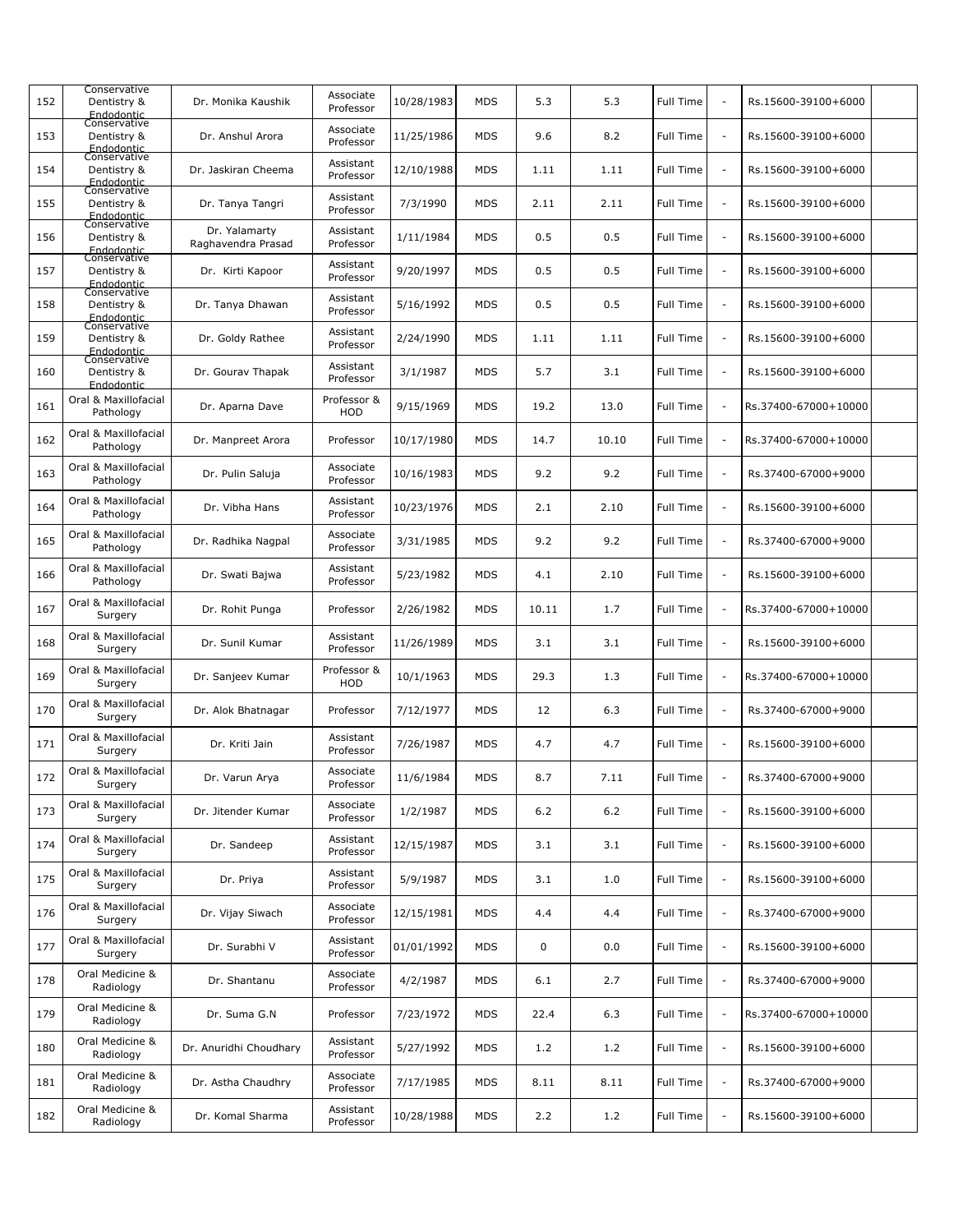| 183 | Oral Medicine &<br>Radiology                 | Dr. Puneeta Vohra      | Professor                    | 12/20/1981 | <b>MDS</b> | 11.2         | 7.2   | Full Time        | $\sim$                   | Rs.37400-67000+9000  |  |
|-----|----------------------------------------------|------------------------|------------------------------|------------|------------|--------------|-------|------------------|--------------------------|----------------------|--|
| 184 | Oral Medicine &<br>Radiology                 | Dr. Atul Kaushik       | Associate<br>Professor       | 3/28/1983  | <b>MDS</b> | 10           | 10.0  | Full Time        | $\sim$                   | Rs.37400-67000+9000  |  |
| 185 | Oral Medicine &<br>Radiology                 | Dr. Vishesh Yadav      | Associate<br>Professor       | 9/10/1987  | <b>MDS</b> | 6.1          | 3.1   | <b>Full Time</b> | $\overline{\phantom{a}}$ | Rs.37400-67000+9000  |  |
| 186 | Oral Medicine &<br>Radiology                 | Dr. Latika Bachani     | Assistant<br>Professor       | 3/10/1989  | <b>MDS</b> | 2.8          | 2.8   | Full Time        | $\sim$                   | Rs.15600-39100+6000  |  |
| 187 | Orthodontics &<br>Dentofacial Orthope.       | Dr. Jasmine Nindra     | Assistant<br>Professor       | 9/18/1991  | <b>MDS</b> | 2.8          | 2.8   | Full Time        | $\overline{\phantom{a}}$ | Rs.15600-39100+6000  |  |
| 188 | Orthodontics &<br>Dentofacial Orthope.       | Dr. Prakash V S        | Assistant<br>Professor       | 3/29/1994  | <b>MDS</b> | 0.7          | 0.5   | Full Time        | $\sim$                   | Rs.15600-39100+6000  |  |
| 189 | Orthodontics &<br>Dentofacial Orthope.       | Dr. Seema Grover       | Prof. & HOD &<br>Working HOD | 9/30/1973  | <b>MDS</b> | 22.9         | 18.1  | Full Time        | $\overline{\phantom{a}}$ | Rs.37400-67000+10000 |  |
| 190 | Orthodontics &<br>Dentofacial Orthope.       | Dr. Namrata Dogra      | Associate<br>Professor       | 10/26/1988 | <b>MDS</b> | 6.2          | $6.2$ | Full Time        | $\overline{\phantom{a}}$ | Rs.37400-67000+9000  |  |
| 191 | Orthodontics &<br>Dentofacial Orthope.       | Dr. Geetika Tomer      | Associate<br>Professor       | 12/19/1982 | <b>MDS</b> | 11.2         | 7.6   | Full Time        | $\overline{\phantom{a}}$ | Rs.37400-67000+9000  |  |
| 192 | Orthodontics &<br>Dentofacial Orthope.       | Dr. Mona Prabhakar     | Professor                    | 6/28/1969  | <b>MDS</b> | 19.4         | 18.11 | Full Time        | $\sim$                   | Rs.37400-67000+10000 |  |
| 193 | Orthodontics &<br>Dentofacial Orthope.       | Dr. Ashish Dabas       | Professor                    | 8/3/1979   | <b>MDS</b> | 14.1         | 14.1  | Full Time        | $\overline{\phantom{a}}$ | Rs.37400-67000+10000 |  |
| 194 | Orthodontics &<br>Dentofacial Orthope.       | Dr. Rekha Solanki      | Assistant<br>Professor       | 11/1/1986  | <b>MDS</b> | 4.1          | 4.1   | Full Time        | $\sim$                   | Rs.15600-39100+6000  |  |
| 195 | Orthodontics &<br>Dentofacial Orthope.       | Dr. Vivek Chaudhary    | Assistant<br>Professor       | 12/24/1992 | <b>MDS</b> | 0.7          | 0.5   | Full Time        | $\overline{\phantom{a}}$ | Rs.15600-39100+6000  |  |
| 196 | Orthodontics &<br>Dentofacial Orthope.       | Dr. Guneet Guram       | Professor                    | 02/05/1980 | <b>MDS</b> | 15.7         | 2.4   | Full Time        | $\overline{\phantom{a}}$ | Rs.37400-67000+10000 |  |
| 197 | Orthodontics &<br>Dentofacial Orthope.       | Dr. Junaid Ahmed Shaik | Professor                    | 22/03/1976 | <b>MDS</b> | 14.9         | 2.4   | Full Time        | $\overline{\phantom{a}}$ | Rs.37400-67000+10000 |  |
| 198 | Pediatric and<br>Preventive Dentistry        | Dr. Prerna Yadav       | Assistant<br>Professor       | 10/28/1985 | <b>MDS</b> | 3.1          | 3.10  | Full Time        | $\overline{\phantom{a}}$ | Rs.15600-39100+6000  |  |
| 199 | Pediatric and<br>Preventive Dentistry        | Dr. Babita Rani        | Assistant<br>Professor       | 9/6/1986   | <b>MDS</b> | 1.11         | 0.5   | Full Time        | $\sim$                   | Rs.15600-39100+6000  |  |
| 200 | Pediatric and<br><b>Preventive Dentistry</b> | Dr. Shikha             | Associate<br>Professor       | 3/11/1987  | <b>MDS</b> | 10.7         | 5.7   | Full Time        | $\overline{\phantom{a}}$ | Rs.15600-39100+6000  |  |
| 201 | Pediatric and<br><b>Preventive Dentistry</b> | Dr. SHALU              | Associate<br>Professor       | 1/3/1981   | <b>MDS</b> | 9.2          | 9.2   | Full Time        | $\overline{\phantom{a}}$ | Rs.37400-67000+9000  |  |
| 202 | Pediatric and<br><b>Preventive Dentistry</b> | Dr. Shalini Garg       | Professor                    | 10/7/1970  | <b>MDS</b> | 23.6         | 2.3   | Full Time        | $\overline{\phantom{a}}$ | Rs.37400-67000+10000 |  |
| 203 | Pediatric and<br>Preventive Dentistry        | Dr. Sakshi Joshi       | Assistant<br>Professor       | 3/24/1990  | <b>MDS</b> | 3.2          | 3.2   | Full Time        |                          | Rs.15600-39100+6000  |  |
| 204 | Pediatric and<br>Preventive Dentistry        | Dr. VISHAL ARYA        | Professor                    | 1/22/1975  | MDS        | 15.5         | 8.0   | Full Time        | $\overline{\phantom{a}}$ | Rs.37400-67000+10000 |  |
| 205 | Pediatric and<br><b>Preventive Dentistry</b> | Dr. Shagun Patanjali   | Assistant<br>Professor       | 10/16/1985 | <b>MDS</b> | 5.11         | 2.11  | Full Time        | $\overline{\phantom{a}}$ | Rs.15600-39100+6000  |  |
| 206 | Pediatric and<br>Preventive Dentistry        | Dr. Ankit Srivastava   | Professor                    | 7/11/1984  | MDS        | 10.1         | 10.1  | Full Time        | $\overline{\phantom{a}}$ | Rs.37400-67000+9000  |  |
| 207 | Pediatric and<br>Preventive Dentistry        | Dr. Anil Gupta         | Prof. & HOD &<br>Offi. Dean  | 12/13/1968 | <b>MDS</b> | 21.7         | 7.7   | Full Time        | $\overline{\phantom{a}}$ | Rs.37400-67000+10000 |  |
| 208 | Pediatric and<br><b>Preventive Dentistry</b> | Dr. Aanchal Gautam     | Assistant<br>Professor       | 9/21/1989  | MDS        | 3.1          | 3.1   | Full Time        | $\overline{\phantom{a}}$ | Rs.15600-39100+6000  |  |
| 209 | Periodontology                               | Dr. Shagun             | Assistant<br>Professor       | 3/11/1990  | <b>MDS</b> | $\mathbf{1}$ | 1.0   | Full Time        | $\overline{\phantom{a}}$ | Rs.15600-39100+6000  |  |
| 210 | Periodontology                               | Dr. Prateek Gupta      | Associate<br>Professor       | 1/22/1988  | MDS        | 6.4          | 2.1   | Full Time        | $\overline{\phantom{a}}$ | Rs.37400-67000+9000  |  |
| 211 | Periodontology                               | Dr. Shilpa Kamra       | Assistant<br>Professor       | 12/6/1988  | <b>MDS</b> | 3            | 1.11  | Full Time        | $\overline{\phantom{a}}$ | Rs.15600-39100+6000  |  |
| 212 | Periodontology                               | Dr. Amit Bhardwaj      | Professor &<br>HOD           | 3/26/1980  | MDS, PhD   | 12.11        | 12.8  | Full Time        | $\overline{\phantom{a}}$ | Rs.37400-67000+10000 |  |
| 213 | Periodontology                               | Dr. Shalini Kapoor     | Professor                    | 8/15/1980  | <b>MDS</b> | 9.1          | 9.10  | Full Time        | $\overline{\phantom{a}}$ | Rs.37400-67000+9000  |  |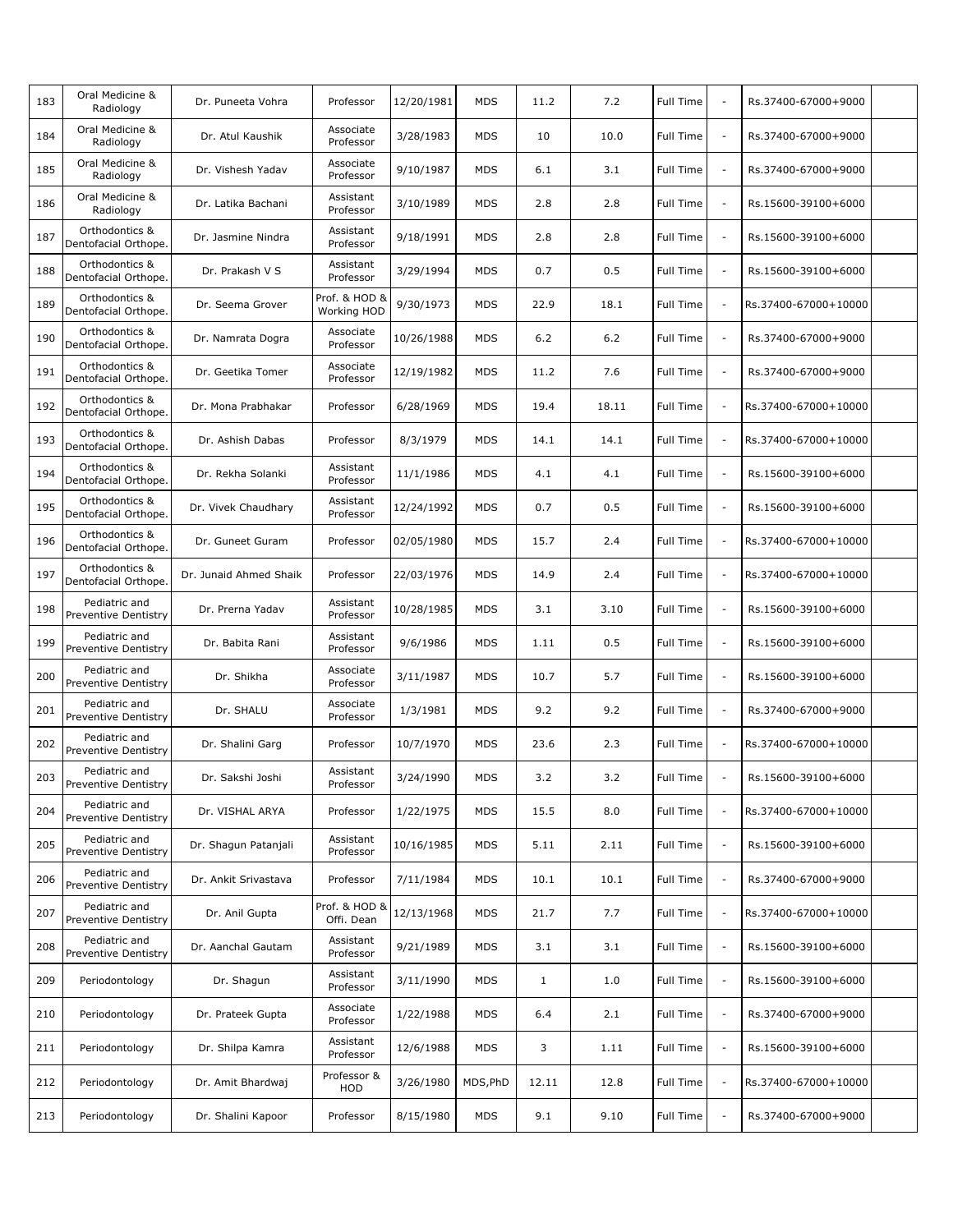| 214 | Periodontology                     | Dr. Vidushi Sheokand         | Associate<br>Professor             | 5/2/1988   | MDS        | 6            | 6.0  | Full Time        |                          | Rs.37400-67000+9000  |  |
|-----|------------------------------------|------------------------------|------------------------------------|------------|------------|--------------|------|------------------|--------------------------|----------------------|--|
| 215 | Periodontology                     | Dr. Anurag Bhatnagar         | Assistant<br>Professor             | 1/6/1990   | <b>MDS</b> | 1.11         | 1.11 | Full Time        | $\sim$                   | Rs.15600-39100+6000  |  |
| 216 | Periodontology                     | Dr. Neha Saksena             | Associate<br>Professor             | 1/3/1987   | <b>MDS</b> | 5.3          | 5.3  | Full Time        | $\overline{\phantom{a}}$ | Rs.15600-39100+6000  |  |
| 217 | Periodontology                     | Dr. Sunpreet Kaur            | Assistant<br>Professor             | 9/26/1983  | <b>MDS</b> | 3.1          | 3.1  | Full Time        | $\sim$                   | Rs.15600-39100+6000  |  |
| 218 | Periodontology                     | Dr. Shikha Sharma            | Assistant<br>Professor             | 12/13/1990 | <b>MDS</b> | 0.5          | 0.5  | <b>Full Time</b> | $\overline{\phantom{a}}$ | Rs.15600-39100+6000  |  |
| 219 | Prosthodontics &<br>Crown & Bridge | Dr. Kusum Yadav              | Associate<br>Professor             | 7/12/1984  | <b>MDS</b> | 8.1          | 5.10 | Full Time        | $\overline{\phantom{a}}$ | Rs.15600-39100+6000  |  |
| 220 | Prosthodontics &<br>Crown & Bridge | Dr. Sumit Singh Phukela      | Professor &<br>HOD                 | 7/15/1978  | <b>MDS</b> | 14.9         | 14.9 | Full Time        | $\overline{\phantom{a}}$ | Rs.37400-67000+10000 |  |
| 221 | Prosthodontics &<br>Crown & Bridge | Dr. Manoti Sehgal            | Associate<br>Professor             | 3/2/1988   | <b>MDS</b> | 6.5          | 6.5  | Full Time        | $\overline{\phantom{a}}$ | Rs.15600-39100+6000  |  |
| 222 | Prosthodontics &<br>Crown & Bridge | Dr. Bharti Raina             | Associate<br>Professor             | 5/3/1970   | <b>BDS</b> | 24           | 16.6 | Full Time        | $\overline{\phantom{a}}$ | Rs.37400-67000+9000  |  |
| 223 | Prosthodontics &<br>Crown & Bridge | Dr. Nupur Dabas              | Professor                          | 4/12/1982  | <b>MDS</b> | 12.3         | 12.3 | Full Time        | $\overline{\phantom{a}}$ | Rs.37400-67000+10000 |  |
| 224 | Prosthodontics &<br>Crown & Bridge | Dr. Pankaj Kumar Ritwal      | Assistant<br>Professor             | 12/3/1990  | <b>MDS</b> | 2.8          | 2.8  | <b>Full Time</b> | $\overline{\phantom{a}}$ | Rs.15600-39100+6000  |  |
| 225 | Prosthodontics &<br>Crown & Bridge | Dr. Sonal Tangri             | Assistant<br>Professor             | 12/2/1988  | <b>MDS</b> | 2.11         | 2.11 | Full Time        | $\sim$                   | Rs.15600-39100+6000  |  |
| 226 | Prosthodontics &<br>Crown & Bridge | Dr. Jaiveer Singh Yadav      | Assistant<br>Professor             | 1/28/1987  | <b>MDS</b> | 3.1          | 3.1  | Full Time        | $\overline{\phantom{a}}$ | Rs.15600-39100+6000  |  |
| 227 | Prosthodontics &<br>Crown & Bridge | Dr. Puja Malhotra            | Professor                          | 12/16/1976 | MDS        | 17.6         | 14.2 | Full Time        | $\overline{\phantom{a}}$ | Rs.37400-67000+10000 |  |
| 228 | Prosthodontics &<br>Crown & Bridge | Dr. Reshu Sanan              | Associate<br>Professor             | 11/21/1984 | <b>MDS</b> | 9.3          | 9.3  | Full Time        | $\overline{\phantom{a}}$ | Rs.37400-67000+9000  |  |
| 229 | Prosthodontics &<br>Crown & Bridge | Dr. Shagun Gulia             | Associate<br>Professor             | 7/12/1986  | <b>MDS</b> | 7.1          | 7.1  | Full Time        | $\overline{\phantom{a}}$ | Rs.37400-67000+9000  |  |
| 230 | Prosthodontics &<br>Crown & Bridge | Dr. Bhupender Kumar<br>Yadav | Professor                          | 5/3/1983   | <b>MDS</b> | 11.1         | 9.5  | Full Time        | $\overline{\phantom{a}}$ | Rs.37400-67000+9000  |  |
| 231 | Prosthodontics &<br>Crown & Bridge | Dr. Shweta Yadav             | Associate<br>Professor             | 6/16/1981  | <b>MDS</b> | 12.3         | 5.6  | Full Time        | $\overline{\phantom{a}}$ | Rs.37400-67000+9000  |  |
| 232 | Prosthodontics &<br>Crown & Bridge | Dr. Sushma Yadav             | Assistant<br>Professor             | 3/8/1986   | <b>MDS</b> | 3.1          | 3.1  | Full Time        | $\overline{\phantom{a}}$ | Rs.15600-39100+6000  |  |
| 233 | Public Health<br>Dentistry         | Dr. Shourya Tandon           | Prof. & HOD &<br>Associate<br>Dean | 12/31/1981 | MDS        | 13.1         | 11.2 | Full Time        | $\overline{\phantom{a}}$ | Rs.37400-67000+10000 |  |
| 234 | Public Health<br>Dentistry         | Dr. Charu Khurana            | Assistant<br>Professor             | 1/22/1991  | <b>MDS</b> | 4.0          | 1.3  | Full Time        |                          | Rs.15600-39100+6000  |  |
| 235 | Public Health<br>Dentistry         | Dr. Tanvi Bhardwaj           | Assistant<br>Professor             | 7/20/1991  | <b>MDS</b> | 0.5          | 0.5  | Full Time        | $\overline{\phantom{a}}$ | Rs.15600-39100+6000  |  |
| 236 | Public Health<br>Dentistry         | Dr. Abhinav Bhargava         | Assistant<br>Professor             | 7/17/1989  | <b>MDS</b> | 3.11         | 3.11 | Full Time        | $\overline{\phantom{a}}$ | Rs.15600-39100+6000  |  |
| 237 | Public Health<br>Dentistry         | Dr. Meenakshi Chopra         | Associate<br>Professor             | 3/24/1986  | MDS        | 5.11         | 0.5  | Full Time        | $\overline{\phantom{a}}$ | Rs.37400-67000+9000  |  |
| 238 | Public Health<br>Dentistry         | Dr. Sachin Chand             | Associate<br>Professor             | 7/5/1983   | <b>MDS</b> | 9.5          | 9.5  | Full Time        | $\overline{\phantom{a}}$ | Rs.37400-67000+9000  |  |
| 239 | Agricultural<br>Sciences           | Mohinder Singh               | Associate<br>Professor             | 8/1/2016   | Ph.D       | 2            | 5.1  | Full Time        | $\overline{\phantom{a}}$ | Rs.37400-67000+9000  |  |
| 240 | Agricultural<br>Sciences           | NAND KISHORE TIWARI          | Assistant<br>Professor             | 9/19/2016  | Ph.D       | 3            | 5.0  | Full Time        | $\overline{\phantom{a}}$ | Rs.15600-39100+6000  |  |
| 241 | Agricultural<br>Sciences           | Anil Kumar Sikka             | Professor                          | 2/1/2017   | Ph.D       | 37           | 4.6  | Full Time        | $\overline{\phantom{a}}$ | Rs.37400-67000+10000 |  |
| 242 | Agricultural<br>Sciences           | Sonia Goel                   | Associate<br>Professor             | 7/16/2018  | Ph.D       | 5            | 3.2  | Full Time        | $\overline{\phantom{a}}$ | Rs.37400-67000+9000  |  |
| 243 | Agricultural<br>Sciences           | Pooja Pant                   | Assistant<br>Professor<br>(Senior  | 7/25/2018  | Ph.D       | 4.0          | 3.1  | Full Time        | $\overline{\phantom{a}}$ | Rs.15600-39100+6000  |  |
| 244 | Agricultural<br>Sciences           | Meenakshi Devi               | Assistant<br>Professor             | 9/7/2019   | Ph.D       | $\mathbf{1}$ | 2.0  | Full Time        | $\overline{\phantom{a}}$ | Rs.15600-39100+6000  |  |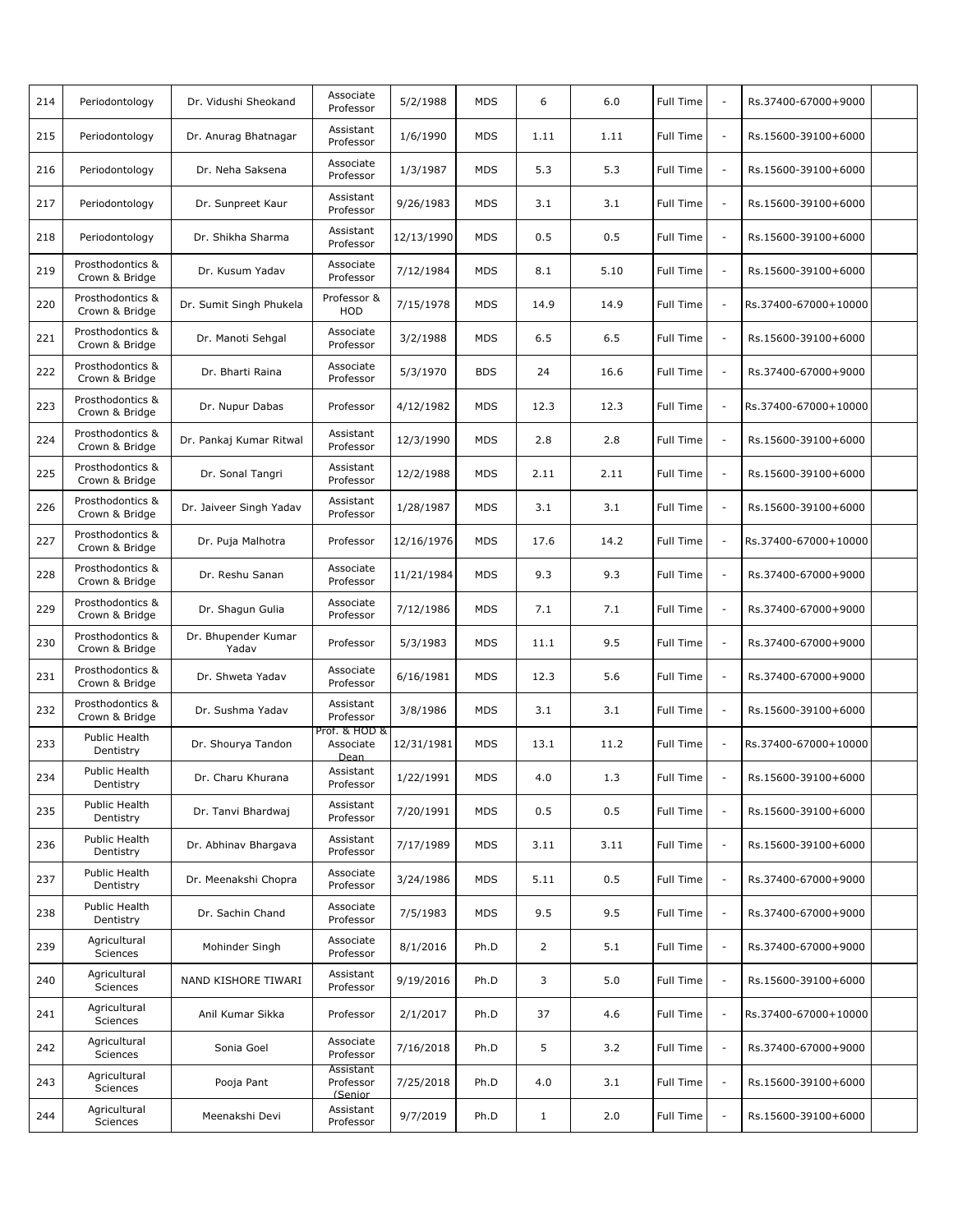| 245 | Agricultural<br>Sciences        | Heena                   | Assistant<br>Professor            | 8/13/2020  | Ph.D                    | 0            | 1.1 | Full Time                | $\overline{\phantom{a}}$ | Rs.15600-39100+6000  |  |
|-----|---------------------------------|-------------------------|-----------------------------------|------------|-------------------------|--------------|-----|--------------------------|--------------------------|----------------------|--|
| 246 | Agricultural<br>Sciences        | Manjeet                 | Assistant<br>Professor            | 8/17/2020  | Ph.D                    | 3            | 1.1 | Full Time                | $\overline{\phantom{a}}$ | Rs.15600-39100+6000  |  |
| 247 | Agricultural<br><b>Sciences</b> | Ashok Kumar             | Professor &<br>Dean               | 11/20/2020 | Ph.D                    | 38           | 0.8 | Full Time                | $\overline{\phantom{a}}$ | Rs.37400-67000+10000 |  |
| 248 | Agricultural<br><b>Sciences</b> | R K Sharma              | Professor                         | 1/21/2021  | Ph.D                    | 32           | 0.7 |                          | Part<br>Time             | Rs.37400-67000+10000 |  |
| 249 | Agricultural<br>Sciences        | Anshul Arya             | Assistant<br>Professor            | 2/6/2020   | Ph.D                    | 0            | 1.6 | Full Time                | $\overline{\phantom{a}}$ | Rs.15600-39100+6000  |  |
| 250 | Agricultural<br>Sciences        | Anu                     | Assistant<br>Professor            | 3/1/2021   | Ph.D                    | 0.8          | 0.5 | <b>Full Time</b>         | $\overline{\phantom{a}}$ | Rs.15600-39100+6000  |  |
| 251 | Agricultural<br>Sciences        | Krishna Ray             | Assistant<br>Professor            | 8/2/2021   | Ph.D                    | 1.8          | 0.1 | Full Time                | $\overline{\phantom{a}}$ | Rs.15600-39100+6000  |  |
| 252 | Agricultural<br><b>Sciences</b> | Ishwar Singh Yadav      | Professor                         | 1/21/2021  | Ph.D                    | 36           | 0.7 | $\sim$                   | Part<br>Time             | Rs.37400-67000+10000 |  |
| 253 | Agricultural<br><b>Sciences</b> | Attar Singh Yadav       | Professor                         | 1/21/2021  | Ph.D                    | 36           | 0.7 | $\overline{\phantom{a}}$ | Part<br>Time             | Rs.37400-67000+10000 |  |
| 254 | Agricultural<br>Sciences        | Om Parkash Toky         | Professor                         | 1/21/2021  | Ph.D                    | 39           | 0.7 | $\sim$                   | Part<br>Time             | Rs.37400-67000+10000 |  |
| 255 | Agricultural<br>Sciences        | Satya Pal Goyal         | Professor                         | 1/21/2021  | Ph.D                    | 38           | 0.7 |                          | Part<br>Time             | Rs.37400-67000+10000 |  |
| 256 | Agricultural<br>Sciences        | Rohit Kumar             | Assistant<br>Professor            | 2/15/2021  | Ph.D                    | 1.5          | 0.6 | Full Time                |                          | Rs.15600-39100+6000  |  |
| 257 | Agricultural<br>Sciences        | Bhagirath Singh Chauhan | Adjunct<br>Faculty<br>(Professor) | 4/28/2021  | Ph.D                    | 35           | 0.3 | $\overline{\phantom{a}}$ | Part<br>Time             | Rs.37400-67000+10000 |  |
| 258 | Agricultural<br>Sciences        | Suman                   | Assistant<br>Professor            | 5/10/2021  | Ph.D                    | 0.7          | 0.3 | Full Time                | $\overline{\phantom{a}}$ | Rs.15600-39100+6000  |  |
| 259 | Agricultural<br>Sciences        | Amit Kumar              | Assistant<br>Professor            | 5/18/2021  | Ph.D                    | 2.8          | 0.3 | Full Time                | $\sim$                   | Rs.15600-39100+6000  |  |
| 260 | Agricultural<br>Sciences        | Ramesh Abhishek         | Assistant<br>Professor            | 6/24/2021  | M.Tech                  | 6.5          | 0.2 | Full Time                | $\overline{\phantom{a}}$ | Rs.15600-39100+6000  |  |
| 261 | Agricultural<br>Sciences        | Lalita Kumari           | Assistant<br>Professor            | 7/1/2021   | Ph.D                    | 0            | 0.2 | Full Time                | $\overline{\phantom{a}}$ | Rs.15600-39100+6000  |  |
| 262 | Agricultural<br>Sciences        | Preeti Singh            | Assistant<br>Professor            | 7/23/2021  | Ph.D                    | 0            | 0.2 | Full Time                | $\overline{\phantom{a}}$ | Rs.15600-39100+6000  |  |
| 263 | Agricultural<br>Sciences        | Rajender Singh Yadav    | Professor                         | 8/2/2021   | Ph.D                    | 29           | 0.1 | Full Time                | $\overline{\phantom{a}}$ | Rs.37400-67000+10000 |  |
| 264 | Agricultural<br><b>Sciences</b> | KHUSHBOO CHANDRA        | Assistant<br>Professor            | 10/11/2021 | Ph.D                    | 0.5          | 0.0 | Full Time                | $\overline{\phantom{a}}$ | Rs.15600-39100+6000  |  |
| 265 | Agricultural<br>Sciences        | Pooja Upadhyay          | Assistant<br>Professor            | 8/3/2021   | Ph.D                    | 5            | 0.1 | Full Time                |                          | Rs.15600-39100+6000  |  |
| 266 | Agricultural<br>Sciences        | Meenakshi Kumari        | Assistant<br>Professor            | 8/12/2021  | Ph.D                    | 2.6          | 0.1 | Full Time                | $\overline{\phantom{a}}$ | Rs.15600-39100+6000  |  |
| 267 | Para Medical                    | KHUSHBOO CHANDRA        | Assistant<br>Professor            | 5/14/2014  | M.Sc                    | $\mathbf{1}$ | 7.3 | Full Time                | $\overline{\phantom{a}}$ | Rs.15600-39100+6000  |  |
| 268 | Nutrition and<br>Dietitian      | AKANKSHA YADAV          | Assistant<br>Professor            | 8/19/2014  | Ph.D                    | 10           | 7.1 | Full Time                | $\blacksquare$           | Rs.15600-39100+6000  |  |
| 269 | Para Medical                    | SURENDER BONDWAL        | Assistant<br>Professor            | 9/1/2014   | M.Sc<br>(Optometr<br>V) | 3.2          | 7.0 | Full Time                | $\overline{\phantom{a}}$ | Rs.15600-39100+6000  |  |
| 270 | Para Medical                    | Ashwani Kumar Ghai      | Assistant<br>Professor            | 3/3/2015   | MBBS &<br>MS            | 13           | 6.5 | Full Time                | $\overline{\phantom{a}}$ | Rs.15600-39100+6000  |  |
| 271 | Para Medical                    | KANISHKA RAHEJA         | Assistant<br>Professor            | 4/1/2015   | B.Tech &<br>M.Tech      | 1.9          | 6.4 | Full Time                | $\overline{\phantom{a}}$ | Rs.15600-39100+6000  |  |
| 272 | Para Medical                    | Rashmi                  | Assistant<br>Professor            | 4/1/2017   | M.Sc                    | 0            | 4.4 | Full Time                | $\overline{\phantom{a}}$ | Rs.15600-39100+6000  |  |
| 273 | Para Medical                    | Suchandra Gupta         | Assistant<br>Professor            | 2/17/2018  | M.Sc                    | 0            | 3.6 | Full Time                | $\overline{\phantom{a}}$ | Rs.15600-39100+6000  |  |
| 274 | Nutrition and<br>Dietitian      | Govind Ballabh Bhatt    | Assistant<br>Professor            | 9/12/2016  | Ph.D                    | 1.4          | 5.0 | Full Time                | $\overline{\phantom{a}}$ | Rs.15600-39100+6000  |  |
| 275 | Nutrition and<br>Dietitian      | Barkha                  | Associate<br>Professor            | 10/1/2021  | Ph.D                    | 11           | 0.0 | Full Time                | $\overline{\phantom{a}}$ | Rs.37400-67000+9000  |  |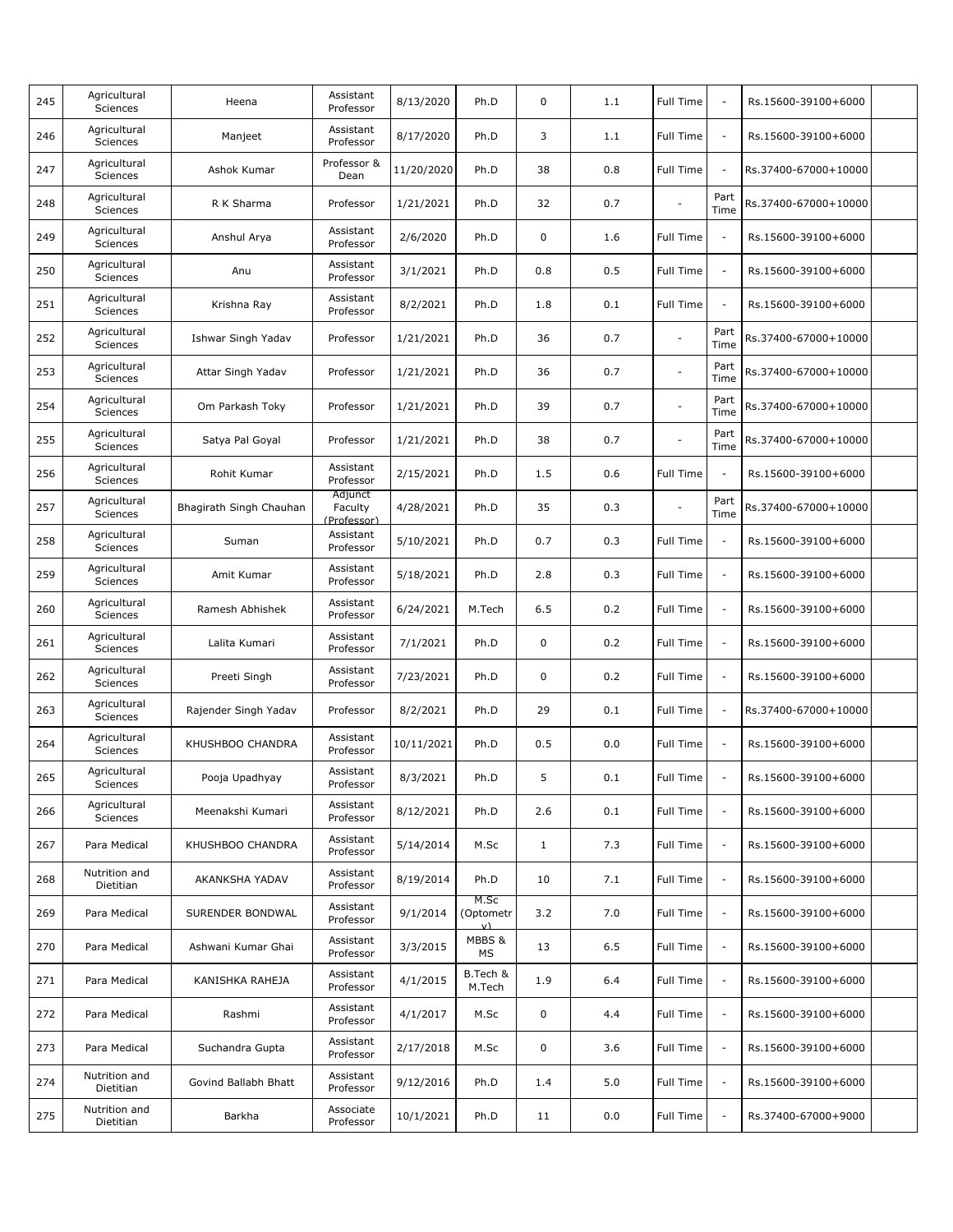| 276 | Microbiology                           | Upasana Sarma         | Assistant<br>Professor                           | 11/2/2016  | Ph.D            | 1.4            | 4.8 | Full Time        | $\sim$                   | Rs.15600-39100+6000  |  |
|-----|----------------------------------------|-----------------------|--------------------------------------------------|------------|-----------------|----------------|-----|------------------|--------------------------|----------------------|--|
| 277 | Microbiology                           | Sunita Sheoran        | Assistant<br>Professor                           | 7/1/2019   | Ph.D            | 0              | 2.2 | Full Time        | $\sim$                   | Rs.15600-39100+6000  |  |
| 278 | Para Medical                           | Arshad Alam Khan      | Assistant<br>Professor                           | 10/1/2018  | M.Sc<br>(MRIT)  | $\mathbf 0$    | 2.9 | <b>Full Time</b> | $\overline{\phantom{a}}$ | Rs.15600-39100+6000  |  |
| 279 | Para Medical                           | Sweta                 | Assistant<br>Professor                           | 10/8/2018  | M.Sc            | 0              | 2.9 | Full Time        | $\sim$                   | Rs.15600-39100+6000  |  |
| 280 | Nutrition and<br>Dietitian             | Vatsala Saharan       | Assistant<br>Professor                           | 1/15/2018  | Ph.D            | 4.8            | 3.7 | Full Time        | $\sim$                   | Rs.15600-39100+6000  |  |
| 281 | Para Medical                           | Nikita Sethi          | Assistant<br>Professor                           | 7/16/2019  | M.Sc            | 0              | 2.2 | Full Time        | $\overline{\phantom{a}}$ | Rs.15600-39100+6000  |  |
| 282 | Para Medical                           | Surakshya Rajaure     | Assistant<br>Professor                           | 7/22/2019  | M.Optomet<br>ry | $\mathbf{1}$   | 2.2 | Full Time        | $\overline{\phantom{a}}$ | Rs.15600-39100+6000  |  |
| 283 | Para Medical                           | Ashita Jain           | Assistant<br>Professor                           | 10/1/2019  | M.SC            | $\mathbf{1}$   | 1.9 | Full Time        | $\overline{\phantom{a}}$ | Rs.15600-39100+6000  |  |
| 284 | Para Medical                           | Swati Singh           | Assistant<br>Professor                           | 9/1/2020   | Ph.D            | 2              | 1.0 | Full Time        | $\sim$                   | Rs.15600-39100+6000  |  |
| 285 | Microbiology                           | <b>SANDHYA</b>        | Assistant<br>Professor                           | 7/1/2021   | Ph.D            | 1.9            | 0.2 | Full Time        | $\sim$                   | Rs.15600-39100+6000  |  |
| 286 | Para Medical                           | Salman                | Assistant<br>Professor                           | 9/3/2020   | M.SC            | 0              | 1.0 | Full Time        | $\overline{\phantom{a}}$ | Rs.15600-39100+6000  |  |
| 287 | Para Medical                           | DANISH IDREES         | Assistant<br>Professor                           | 1/4/2021   | Ph.D            | 9.1            | 0.7 | Full Time        | $\sim$                   | Rs.15600-39100+6000  |  |
| 288 | Para Medical                           | Salman Sarkar         | Assistant<br>Professor                           | 8/2/2021   | M.Sc            | 2.6            | 0.1 | Full Time        | $\overline{\phantom{a}}$ | Rs.15600-39100+6000  |  |
| 289 | Nutrition and<br>Dietitian             | Renu Shrestha         | Assistant<br>Professor                           | 8/1/2019   | Ph.D            | 0              | 2.1 | Full Time        | $\overline{\phantom{a}}$ | Rs.15600-39100+6000  |  |
| 290 | Para Medical                           | Gajendra Singh        | Assistant<br>Professor                           | 8/17/2021  | B.Sc(OTT)       | 0              | 0.1 | Full Time        | $\sim$                   | Rs.15600-39100+6000  |  |
| 291 | Microbiology                           | Shruti Ahlawat        | Assistant<br>Professor(Res<br>earch Track        | 8/9/2021   | Ph.D            | 0              | 0.1 | Full Time        | $\overline{\phantom{a}}$ | Rs.15600-39100+6000  |  |
| 292 | Para Medical                           | Nitish Virmani        | Assistant<br>Professor                           | 7/4/2016   | M.Sc(RIT)       | 3.2            | 5.2 | Full Time        | $\sim$                   | Rs.15600-39100+6000  |  |
| 293 | Para Medical                           | Brahm Kumar Tiwari    | Associate<br>Professor                           | 10/1/2021  | Ph.D            | 5              | 0.0 | Full Time        | $\overline{\phantom{a}}$ | Rs.37400-67000+9000  |  |
| 294 | Para Medical                           | CHETAN KUMAR YADAV    | Associate<br>Professor                           | 2/1/2021   | Ph.D            | 10             | 0.6 | Full Time        | $\overline{\phantom{a}}$ | Rs.37400-67000+9000  |  |
| 295 | Para Medical                           | Vibha Madan Jha       | Associate<br>Professor                           | 9/20/2021  | Ph.D            | 10             | 0.0 | Full Time        | $\overline{\phantom{a}}$ | Rs.37400-67000+9000  |  |
| 296 | Para Medical                           | Mahesh Kumar Seth     | Associate<br>Professor(Res<br>earch Track        | 9/20/2021  | Ph.D            | 16             | 0.0 | Full Time        |                          | Rs.37400-67000+9000  |  |
| 297 | Microbiology                           | Kunal                 | Assistant<br>Professor(Res<br>earch Track        | 9/6/2021   | Ph.D            | 8              | 0.0 | Full Time        | $\overline{\phantom{a}}$ | Rs.15600-39100+6000  |  |
| 298 | Microbiology                           | Richa Sharma          | Associate<br>Professor                           | 10/1/2021  | Ph.D            | 11             | 0.0 | Full Time        | $\overline{\phantom{a}}$ | Rs.37400-67000+9000  |  |
| 299 | Para Medical                           | Mohammed Ejaz Hussain | Professor                                        | 7/13/2020  | Ph.D            | 35             | 1.2 | Full Time        | $\overline{\phantom{a}}$ | Rs.37400-67000+10000 |  |
| 300 | Microbiology                           | Ramesh Chander Kuhad  | Distinguished<br>Professor and<br>Pro Chancellor | 7/29/2021  | Ph.D            | 38             | 0.1 | Full Time        | $\overline{\phantom{a}}$ | Rs.37400-67000+10000 |  |
| 301 | Audiology & Speech,<br>Lang. Pathology | Swati Mahendru        | Assistant<br>Professor                           | 8/5/2019   | <b>MASLP</b>    | 0              | 2.1 | Full Time        | $\overline{\phantom{a}}$ | Rs.15600-39100+6000  |  |
| 302 | Psychology                             | Simmy Rohilla         | Assistant<br>Professor                           | 7/27/2021  | M.Sc,M.Phi      | $\overline{2}$ | 0.1 | Full Time        | $\overline{\phantom{a}}$ | Rs.15600-39100+6000  |  |
| 303 | Psychology                             | Aehsan Ahmad Dar      | Assistant<br>Professor                           | 7/27/2021  | Ph.D            | 3              | 0.1 | Full Time        | $\overline{\phantom{a}}$ | Rs.15600-39100+6000  |  |
| 304 | Psychology                             | Shalu Joon            | Assistant<br>Professor                           | 10/25/2021 | M.Phil          | 4.0            | 0.0 | Full Time        | $\overline{\phantom{a}}$ | Rs.15600-39100+6000  |  |
| 305 | Psychology                             | Priyanka Tiwari       | Assistant<br>Professor                           | 10/5/2021  | Ph.D            | 0              | 0.0 | Full Time        | $\overline{\phantom{a}}$ | Rs.15600-39100+6000  |  |
| 306 | Psychology                             | Aastha Dhingra        | Assistant<br>Professor                           | 8/30/2018  | M.A             | $\overline{2}$ | 3.0 | Full Time        | $\overline{\phantom{a}}$ | Rs.15600-39100+6000  |  |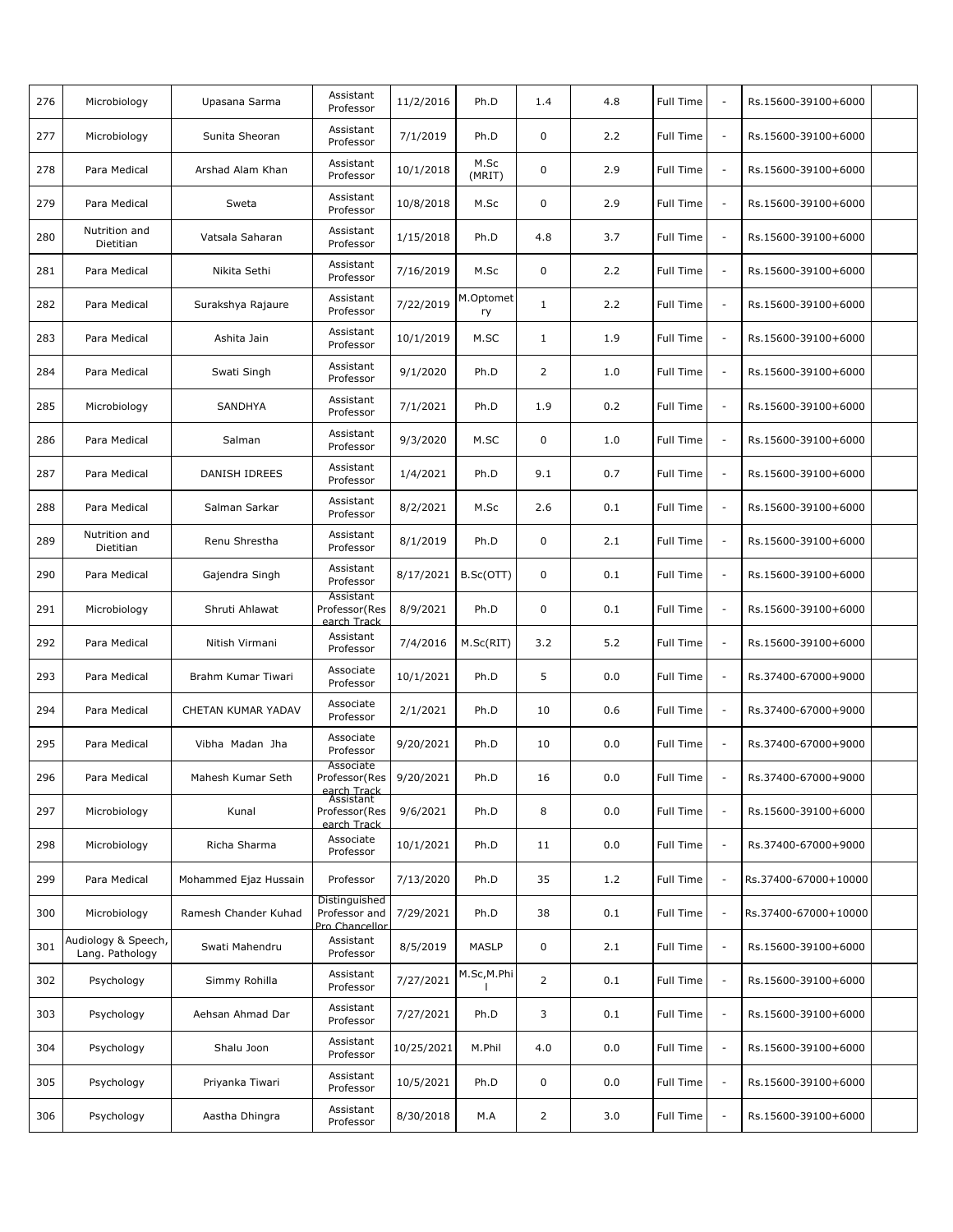| 307 | Psychology                             | Vikas                | Assistant<br>Professor                           | 9/1/2018              | Ph.D             | 6              | 3.0     | <b>Full Time</b> | $\sim$                   | Rs.15600-39100+6000  |  |
|-----|----------------------------------------|----------------------|--------------------------------------------------|-----------------------|------------------|----------------|---------|------------------|--------------------------|----------------------|--|
| 308 | Psychology                             | Shubhangi Gupta      | Assistant<br>Professor                           | 1/21/2019             | Ph.D             | 2              | 2.7     | Full Time        | $\overline{\phantom{a}}$ | Rs.15600-39100+6000  |  |
| 309 | Psychology                             | Devika Raje          | Assistant<br>Professor                           | 9/5/2019              | M.Phil           | 3              | 2.0     | Full Time        | $\overline{\phantom{a}}$ | Rs.15600-39100+6000  |  |
| 310 | Psychology                             | Farhat Jahan         | Assistant<br>Professor                           | 9/22/2020             | Ph.D             | 6              | 1.0     | Full Time        | $\overline{\phantom{a}}$ | Rs.15600-39100+6000  |  |
| 311 | Psychology                             | Umed Singh           | Professor                                        | 9/15/2021             | Ph.D             | 38             | 0.0     | <b>Full Time</b> | $\overline{\phantom{a}}$ | Rs.37400-67000+10000 |  |
| 312 | Psychology                             | Suninder Singh       | Professor                                        | 9/15/2021             | Ph.D             | 31             | 0.0     | <b>Full Time</b> | $\overline{\phantom{a}}$ | Rs.37400-67000+10000 |  |
| 313 | Psychology                             | Chandani Pandey      | Assistant<br>Professor                           | 10/28/2020            | M.Phil           | $\mathbf 0$    | 0.8     | Full Time        | $\overline{\phantom{a}}$ | Rs.15600-39100+6000  |  |
| 314 | Psychology                             | Sunita Devi          | Assistant<br>Professor                           | 7/1/2021              | M.A.,<br>M.Phil  | 17             | 0.2     | Full Time        | $\overline{\phantom{a}}$ | Rs.15600-39100+6000  |  |
| 315 | Psychology                             | Megha Sharma         | Assistant<br>Professor                           | 8/18/2021             | M.A.<br>,M.Phil  | 8              | 0.1     | Full Time        | $\overline{\phantom{a}}$ | Rs.15600-39100+6000  |  |
| 316 | Special Education                      | Kishan Lal Bairwa    | Assistant<br>Professor                           | 10/24/2019            | M.A<br>Education | 4.0            | 1.8     | Full Time        | $\overline{\phantom{a}}$ | Rs.15600-39100+6000  |  |
| 317 | <b>Special Education</b>               | Tilak Raj            | Assistant<br>Professor                           | 3/12/2020             | M.A.,M.Ed        | 2.5            | 1.5     | <b>Full Time</b> | $\overline{\phantom{a}}$ | Rs.15600-39100+6000  |  |
| 318 | Special Education                      | Ravi Kumar           | Assistant<br>Professor                           | 11/24/2020 M.A., M.Ed |                  | 0              | 0.8     | <b>Full Time</b> | $\sim$                   | Rs.15600-39100+6000  |  |
| 319 | Special Education                      | Ravinder Saini       | Assistant<br>Professor                           | 3/1/2021              | M.A.,M.Ed        | 2              | 0.5     | Full Time        | $\overline{\phantom{a}}$ | Rs.15600-39100+6000  |  |
| 320 | <b>Special Education</b>               | Poonam Talwar        | Assistant<br>Professor                           | 8/23/2021             | M.A., M.Ed       | 4.0            | 0.1     | Full Time        | $\overline{\phantom{a}}$ | Rs.15600-39100+6000  |  |
| 321 | <b>Special Education</b>               | Chandan Kumar Dubey  | Assistant<br>Professor                           | 9/1/2021              | M.A              | $\mathbf{1}$   | 0.0     | Full Time        | $\overline{\phantom{a}}$ | Rs.15600-39100+6000  |  |
| 322 | Psychology                             | Nitesh Kumar Jha     | Assistant<br>Professor                           | 10/22/2021            | Ph.D             | 4.0            | 0.0     | <b>Full Time</b> | $\overline{\phantom{a}}$ | Rs.15600-39100+6000  |  |
| 323 | Audiology & Speech,<br>Lang. Pathology | Archana Gupta        | Assistant<br>Professor                           | 9/23/2019             | <b>MASLP</b>     | 0              | 2.0     | <b>Full Time</b> | $\sim$                   | Rs.15600-39100+6000  |  |
| 324 | Audiology & Speech,<br>Lang. Pathology | Sheena               | Assistant<br>Professor                           | 10/1/2019             | MASLP            | 0              | 1.9     | <b>Full Time</b> | $\overline{\phantom{a}}$ | Rs.15600-39100+6000  |  |
| 325 | Psychology                             | NUDRAT JAHAN         | Associate<br>Professor                           | 2/17/2014             | Ph.D             | 2              | 7.6     | Full Time        | $\overline{\phantom{a}}$ | Rs.37400-67000+9000  |  |
| 326 | Psychology                             | NIMISHA KUMAR        | Associate<br>Professor                           | 2/8/2018              | Ph.D             | 9              | 3.6     | Full Time        | $\overline{\phantom{a}}$ | Rs.37400-67000+9000  |  |
| 327 | Psychology                             | Vikas Sharma         | Associate<br>Professor                           | 10/15/2021            | Ph.D             | 8              | $0.0\,$ | Full Time        |                          | Rs.37400-67000+9000  |  |
| 328 | Psychology                             | Amra Ahsan           | Associate<br>Professor                           | 11/2/2020             | Ph.D             | 8              | 0.8     | Full Time        | $\overline{\phantom{a}}$ | Rs.37400-67000+9000  |  |
| 329 | Audiology & Speech,<br>Lang. Pathology | Vivek Kumar Jha      | Professor                                        | 9/14/2017             | <b>MASLP</b>     | 8              | 4.0     | Full Time        | $\overline{\phantom{a}}$ | Rs.37400-67000+9000  |  |
| 330 | Audiology & Speech,<br>Lang. Pathology | Santosh Kumar        | Professor                                        | 11/11/2019            | Ph.D             | 6.5            | 1.8     | <b>Full Time</b> | $\overline{\phantom{a}}$ | Rs.37400-67000+10000 |  |
| 331 | Psychology                             | Naresh Kumar Chandel | Professor                                        | 5/10/2019             | Ph.D             | 34             | 2.3     | Full Time        | $\overline{\phantom{a}}$ | Rs.37400-67000+10000 |  |
| 332 | Psychology                             | Waheeda Khan         | Professor &<br>Advisor                           | 8/31/2015             | Ph.D             | 24             | 6.0     | Full Time        | $\overline{\phantom{a}}$ | Rs.37400-67000+10000 |  |
| 333 | Psychology                             | Rajbir Singh         | Professor &<br>Dean                              | 2/1/2017              | Ph.D             | 11             | 4.6     | Full Time        | $\overline{\phantom{a}}$ | Rs.37400-67000+10000 |  |
| 334 | Psychology                             | Navdeep Singh Tung   | Distinguished<br>Professor and<br>Pro Chancellor | 8/13/2021             | Ph.D             | 34             | 0.1     | Full Time        | $\overline{\phantom{a}}$ | Rs.37400-67000+10000 |  |
| 335 | Centre for Language<br>& Communication | Sarju Devi           | Associate<br>Professor                           | 6/1/2015              | Ph.D             | 15             | 6.3     | Full Time        | $\overline{\phantom{a}}$ | Rs.37400-67000+9000  |  |
| 336 | Centre for Language<br>& Communication | Ambika Bhatnagar     | Assistant<br>Professor                           | 8/19/2019             | MA (Eng)         | $\overline{7}$ | 2.1     | Full Time        | $\overline{\phantom{a}}$ | Rs.15600-39100+6000  |  |
| 337 | Centre for Language<br>& Communication | Tushar               | Assistant<br>Professor                           | 10/1/2019             | MA (Eng)         | 0.7            | 1.9     | Full Time        | $\overline{\phantom{a}}$ | Rs.15600-39100+6000  |  |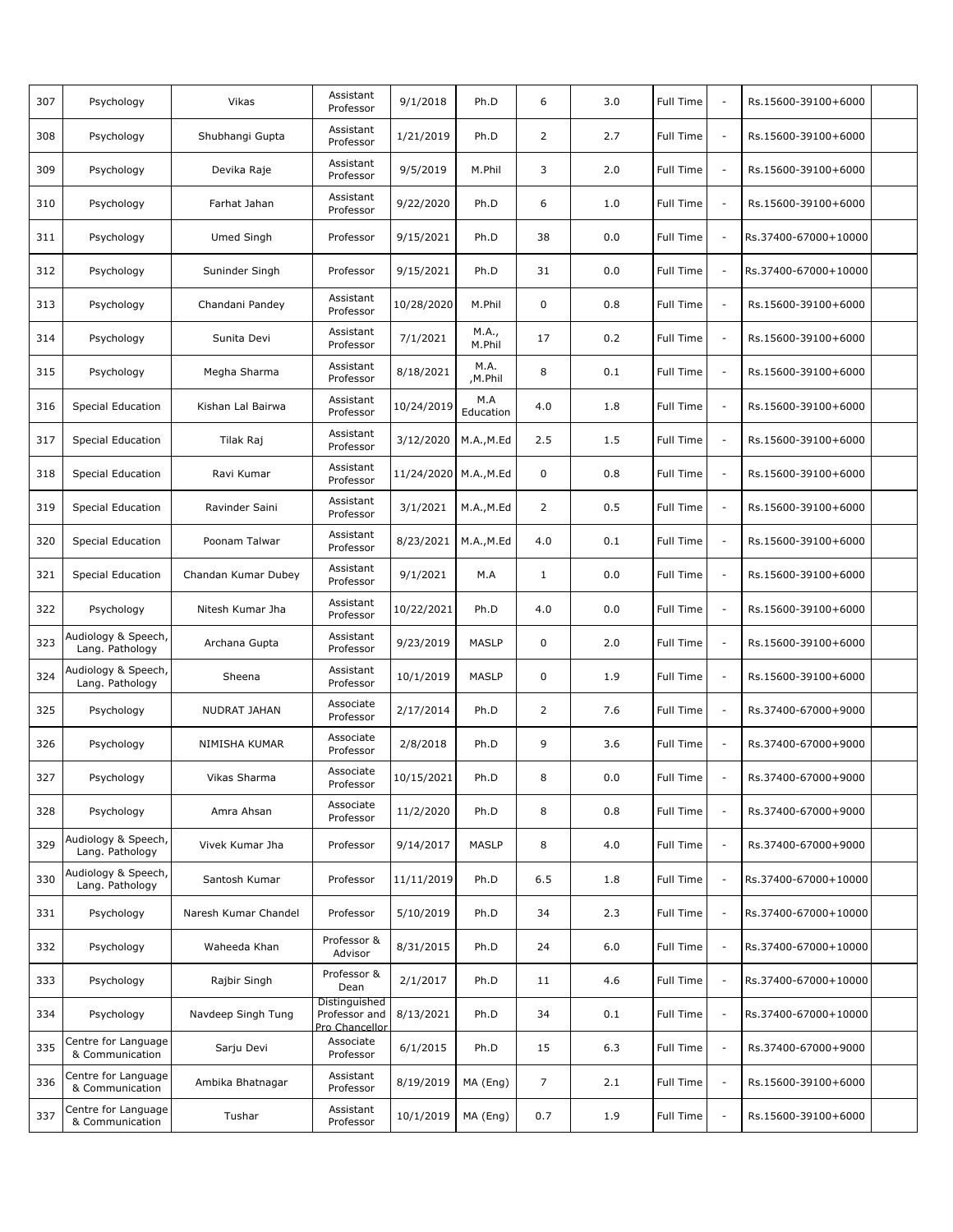| 338 | Centre for Language<br>& Communication | Ashok Yadav        | Assistant<br>Professor            | 11/6/2020  | Ph.D                            | 10             | 0.8 | Full Time        | $\sim$                   | Rs.15600-39100+6000  |  |
|-----|----------------------------------------|--------------------|-----------------------------------|------------|---------------------------------|----------------|-----|------------------|--------------------------|----------------------|--|
| 339 | Centre for Language<br>& Communication | Anupam Kumar       | Associate<br>Professor            | 9/1/2021   | M.A                             | 21             | 0.0 | Full Time        | $\overline{\phantom{a}}$ | Rs.37400-67000+9000  |  |
| 340 | Centre for Language<br>& Communication | Sam Raj Nesamony   | Professor                         | 9/1/2021   | Ph.D                            | 30             | 0.0 | Full Time        | $\overline{\phantom{a}}$ | Rs.37400-67000+10000 |  |
| 341 | Centre for Language<br>& Communication | Vineet Kumar       | Assistant<br>Professor            | 9/1/2021   | Ph.D                            | $\overline{7}$ | 0.0 | Full Time        | $\sim$                   | Rs.15600-39100+6000  |  |
| 342 | <b>COMMERCE &amp;</b><br>MANAGEMENT    | Renuka Sharma      | Assistant<br>Professor            | 8/21/2017  | MBA<br>(Finance),<br>M.Com      | 4.0            | 4.1 | Full Time        | $\overline{\phantom{a}}$ | Rs.15600-39100+6000  |  |
| 343 | <b>COMMERCE &amp;</b><br>MANAGEMENT    | Sandeep Kumar Sahu | Assistant<br>Professor            | 2/15/2018  | M.Com,<br><b>CAFM</b>           | 4.0            | 3.6 | <b>Full Time</b> | $\sim$                   | Rs.15600-39100+6000  |  |
| 344 | <b>COMMERCE &amp;</b><br>MANAGEMENT    | Prashant Prabhakar | Assistant<br>Professor            | 5/7/2018   | <b>MBA</b>                      | 12             | 3.3 | Full Time        | $\overline{\phantom{a}}$ | Rs.15600-39100+6000  |  |
| 345 | <b>COMMERCE &amp;</b><br>MANAGEMENT    | Nidhi              | Assistant<br>Professor            | 7/8/2019   | M.Com.                          | 0              | 2.2 | Full Time        | $\overline{\phantom{a}}$ | Rs.15600-39100+6000  |  |
| 346 | <b>COMMERCE &amp;</b><br>MANAGEMENT    | Amita Arora        | Assistant<br>Professor            | 10/6/2020  | Ph.D                            | 11             | 0.9 | Full Time        | $\overline{\phantom{a}}$ | Rs.15600-39100+6000  |  |
| 347 | <b>COMMERCE &amp;</b><br>MANAGEMENT    | Rohit Yadav        | Assistant<br>Professor            | 10/28/2020 | Ph.D                            | 4.0            | 0.8 | Full Time        | $\sim$                   | Rs.15600-39100+6000  |  |
| 348 | <b>COMMERCE &amp;</b><br>MANAGEMENT    | Zainab Asim        | Assistant<br>Professor            | 12/9/2020  | M.Sc                            | 0              | 0.8 | Full Time        | $\overline{\phantom{a}}$ | Rs.15600-39100+6000  |  |
| 349 | <b>COMMERCE &amp;</b><br>MANAGEMENT    | Preeta             | Assistant<br>Professor            | 3/1/2017   | PGDBA(HR                        | 0              | 4.5 | <b>Full Time</b> | $\sim$                   | Rs.15600-39100+6000  |  |
| 350 | <b>COMMERCE &amp;</b><br>MANAGEMENT    | Shekhar Tokas      | Assistant<br>Professor            | 10/12/2020 | Ph.D                            | 3              | 0.9 | Full Time        | $\overline{\phantom{a}}$ | Rs.15600-39100+6000  |  |
| 351 | <b>COMMERCE &amp;</b><br>MANAGEMENT    | Ankit Gupta        | Assistant<br>Professor            | 11/19/2020 | MBA                             | 0              | 1.0 | Full Time        | $\overline{\phantom{a}}$ | Rs.15600-39100+6000  |  |
| 352 | COMMERCE &<br>MANAGEMENT               | Sakshi             | Assistant<br>Professor            | 3/1/2021   | MBA                             | 0              | 0.5 | Full Time        | $\sim$                   | Rs.15600-39100+6000  |  |
| 353 | <b>COMMERCE &amp;</b><br>MANAGEMENT    | Pinky Gupta        | Assistant<br>Professor            | 11/3/2016  | <b>MBA</b>                      | 5              | 5.0 | Full Time        | $\overline{\phantom{a}}$ | Rs.15600-39100+6000  |  |
| 354 | <b>COMMERCE &amp;</b><br>MANAGEMENT    | Parul Agarwal      | Professor &<br>Dean               | 12/14/2020 | Ph.D                            | 22             | 0.8 | Full Time        | $\sim$                   | Rs.37400-67000+10000 |  |
| 355 | COMMERCE &<br>MANAGEMENT               | Deepak Pandey      | Associate<br>Professor            | 12/21/2020 | Ph.D                            | 14.5           | 0.8 | Full Time        | $\overline{\phantom{a}}$ | Rs.37400-67000+9000  |  |
| 356 | <b>COMMERCE &amp;</b><br>MANAGEMENT    | Vikas Nath         | Professor                         | 6/1/2021   | Ph.D                            | 19             | 0.3 | Full Time        | $\overline{\phantom{a}}$ | Rs.37400-67000+10000 |  |
| 357 | <b>COMMERCE &amp;</b><br>MANAGEMENT    | K Tara Shankar     | Professor                         | 8/6/2021   | Ph.D                            | 24             | 0.1 | Full Time        | $\overline{\phantom{a}}$ | Rs.37400-67000+10000 |  |
| 358 | <b>COMMERCE &amp;</b><br>MANAGEMENT    | Puspendra Singh    | Assistant<br>Professor            | 10/1/2021  | Ph.D                            | 21             | 0.0 | Full Time        |                          | Rs.15600-39100+6000  |  |
| 359 | <b>COMMERCE &amp;</b><br>MANAGEMENT    | Manpreet Kaur      | Associate<br>Professor            | 8/10/2021  | Ph.D                            | 12             | 0.1 | Full Time        | $\overline{\phantom{a}}$ | Rs.37400-67000+9000  |  |
| 360 | <b>COMMERCE &amp;</b><br>MANAGEMENT    | Tapash Dey         | Professor &<br>Director - HR      | 9/1/2021   | Ph.D                            | 35             | 0.0 | Full Time        | $\overline{\phantom{a}}$ | Rs.37400-67000+10000 |  |
| 361 | <b>COMMERCE &amp;</b><br>MANAGEMENT    | Heena Kakkar       | Assistant<br>Professor            | 10/7/2016  | MHA                             | 0.41096        | 4.9 | Full Time        | $\overline{\phantom{a}}$ | Rs.15600-39100+6000  |  |
| 362 | <b>COMMERCE &amp;</b><br>MANAGEMENT    | Kunal Rawal        | Assistant<br>Professor<br>(Senior | 11/27/2019 | MBA(HA),<br><b>MSW</b><br>(HRM) | 10             | 1.8 | Full Time        | $\overline{\phantom{a}}$ | Rs.15600-39100+6000  |  |
| 363 | <b>COMMERCE &amp;</b><br>MANAGEMENT    | Anushree Acharya   | Assistant<br>Professor            | 1/21/2020  | MBA (HA)                        | 3              | 1.7 | Full Time        | $\overline{\phantom{a}}$ | Rs.15600-39100+6000  |  |
| 364 | <b>COMMERCE &amp;</b><br>MANAGEMENT    | Tarun Rai          | Assistant<br>Professor            | 8/17/2020  | MBA (Mkt),<br>MBA(Mkt)          | $\overline{7}$ | 1.1 | Full Time        | ÷,                       | Rs.15600-39100+6000  |  |
| 365 | <b>COMMERCE &amp;</b><br>MANAGEMENT    | AMIT DANGI         | Associate<br>Professor            | 9/23/2014  | Ph.D                            | 6              | 7.0 | Full Time        | $\overline{\phantom{a}}$ | Rs.37400-67000+9000  |  |
| 366 | <b>COMMERCE &amp;</b><br>MANAGEMENT    | Yogesh Mehta       | Associate<br>Professor            | 7/4/2016   | Ph.D                            | 20             | 5.2 | Full Time        | $\overline{\phantom{a}}$ | Rs.37400-67000+9000  |  |
| 367 | <b>COMMERCE &amp;</b><br>MANAGEMENT    | Nisha Solanki      | Assistant<br>Professor            | 10/3/2016  | MBA (Mkt<br>& HR)               | 5              | 4.9 | Full Time        | $\overline{\phantom{a}}$ | Rs.15600-39100+6000  |  |
| 368 | <b>COMMERCE &amp;</b><br>MANAGEMENT    | Chand Prakash      | Associate<br>Professor            | 2/16/2017  | Ph.D                            | 8              | 4.6 | Full Time        | $\overline{\phantom{a}}$ | Rs.37400-67000+9000  |  |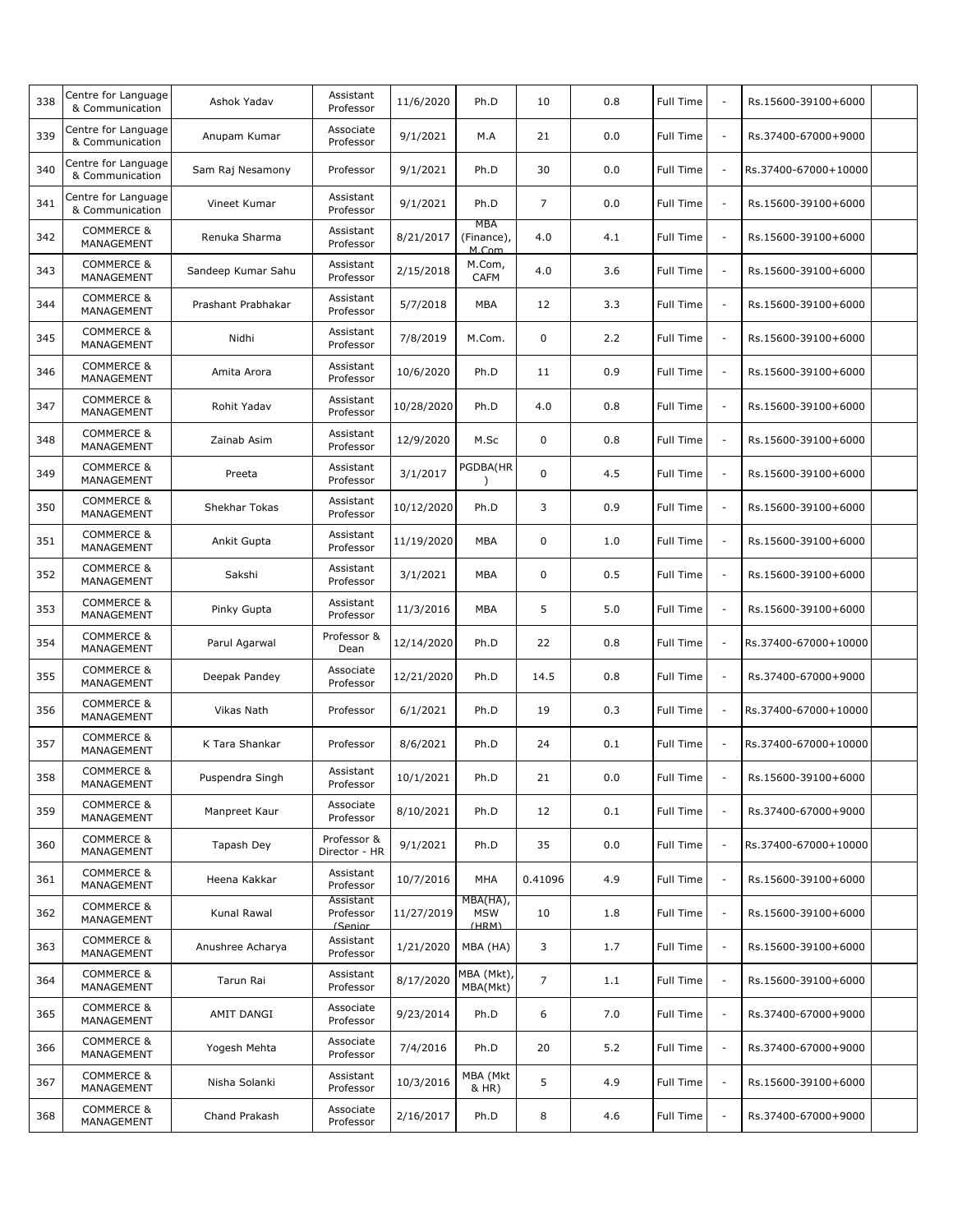| 369 | <b>COMMERCE &amp;</b><br>MANAGEMENT | Anjana Dash                 | Assistant<br>Professor                   | 6/15/2018  | MA, M.Phil               | 10             | 3.3 | <b>Full Time</b> | $\sim$                   | Rs.15600-39100+6000  |  |
|-----|-------------------------------------|-----------------------------|------------------------------------------|------------|--------------------------|----------------|-----|------------------|--------------------------|----------------------|--|
| 370 | <b>COMMERCE &amp;</b><br>MANAGEMENT | Nitin Sharma                | Assistant<br>Professor                   | 9/11/2018  | M.Com.                   | 4.0            | 3.0 | Full Time        | $\overline{\phantom{a}}$ | Rs.15600-39100+6000  |  |
| 371 | <b>COMMERCE &amp;</b><br>MANAGEMENT | Nandini Sinha               | Assistant<br>Professor                   | 2/4/2019   | M.Com                    | 3              | 2.6 | Full Time        | $\overline{\phantom{a}}$ | Rs.15600-39100+6000  |  |
| 372 | <b>COMMERCE &amp;</b><br>MANAGEMENT | Amardeep Singh              | Assistant<br>Professor                   | 10/1/2019  | M.Com.                   | 21             | 1.9 | <b>Full Time</b> | $\overline{\phantom{a}}$ | Rs.15600-39100+6000  |  |
| 373 | <b>COMMERCE &amp;</b><br>MANAGEMENT | Shweta Soni                 | Assistant<br>Professor                   | 12/12/2019 | <b>MBA</b>               | $\overline{2}$ | 1.8 | <b>Full Time</b> | $\overline{\phantom{a}}$ | Rs.15600-39100+6000  |  |
| 374 | <b>COMMERCE &amp;</b><br>MANAGEMENT | Akasha Sandhu               | Assistant<br>Professor                   | 2/17/2020  | Ph.D                     | $\overline{2}$ | 1.6 | <b>Full Time</b> | $\sim$                   | Rs.15600-39100+6000  |  |
| 375 | <b>EDUCATION</b>                    | Bushra Sumaiya              | Assistant<br>Professor                   | 10/16/2020 | M.Ed                     | $\mathbf 0$    | 0.9 | Full Time        | $\sim$                   | Rs.15600-39100+6000  |  |
| 376 | <b>EDUCATION</b>                    | Ahrar Husain                | Adjunct<br>Faculty<br>(Professor)        | 1/21/2021  | Ph.D                     | 47             | 0.7 |                  | Part<br>Time             | Rs.37400-67000+10000 |  |
| 377 | <b>EDUCATION</b>                    | Manita Devi                 | Assistant<br>Professor                   | 2/15/2021  | Ph.D                     | 9              | 0.6 | <b>Full Time</b> | $\overline{\phantom{a}}$ | Rs.15600-39100+6000  |  |
| 378 | <b>EDUCATION</b>                    | Shweta Tewari               | Assistant<br>Professor                   | 9/23/2021  | Ph.D                     | $\mathbf 0$    | 0.0 | <b>Full Time</b> | $\overline{\phantom{a}}$ | Rs.15600-39100+6000  |  |
| 379 | <b>EDUCATION</b>                    | Madhavi Laxmidhar<br>Sharma | Professor                                | 4/1/2021   | Ph.D                     | 26             | 0.4 | <b>Full Time</b> | $\overline{\phantom{a}}$ | Rs.37400-67000+10000 |  |
| 380 | EDUCATION                           | Shalini Gupta               | Assistant<br>Professor                   | 9/2/2021   | Ph.D                     | 24             | 0.0 | <b>Full Time</b> | $\sim$                   | Rs.15600-39100+6000  |  |
| 381 | Civil Engineering                   | NEERAJ KUMAR VERMA          | Assistant<br>Professor                   | 9/3/2016   | M.Tech(Du<br>al Degree)  | $\mathbf{1}$   | 5.0 | Full Time        | $\overline{\phantom{a}}$ | Rs.15600-39100+6000  |  |
| 382 | Civil Engineering                   | Kiran Devi                  | Assistant<br>Professor                   | 9/27/2021  | Ph.D                     | 3              | 0.0 | Full Time        | $\overline{\phantom{a}}$ | Rs.15600-39100+6000  |  |
| 383 | Civil Engineering                   | Neeraj Saini                | Assistant<br>Professor                   | 3/21/2018  | Ph.D                     | 3              | 3.5 | Full Time        | $\sim$                   | Rs.15600-39100+6000  |  |
| 384 | Civil Engineering                   | Ravpreet Kaur               | Assistant<br>Professor                   | 9/11/2018  | M.Tech                   | $\overline{2}$ | 3.0 | <b>Full Time</b> | $\overline{\phantom{a}}$ | Rs.15600-39100+6000  |  |
| 385 | Civil Engineering                   | Satyam Garg                 | Assistant<br>Professor                   | 10/1/2018  | M.Tech                   | $\mathbf{1}$   | 2.9 | <b>Full Time</b> | $\sim$                   | Rs.15600-39100+6000  |  |
| 386 | Civil Engineering                   | KAUSHAL                     | Assistant<br>Professor                   | 11/1/2019  | M.Tech                   | $\mathbf{1}$   | 1.8 | <b>Full Time</b> | $\overline{\phantom{a}}$ | Rs.15600-39100+6000  |  |
| 387 | Civil Engineering                   | Anju Agarwal                | Assistant<br>Professor                   | 9/16/2021  | Ph.D                     | 9              | 0.0 | Full Time        | $\overline{\phantom{a}}$ | Rs.15600-39100+6000  |  |
| 388 | Computer Science<br>Engineering     | Kapil Juneja                | Assistant<br>Professor                   | 9/6/2021   | Ph.D                     | $\mathbf{1}$   | 0.0 | Full Time        | $\overline{\phantom{a}}$ | Rs.15600-39100+6000  |  |
| 389 | Computer Science<br>Engineering     | Mamta Dahiya                | Professor<br>(Research<br>Track Faculty) | 3/15/2021  | Ph.D                     | 16             | 0.5 | Full Time        |                          | Rs.37400-67000+10000 |  |
| 390 | Computer Science<br>Engineering     | Neha Gehlot                 | Associate<br>Professor                   | 7/25/2016  | M.Tech                   | 0              | 5.1 | Full Time        | $\overline{\phantom{a}}$ | Rs.37400-67000+9000  |  |
| 391 | Computer Science<br>Engineering     | Satnam Kaur                 | Assistant<br>Professor                   | 8/1/2016   | M.Tech                   | 3              | 5.1 | Full Time        | $\overline{\phantom{a}}$ | Rs.15600-39100+6000  |  |
| 392 | Computer Science<br>Engineering     | REENU                       | Assistant<br>Professor                   | 9/19/2016  | M.Tech                   | 5              | 5.0 | Full Time        | $\overline{\phantom{a}}$ | Rs.15600-39100+6000  |  |
| 393 | Computer Science<br>Engineering     | Debraj Ghorh                | Assistant<br>Professor                   | 9/24/2021  | M.Tech                   | 8.3            | 0.0 | Full Time        | $\overline{\phantom{a}}$ | Rs.15600-39100+6000  |  |
| 394 | Computer Science<br>Engineering     | Basant Kumar                | Professor                                | 11/8/2021  | Ph.D                     | 11             | 0.0 | Full Time        | $\overline{\phantom{a}}$ | Rs.37400-67000+10000 |  |
| 395 | Computer Science<br>Engineering     | Tanvi Chawla                | Assistant<br>Professor                   | 1/1/2022   | Ph.D                     | 0              | 0.0 | Full Time        | $\overline{\phantom{a}}$ | Rs.15600-39100+6000  |  |
| 396 | Computer Science<br>Engineering     | Sumit Kumar Moudgil         | Associate<br>Professor                   | 8/2/2017   | Ph.D                     | 5              | 4.1 | Full Time        | $\overline{\phantom{a}}$ | Rs.37400-67000+9000  |  |
| 397 | Computer Science<br>Engineering     | SANGEETA RANI               | Assistant<br>Professor                   | 2/21/2018  | M.Tech                   | 3              | 3.6 | Full Time        | $\overline{\phantom{a}}$ | Rs.15600-39100+6000  |  |
| 398 | Computer Science<br>Engineering     | Pankaj Jain                 | Assistant<br>Professor                   | 3/21/2018  | MBA,<br>M.Phil,<br>M.Com | 10             | 3.5 | Full Time        | $\overline{\phantom{a}}$ | Rs.15600-39100+6000  |  |
| 399 | Computer Science<br>Engineering     | Amritpal Kaur               | Assistant<br>Professor                   | 3/18/2019  | M.Tech                   | 5              | 2.5 | Full Time        | $\overline{\phantom{a}}$ | Rs.15600-39100+6000  |  |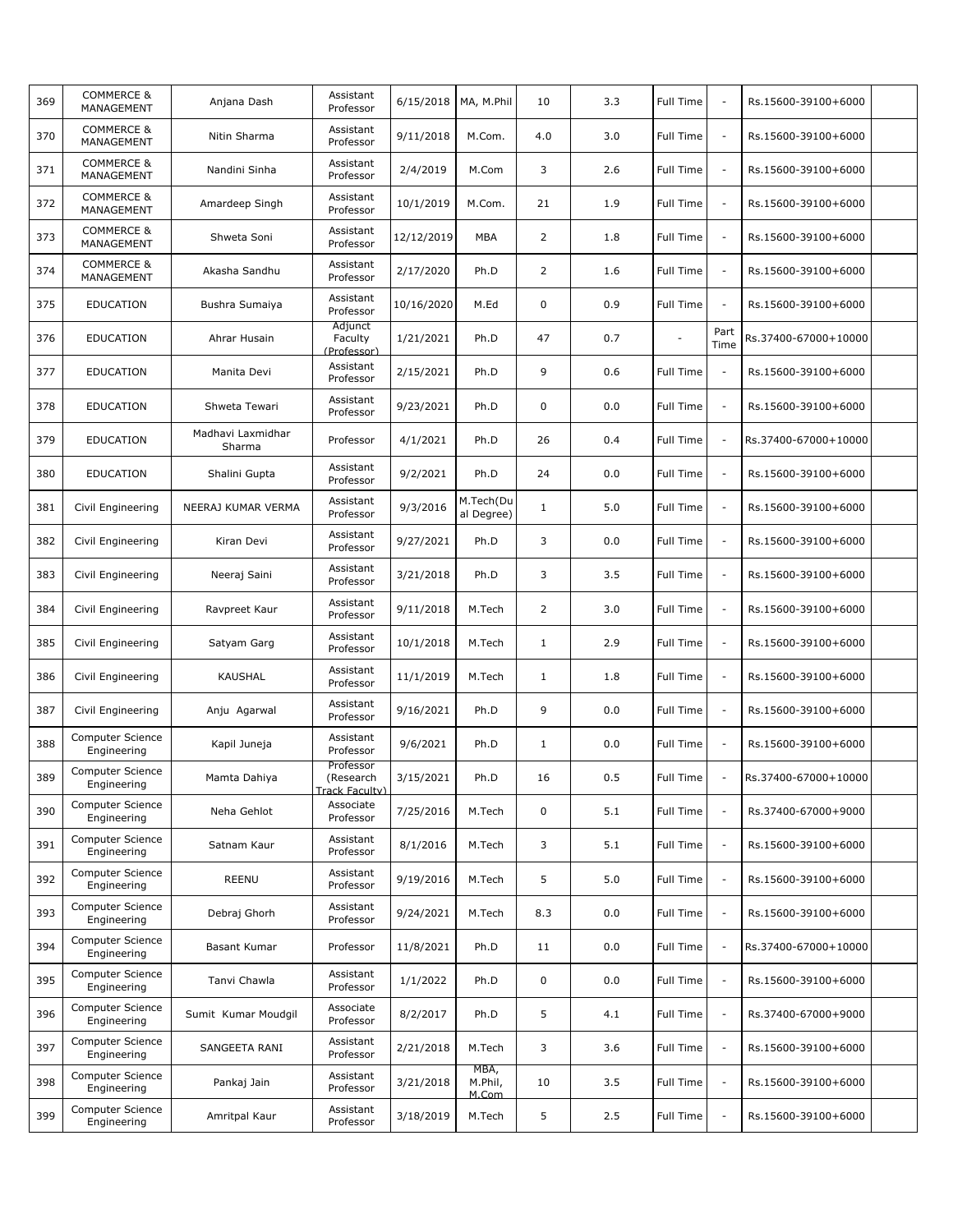| 400 | Computer Science<br>Engineering                          | Arko Bagchi          | Assistant<br>Professor                    | 7/17/2019              | M.Tech | 11             | 2.2 | Full Time | $\sim$                   | Rs.15600-39100+6000  |  |
|-----|----------------------------------------------------------|----------------------|-------------------------------------------|------------------------|--------|----------------|-----|-----------|--------------------------|----------------------|--|
| 401 | Computer Science<br>Engineering                          | Vinod Kumar          | Assistant<br>Professor                    | 1/6/2020               | M.Tech | 12             | 1.7 | Full Time | $\sim$                   | Rs.15600-39100+6000  |  |
| 402 | Computer Science<br>Engineering                          | Deepak Kumar         | Assistant<br>Professor                    | 1/6/2020               | M.Tech | $\overline{7}$ | 1.7 | Full Time | $\overline{\phantom{a}}$ | Rs.15600-39100+6000  |  |
| 403 | Computer Science<br>Engineering                          | MANPREET SINGH BAJWA | Assistant<br>Professor                    | 5/12/2020              | M.Tech | 3              | 1.3 | Full Time | $\sim$                   | Rs.15600-39100+6000  |  |
| 404 | Computer Science<br>Engineering                          | Sahil Vashisht       | Associate<br>Professor                    | 6/3/2020               | Ph.D   | 10             | 1.3 | Full Time | $\overline{\phantom{a}}$ | Rs.37400-67000+9000  |  |
| 405 | Computer Science<br>Engineering                          | Vivek Dabra          | Assistant<br>Professor                    | 8/7/2020               | M.Tech | 0              | 1.1 | Full Time | $\sim$                   | Rs.15600-39100+6000  |  |
| 406 | <b>Computer Science</b><br>Engineering                   | Manu Phogat          | Assistant<br>Professor                    | 8/8/2020               | M.Tech | 4.0            | 1.1 | Full Time | $\overline{\phantom{a}}$ | Rs.15600-39100+6000  |  |
| 407 | Computer Science<br>Engineering                          | Sandeep Singh        | Assistant<br>Professor                    | 8/20/2020              | M.Tech | 4.0            | 1.1 | Full Time | $\overline{\phantom{a}}$ | Rs.15600-39100+6000  |  |
| 408 | Computer Science<br>Engineering                          | Jyoti Shokhanda      | Assistant<br>Professor                    | 11/2/2020   M.Tech(IT) |        | $\overline{2}$ | 0.8 | Full Time | $\overline{\phantom{a}}$ | Rs.15600-39100+6000  |  |
| 409 | Computer Science<br>Engineering                          | Dharmendra Pal       | Assistant<br>Professor                    | 11/17/2020 M.Tech(IT)  |        | 22             | 0.8 | Full Time | $\sim$                   | Rs.15600-39100+6000  |  |
| 410 | Computer Science<br>Engineering                          | Nancy Arya           | Assistant<br>Professor                    | 4/5/2021               | Ph.D   | 5              | 0.4 | Full Time | $\overline{\phantom{a}}$ | Rs.15600-39100+6000  |  |
| 411 | Computer Science<br>Engineering                          | Nitin Sharma         | Assistant<br>Professor                    | 4/19/2021              | M.Tech | 1.2            | 0.4 | Full Time | $\sim$                   | Rs.15600-39100+6000  |  |
| 412 | Electronics &<br>Communication<br>Enga.<br>Electronics & | RAMBIR               | Assistant<br>Professor                    | 11/1/2019              | M.Tech | $\overline{7}$ | 1.8 | Full Time | $\overline{\phantom{a}}$ | Rs.15600-39100+6000  |  |
| 413 | Communication<br>Engg.                                   | <b>NARESH KUMAR</b>  | Assistant<br>Professor                    | 11/1/2019              | M.Tech | 3              | 1.8 | Full Time | $\overline{\phantom{a}}$ | Rs.15600-39100+6000  |  |
| 414 | Electronics &<br>Communication<br>Enga<br>Electronics &  | <b>JYOTI</b>         | Assistant<br>Professor                    | 11/1/2019              | M.Tech | $\mathbf{1}$   | 1.8 | Full Time | $\sim$                   | Rs.15600-39100+6000  |  |
| 415 | Communication<br>Enaa                                    | Pardeep Kumar        | Associate<br>Professor                    | 9/2/2020               | Ph.D   | 11             | 1.0 | Full Time | $\sim$                   | Rs.37400-67000+9000  |  |
| 416 | Electronics &<br>Communication<br>Enaa                   | Shelly               | Assistant<br>Professor                    | 12/14/2020             | M.Tech | 4.0            | 0.8 | Full Time | $\sim$                   | Rs.15600-39100+6000  |  |
| 417 | Electronics &<br>Communication<br>Enga.                  | Susanta Kundu        | Professor                                 | 1/12/2021              | M.Tech | 30             | 0.7 | Full Time | $\overline{\phantom{a}}$ | Rs.37400-67000+10000 |  |
| 418 | Mechanical<br>Engineering                                | Arvind Kumar Mathur  | Professor                                 | 10/11/2021             | Ph.D   | 22             | 0.0 | Full Time | $\overline{\phantom{a}}$ | Rs.37400-67000+10000 |  |
| 419 | Mechanical<br>Engineering                                | Asad Habeeb          | Assistant<br>Professor                    | 8/28/2017              | M.Tech | 3              | 4.0 | Full Time | $\overline{\phantom{a}}$ | Rs.15600-39100+6000  |  |
| 420 | Mechanical<br>Engineering                                | Shubhangi Chourasia  | Assistant<br>Professor                    | 5/15/2019              | M.E.   | 7              | 2.3 | Full Time |                          | Rs.15600-39100+6000  |  |
| 421 | Mechanical<br>Engineering                                | Ajay                 | Associate<br>Professor                    | 6/1/2019               | Ph.D   | 6              | 2.3 | Full Time | $\overline{\phantom{a}}$ | Rs.37400-67000+9000  |  |
| 422 | Mechanical<br>Engineering                                | AMAN KUMAR THAPAK    | Assistant<br>Professor                    | 11/1/2019              | M.Tech | $\mathbf{1}$   | 1.8 | Full Time | $\overline{\phantom{a}}$ | Rs.15600-39100+6000  |  |
| 423 | Mechanical<br>Engineering                                | MONIKA               | Assistant<br>Professor                    | 11/1/2019              | M.Tech | $\mathbf{1}$   | 1.8 | Full Time | $\overline{\phantom{a}}$ | Rs.15600-39100+6000  |  |
| 424 | Mechanical<br>Engineering                                | DINESH DESHWAL       | Assistant<br>Professor                    | 11/1/2019              | M.Tech | 0              | 1.8 | Full Time | $\overline{\phantom{a}}$ | Rs.15600-39100+6000  |  |
| 425 | Mechanical<br>Engineering                                | Ankit Tyagi          | Assistant<br>Professor                    | 6/29/2020              | M.Tech | $\mathbf{1}$   | 1.2 | Full Time | $\overline{\phantom{a}}$ | Rs.15600-39100+6000  |  |
| 426 | Mechanical<br>Engineering                                | Atul Babbar          | Assistant<br>Professor                    | 7/6/2020               | M.Tech | 4.0            | 1.2 | Full Time | $\overline{\phantom{a}}$ | Rs.15600-39100+6000  |  |
| 427 | Mechanical<br>Engineering                                | Amit Kumar           | Associate<br>Professor                    | 10/1/2020              | Ph.D   | 10             | 0.9 | Full Time | $\overline{\phantom{a}}$ | Rs.37400-67000+9000  |  |
| 428 | Mechanical<br>Engineering                                | Vikas Dhawan         | Professor                                 | 12/25/2020             | Ph.D   | 18.8           | 0.7 | Full Time | $\overline{\phantom{a}}$ | Rs.37400-67000+10000 |  |
| 429 | Mechanical<br>Engineering                                | Ashwini Kumar        | Associate<br>Professor(Res<br>earch Track | 4/5/2021               | Ph.D   | 10             | 0.4 | Full Time | $\overline{\phantom{a}}$ | Rs.37400-67000+9000  |  |
| 430 | Civil Engineering                                        | MALINI TEWARI        | Assistant<br>Professor                    | 3/16/2017              | M.Tech | 3              | 4.5 | Full Time | $\overline{\phantom{a}}$ | Rs.15600-39100+6000  |  |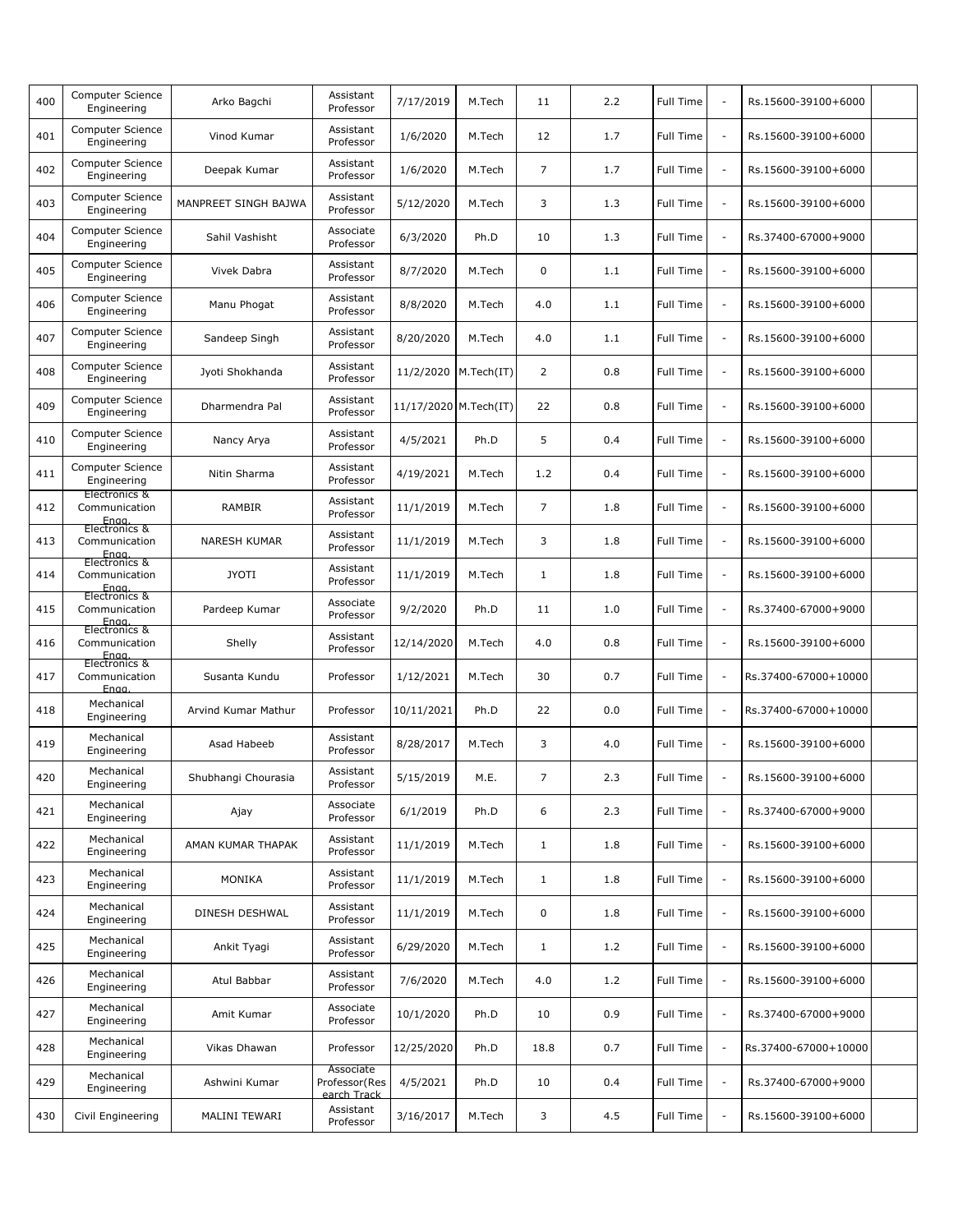| 431 | Computer Science<br>Engineering     | Manish Mahajan        | Professor &<br>Dean                              | 7/17/2020              | Ph.D                                   | 15             | 1.2 | <b>Full Time</b> | $\sim$                   | Rs.37400-67000+10000 |  |
|-----|-------------------------------------|-----------------------|--------------------------------------------------|------------------------|----------------------------------------|----------------|-----|------------------|--------------------------|----------------------|--|
| 432 | Computer Science<br>Engineering     | Vinod Kumar           | Distinguished<br>Professor and<br>Pro Chancellor | 10/19/2020             | Ph.D                                   | 39             | 0.9 | Full Time        | $\overline{\phantom{a}}$ | Rs.37400-67000+12000 |  |
| 433 | <b>FASHION AND</b><br><b>DESIGN</b> | M.K. NAIR             | Professor &<br>Dean                              | 5/2/2016               | Ph.D                                   | 15             | 5.3 | Full Time        | $\overline{\phantom{a}}$ | Rs.37400-67000+10000 |  |
| 434 | <b>FASHION AND</b><br><b>DESIGN</b> | Swati Yadav           | Assistant<br>Professor                           | 9/1/2016               | M.Sc.<br>(Fabric &<br>Apparel<br>M.Sc. | 0.1            | 5.0 | <b>Full Time</b> | $\sim$                   | Rs.15600-39100+6000  |  |
| 435 | <b>FASHION AND</b><br><b>DESIGN</b> | SHILPA DENNIS         | Assistant<br>Professor                           | 7/29/2019              | (Fashion<br>Tech)                      | $\overline{7}$ | 2.1 | <b>Full Time</b> | $\overline{\phantom{a}}$ | Rs.15600-39100+6000  |  |
| 436 | <b>FASHION AND</b><br><b>DESIGN</b> | Dinkar Kumawat        | Assistant<br>Professor                           | 9/2/2019               | M.Sc.<br>(Fashion<br>Mkt &             | 5              | 2.0 | <b>Full Time</b> | $\sim$                   | Rs.15600-39100+6000  |  |
| 437 | <b>FASHION AND</b><br><b>DESIGN</b> | POOJA SINGH           | Assistant<br>Professor                           | 9/11/2019              | Ph.D                                   | $\mathbf{1}$   | 2.0 | Full Time        | $\overline{\phantom{a}}$ | Rs.15600-39100+6000  |  |
| 438 | <b>FASHION AND</b><br><b>DESIGN</b> | Inna Bandoni Yadav    | Assistant<br>Professor                           | 9/20/2019              | M.Sc.(Fash<br>ion Tech)                | 6              | 2.0 | Full Time        | $\overline{\phantom{a}}$ | Rs.15600-39100+6000  |  |
| 439 | <b>FASHION AND</b><br><b>DESIGN</b> | Joyti Singh           | Assistant<br>Professor                           | 9/28/2020              | M.Sc.(Clot<br>hing &<br>Textiles)      | 4.0            | 0.9 | <b>Full Time</b> | $\overline{\phantom{a}}$ | Rs.15600-39100+6000  |  |
| 440 | <b>FASHION AND</b><br><b>DESIGN</b> | Anuradha Arya         | Associate<br>Professor                           | 11/2/2020              | Ph.D                                   | 9              | 0.8 | <b>Full Time</b> | $\sim$                   | Rs.37400-67000+9000  |  |
| 441 | <b>FASHION AND</b><br><b>DESIGN</b> | Shefali Bansal        | Assistant<br>Professor                           | 11/9/2020              | M.Sc                                   | 3.4            | 0.8 | <b>Full Time</b> | $\overline{\phantom{a}}$ | Rs.15600-39100+6000  |  |
| 442 | Hotel & Tourism<br>Management       | <b>HARISH KUMAR</b>   | Assistant<br>Professor                           | 7/22/2019              | M.Hospitali<br>ty                      | 5              | 2.2 | <b>Full Time</b> | $\sim$                   | Rs.15600-39100+6000  |  |
| 443 | Hotel & Tourism<br>Management       | Gagan Deep            | Assistant<br>Professor                           | 11/15/2018 (Hospitalit | B.Sc.<br>v & Hotel                     | 14             | 2.8 | Full Time        | $\overline{\phantom{a}}$ | Rs.15600-39100+6000  |  |
| 444 | Hotel & Tourism<br>Management       | Anshu Kapoor          | Assistant<br>Professor                           | 7/20/2018              | PGDBA(HR                               | $\mathbf{1}$   | 3.2 | Full Time        | $\overline{\phantom{a}}$ | Rs.15600-39100+6000  |  |
| 445 | Hotel & Tourism<br>Management       | Ashok Panchal         | Professor                                        | 12/7/2020              | <b>MTM</b>                             | 14             | 0.8 | Full Time        | $\sim$                   | Rs.37400-67000+10000 |  |
| 446 | Hotel & Tourism<br>Management       | Susanta Ranjan Chaini | Associate<br>Professor &<br>Dean                 | 1/18/2021              | Ph.D                                   | 21             | 0.7 | <b>Full Time</b> | $\overline{\phantom{a}}$ | Rs.37400-67000+9000  |  |
| 447 | Hotel & Tourism<br>Management       | Nitish Bhardwaj       | Assistant<br>Professor                           | 10/11/2021             | <b>MTTM</b>                            | 5              | 0.0 | <b>Full Time</b> | $\sim$                   | Rs.15600-39100+6000  |  |
| 448 | Hotel & Tourism<br>Management       | Abhinav Sharma        | Assistant<br>Professor                           | 10/6/2021              | MBA(HM)                                | 9              | 0.0 | <b>Full Time</b> | $\overline{\phantom{a}}$ | Rs.15600-39100+6000  |  |
| 449 | Hotel & Tourism<br>Management       | Harveer Singh         | Assistant<br>Professor                           | 8/2/2021               | MTM, M.Phi                             | 15             | 0.1 | Full Time        | $\overline{\phantom{a}}$ | Rs.15600-39100+6000  |  |
| 450 | Hotel & Tourism<br>Management       | Prashant Kumar        | Assistant<br>Professor                           | 9/6/2021               | M.Sc                                   | 3              | 0.0 | Full Time        | $\overline{\phantom{a}}$ | Rs.15600-39100+6000  |  |
| 451 | <b>Basic Principal</b>              | Pratap Chand          | Assistant<br>Professor                           | 11/9/2015              | M.A                                    | 5              | 5.8 | Full Time        |                          | Rs.15600-39100+6000  |  |
| 452 | Dravyaguna                          | Vivek patel           | Assistant<br>Professor                           | 10/1/2021              | Ph.D                                   | 0              | 0.0 | Full Time        | $\overline{\phantom{a}}$ | Rs.15600-39100+6000  |  |
| 453 | Rog Nidan Evam<br>Vikriti Vigyana   | Nithin Krishnan R     | Assistant<br>Professor                           | 3/10/2017              | M.D.                                   | 0.3            | 4.5 | Full Time        | $\overline{\phantom{a}}$ | Rs.15600-39100+6000  |  |
| 454 | ShalyaTantra                        | Supriya Gupta         | Assistant<br>Professor                           | 7/10/2017              | МS                                     | 4.6            | 4.2 | Full Time        | $\overline{\phantom{a}}$ | Rs.15600-39100+6000  |  |
| 455 | Bal Rog                             | Neeraj Kumar Gupta    | Assistant<br>Professor                           | 8/3/2017               | M.D.                                   | 0              | 4.1 | Full Time        | $\overline{\phantom{a}}$ | Rs.15600-39100+6000  |  |
| 456 | Shalakyatantra                      | Poonam bamola         | Associate<br>Professor                           | 12/11/2017             | МS                                     | 1.1            | 3.8 | Full Time        | $\overline{\phantom{a}}$ | Rs.37400-67000+9000  |  |
| 457 | Panchkarma                          | Avinash Chaudhary     | Associate<br>Professor                           | 12/21/2017             | M.D.                                   | 1.3            | 3.8 | Full Time        | $\overline{\phantom{a}}$ | Rs.37400-67000+9000  |  |
| 458 | Swasthavritta                       | Yagyik Mishra         | Assistant<br>Professor                           | 1/8/2018               | M.D.                                   | 0              | 3.7 | Full Time        | $\overline{\phantom{a}}$ | Rs.15600-39100+6000  |  |
| 459 | Agad Tantra                         | Madhu Pathak          | Associate<br>Professor                           | 6/6/2018               | Ph.D                                   | 1.4            | 3.3 | Full Time        | $\overline{\phantom{a}}$ | Rs.37400-67000+9000  |  |
| 460 | Kriya Sharir                        | Kapil                 | Assistant<br>Professor                           | 8/13/2018              | M.D.                                   | 0.5            | 3.1 | Full Time        | $\overline{\phantom{a}}$ | Rs.15600-39100+6000  |  |
| 461 | Streeroga Evam<br>Prasuti Tantra    | Himani Gupta          | Assistant<br>Professor                           | 9/1/2018               | МS                                     | $\overline{2}$ | 3.0 | Full Time        | $\overline{\phantom{a}}$ | Rs.15600-39100+6000  |  |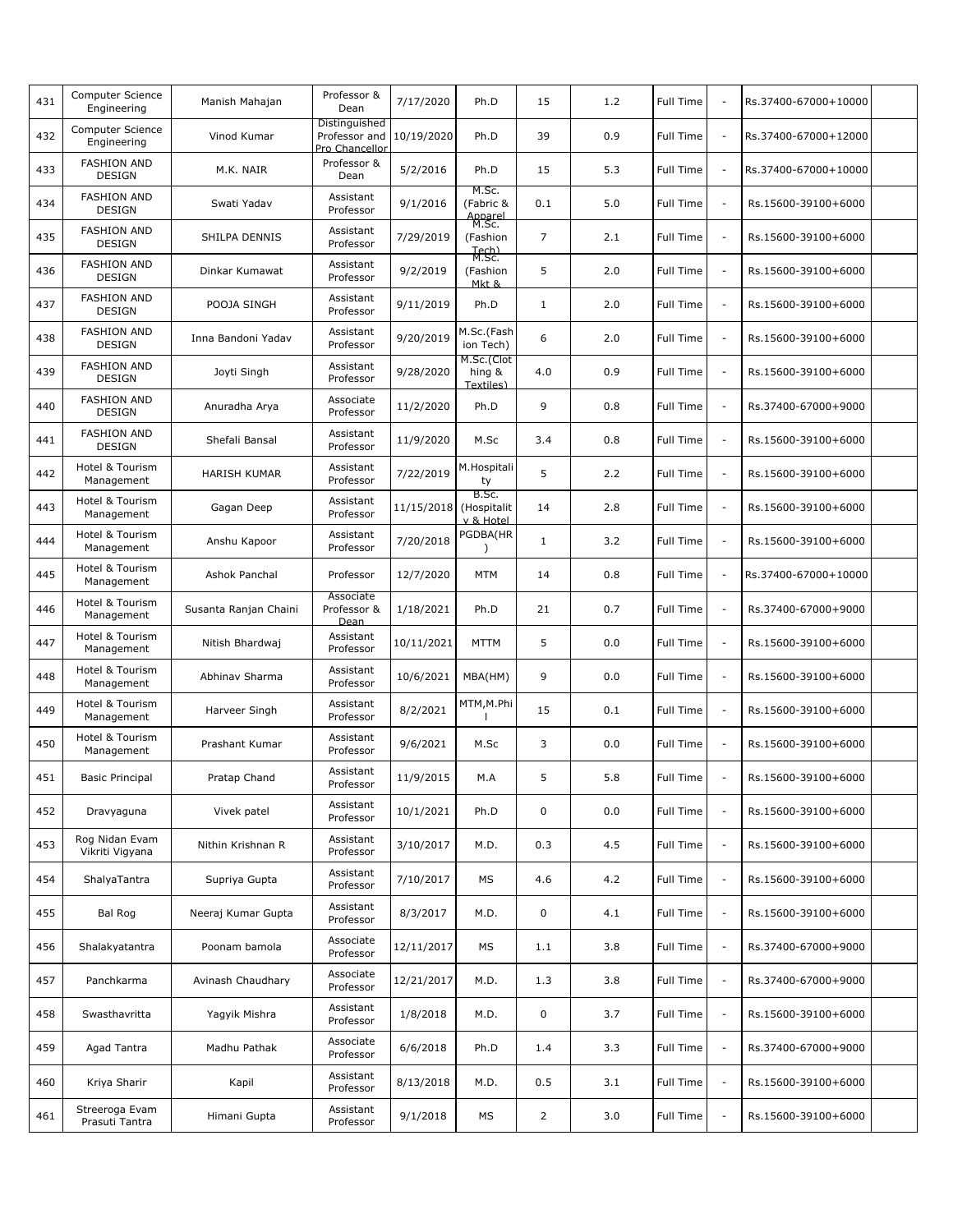| 462 | Kaya Chikitsa                       | Parveen Kumar           | Assistant<br>Professor | 12/8/2018  | M.D. | 0              | 2.8 | Full Time        | $\sim$                   | Rs.15600-39100+6000  |  |
|-----|-------------------------------------|-------------------------|------------------------|------------|------|----------------|-----|------------------|--------------------------|----------------------|--|
| 463 | Rachna Sharir                       | Preeti Dabral           | Assistant<br>Professor | 1/8/2020   | M.D. | 2.6            | 1.7 | Full Time        | $\overline{\phantom{a}}$ | Rs.15600-39100+6000  |  |
| 464 | Samhita &<br>Siddhanth              | Konica Gera             | Assistant<br>Professor | 1/9/2020   | M.D. | 2.2            | 1.7 | Full Time        | $\overline{\phantom{a}}$ | Rs.15600-39100+6000  |  |
| 465 | Bal Rog                             | Seema Gupta             | Assistant<br>Professor | 11/23/2020 | M.D. | 9              | 0.8 | Full Time        | $\sim$                   | Rs.15600-39100+6000  |  |
| 466 | Rasashastra &<br>Bhaishajya Kalpana | Vikash Sharma           | Assistant<br>Professor | 12/1/2020  | M.D. | 0              | 0.8 | Full Time        | $\sim$                   | Rs.15600-39100+6000  |  |
| 467 | Rog Nidan Evam<br>Vikriti Vigyana   | Ravi Kant Sharma        | Assistant<br>Professor | 2/1/2021   | MD   | $\overline{2}$ | 0.6 | Full Time        | $\overline{\phantom{a}}$ | Rs.15600-39100+6000  |  |
| 468 | Swasthavritta                       | Monika                  | Assistant<br>Professor | 3/25/2021  | MD   | 3              | 0.4 | Full Time        | $\overline{\phantom{a}}$ | Rs.15600-39100+6000  |  |
| 469 | Agad Tantra                         | Shweta Vitthal Huddar   | Assistant<br>Professor | 4/5/2021   | MD   | 3.4            | 0.4 | Full Time        | $\overline{\phantom{a}}$ | Rs.15600-39100+6000  |  |
| 470 | Shalakyatantra                      | Akanksha Thakur         | Assistant<br>Professor | 4/5/2021   | MS   | 0.3            | 0.4 | Full Time        | $\sim$                   | Rs.15600-39100+6000  |  |
| 471 | Kriya Sharir                        | Karuna Milind Deshmukh  | Assistant<br>Professor | 6/1/2021   | MD   | $\mathbf{1}$   | 0.3 | Full Time        | $\sim$                   | Rs.15600-39100+6000  |  |
| 472 | Shalakyatantra                      | Sarita Yadav            | Assistant<br>Professor | 6/10/2021  | MS   | 0.1            | 0.3 | Full Time        | $\overline{\phantom{a}}$ | Rs.15600-39100+6000  |  |
| 473 | Panchkarma                          | Rajni Sharma            | Assistant<br>Professor | 6/10/2021  | MD   | 0.9            | 0.3 | Full Time        | $\sim$                   | Rs.15600-39100+6000  |  |
| 474 | Agad Tantra                         | Deepthi M K             | Assistant<br>Professor | 6/10/2021  | MD   | 0              | 0.3 | Full Time        | $\overline{\phantom{a}}$ | Rs.15600-39100+6000  |  |
| 475 | Swasthavritta                       | Yogesh                  | Assistant<br>Professor | 6/19/2021  | MD   | 2.4            | 0.3 | Full Time        | $\overline{\phantom{a}}$ | Rs.15600-39100+6000  |  |
| 476 | Streeroga Evam<br>Prasuti Tantra    | Nikita Jaiswal          | Assistant<br>Professor | 6/20/2021  | M.S. | 1.3            | 0.3 | Full Time        | $\sim$                   | Rs.15600-39100+6000  |  |
| 477 | ShalyaTantra                        | Himadri Mudgal          | Assistant<br>Professor | 7/2/2021   | M.S. | 0.6            | 0.2 | Full Time        | $\overline{\phantom{a}}$ | Rs.15600-39100+6000  |  |
| 478 | ShalyaTantra                        | Lalita Meena            | Assistant<br>Professor | 7/2/2021   | M.S. | 4.0            | 0.2 | Full Time        | $\sim$                   | Rs.15600-39100+6000  |  |
| 479 | Samhita &<br>Siddhanth              | Chhavi Mahajan          | Assistant<br>Professor | 7/22/2021  | M.S. | 0              | 0.2 | Full Time        | $\overline{\phantom{a}}$ | Rs.15600-39100+6000  |  |
| 480 | Rasashastra &<br>Bhaishajya Kalpana | Mukesh Ananta Chaudhari | Assistant<br>Professor | 9/20/2021  | M.D. | 1.5            | 0.0 | Full Time        | $\overline{\phantom{a}}$ | Rs.15600-39100+6000  |  |
| 481 | Kriya Sharir                        | Anupam Sharma           | Associate<br>Professor | 4/9/2015   | M.D. | 8.4            | 6.4 | Full Time        | $\overline{\phantom{a}}$ | Rs.37400-67000+9000  |  |
| 482 | Rachna Sharir                       | Milind Deshmukh         | Associate<br>Professor | 4/12/2015  | M.D. | 1.1            | 6.4 | Full Time        |                          | Rs.37400-67000+9000  |  |
| 483 | Kaya Chikitsa                       | Deepika Yadav           | Associate<br>Professor | 1/2/2016   | M.D. | 0              | 5.7 | Full Time        | $\overline{\phantom{a}}$ | Rs.37400-67000+9000  |  |
| 484 | Dravyaguna                          | VIDYAVATI V.H           | Associate<br>Professor | 5/16/2016  | Ph.D | 3              | 5.3 | Full Time        | $\overline{\phantom{a}}$ | Rs.37400-67000+9000  |  |
| 485 | Dravyaguna                          | ARVIND KUMAR            | Associate<br>Professor | 7/28/2017  | M.D. | 0              | 4.1 | <b>Full Time</b> | $\overline{\phantom{a}}$ | Rs.37400-67000+9000  |  |
| 486 | Kaya Chikitsa                       | <b>REKHA PHULL</b>      | Associate<br>Professor | 11/8/2017  | MD   | 6              | 3.8 | Full Time        | $\overline{\phantom{a}}$ | Rs.37400-67000+9000  |  |
| 487 | Panchkarma                          | Swapnil Shivaji Auti    | Associate<br>Professor | 8/9/2018   | Ph.D | 5              | 3.1 | Full Time        | $\overline{\phantom{a}}$ | Rs.37400-67000+9000  |  |
| 488 | Agad Tantra                         | Ashish Mishra           | Associate<br>Professor | 1/20/2020  | M.D. | 0              | 1.7 | Full Time        | $\overline{\phantom{a}}$ | Rs.37400-67000+9000  |  |
| 489 | Streeroga Evam<br>Prasuti Tantra    | Sheetal Minhas          | Associate<br>Professor | 2/15/2021  | MD   | 8              | 0.6 | Full Time        | $\overline{\phantom{a}}$ | Rs.37400-67000+9000  |  |
| 490 | Swasthavritta                       | <b>Bharat Vats</b>      | Associate<br>Professor | 4/5/2021   | MD   | 6              | 0.4 | Full Time        | $\overline{\phantom{a}}$ | Rs.37400-67000+9000  |  |
| 491 | Rachna Sharir                       | Vasudev K.R             | Professor              | 4/27/2015  | MD   | 4.0            | 6.3 | Full Time        | $\overline{\phantom{a}}$ | Rs.37400-67000+10000 |  |
| 492 | Rasashastra &<br>Bhaishajya Kalpana | Arvinder kaur           | Professor              | 8/26/2015  | MD   | 16             | 6.0 | Full Time        | $\overline{\phantom{a}}$ | Rs.37400-67000+10000 |  |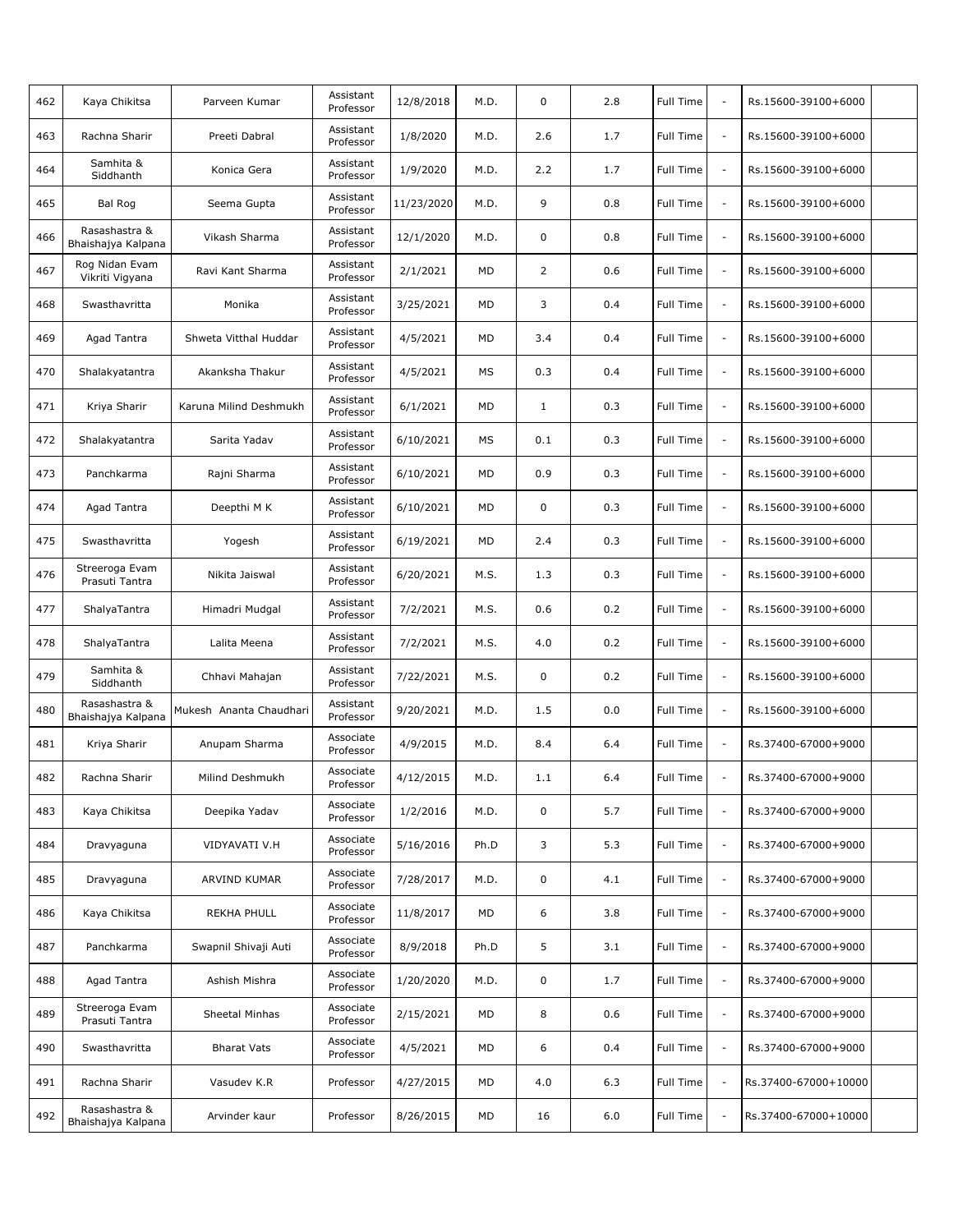| 493 | Bal Rog                           | SAURABH LIMAYE                     | Professor              | 12/16/2016 | MS                                     | 4.0         | 4.8 | Full Time        | $\sim$                   | Rs.37400-67000+10000 |  |
|-----|-----------------------------------|------------------------------------|------------------------|------------|----------------------------------------|-------------|-----|------------------|--------------------------|----------------------|--|
| 494 | Bal Rog                           | LIMAYE MAITREYEE<br><b>SAURABH</b> | Professor              | 12/16/2016 | MS                                     | 5.4         | 4.8 | Full Time        | $\overline{\phantom{a}}$ | Rs.37400-67000+10000 |  |
| 495 | Rog Nidan Evam<br>Vikriti Vigyana | Sangeeta Gupta                     | Professor              | 12/22/2016 | M.D.                                   | 16          | 4.8 | Full Time        | $\overline{\phantom{a}}$ | Rs.37400-67000+10000 |  |
| 496 | Shalakyatantra                    | Anupama Patra                      | Professor              | 12/18/2017 | MS                                     | 10          | 3.8 | Full Time        | $\overline{\phantom{a}}$ | Rs.37400-67000+10000 |  |
| 497 | ShalyaTantra                      | Avnish Pathak                      | Professor              | 12/27/2017 | Ph.D                                   | 10.9        | 3.7 | Full Time        | $\overline{\phantom{a}}$ | Rs.37400-67000+10000 |  |
| 498 | Streeroga Evam<br>Prasuti Tantra  | Jyoti Mallappa Kumbar              | Professor              | 4/12/2018  | Ph.D                                   | 9.9         | 3.4 | Full Time        | $\overline{\phantom{a}}$ | Rs.37400-67000+10000 |  |
| 499 | Agad Tantra                       | Jasvinder Singh                    | Professor              | 7/2/2018   | MD                                     | 20          | 3.2 | Full Time        | $\overline{\phantom{a}}$ | Rs.37400-67000+10000 |  |
| 500 | <b>Bal Rog</b>                    | Sarika Trimbak Shinde              | Professor              | 9/1/2021   | M.S.                                   | 10.9        | 0.0 | Full Time        | $\overline{\phantom{a}}$ | Rs.37400-67000+10000 |  |
| 501 | Law                               | RAJAN RAI                          | Professor              | 8/19/2014  | Ph.D                                   | 40          | 7.1 | Full Time        | $\overline{\phantom{a}}$ | Rs.37400-67000+10000 |  |
| 502 | Law                               | Azad Singh                         | Assistant<br>Professor | 8/7/2018   | LLM                                    | 3           | 3.1 | Full Time        | $\overline{\phantom{a}}$ | Rs.15600-39100+6000  |  |
| 503 | Law                               | Neha Dhillon                       | Assistant<br>Professor | 1/4/2019   | LLM                                    | 1.4         | 2.7 | Full Time        | $\overline{\phantom{a}}$ | Rs.15600-39100+6000  |  |
| 504 | Law                               | Chippy G Krishan                   | Assistant<br>Professor | 10/18/2021 | LLM                                    | 6.8         | 0.0 | <b>Full Time</b> | $\overline{\phantom{a}}$ | Rs.15600-39100+6000  |  |
| 505 | Law                               | Furquan Ahmad                      | Professor              | 10/1/2021  | Ph.D                                   | 30          | 0.0 | Full Time        | $\overline{\phantom{a}}$ | Rs.37400-67000+10000 |  |
| 506 | Law                               | Ruchi Gupta                        | Assistant<br>Professor | 1/21/2019  | LLM                                    | 1.3         | 2.7 | Full Time        | $\overline{\phantom{a}}$ | Rs.15600-39100+6000  |  |
| 507 | Law                               | Mahalingam Marimuthu               | Associate<br>Professor | 6/3/2019   | Ph.D                                   | 9           | 2.3 | Full Time        | $\overline{\phantom{a}}$ | Rs.37400-67000+9000  |  |
| 508 | Law                               | Megha Garg                         | Assistant<br>Professor | 6/3/2019   | <b>LLM</b>                             | 3           | 2.3 | Full Time        | $\overline{\phantom{a}}$ | Rs.15600-39100+6000  |  |
| 509 | Law                               | Mahima Kaushik                     | Assistant<br>Professor | 6/17/2019  | <b>LLM</b>                             | 5           | 2.3 | Full Time        | $\overline{\phantom{a}}$ | Rs.15600-39100+6000  |  |
| 510 | Law                               | SHRADDHA OBEROI                    | Assistant<br>Professor | 7/23/2019  | <b>LLM</b>                             | $\mathbf 0$ | 2.2 | Full Time        | $\overline{\phantom{a}}$ | Rs.15600-39100+6000  |  |
| 511 | Law                               | Richa Chaudhary                    | Associate<br>Professor | 2/15/2021  | Ph.D                                   | 10          | 0.6 | Full Time        | $\overline{\phantom{a}}$ | Rs.37400-67000+9000  |  |
| 512 | Law                               | YOGITA JAIN                        | Assistant<br>Professor | 7/24/2019  | <b>LLM</b>                             | 1.6         | 2.1 | Full Time        | $\overline{\phantom{a}}$ | Rs.15600-39100+6000  |  |
| 513 | Law                               | Anjali                             | Assistant<br>Professor | 10/16/2019 | <b>LLM</b>                             | 0           | 1.9 | Full Time        |                          | Rs.15600-39100+6000  |  |
| 514 | Law                               | Pranay Prakash                     | Assistant<br>Professor | 10/26/2020 | LLM                                    | 5           | 0.8 | Full Time        | $\overline{\phantom{a}}$ | Rs.15600-39100+6000  |  |
| 515 | Law                               | Rakesh Kumari Malik                | Assistant<br>Professor | 11/23/2020 | Ph.D                                   | 3           | 0.8 | Full Time        | $\overline{\phantom{a}}$ | Rs.15600-39100+6000  |  |
| 516 | Law                               | Santosh Goswami                    | Assistant<br>Professor | 12/1/2020  | LLM                                    | 4.0         | 0.8 | Full Time        | $\overline{\phantom{a}}$ | Rs.15600-39100+6000  |  |
| 517 | Law                               | Manu Singh                         | Associate<br>Professor | 12/12/2020 | Ph.D                                   | 10          | 0.8 | Full Time        | $\overline{\phantom{a}}$ | Rs.37400-67000+9000  |  |
| 518 | Law                               | Arpit Vihan                        | Assistant<br>Professor | 2/15/2021  | LLM                                    | 1.5         | 0.6 | Full Time        | $\overline{\phantom{a}}$ | Rs.15600-39100+6000  |  |
| 519 | Law                               | Rafique Khan                       | Assistant<br>Professor | 3/15/2021  | LLM                                    | $\mathbf 0$ | 0.5 | Full Time        | $\overline{\phantom{a}}$ | Rs.15600-39100+6000  |  |
| 520 | Mass<br>Communication             | <b>BISWAMBHAR BOSE</b>             | Assistant<br>Professor | 7/14/2014  | PGDMC,<br>MA(Mass<br>Comm <sub>l</sub> | $\mathbf 0$ | 7.2 | Full Time        | $\overline{\phantom{a}}$ | Rs.15600-39100+6000  |  |
| 521 | Mass<br>Communication             | SHASHI KUMAR PANDEY                | Associate<br>Professor | 10/18/2016 | MA(Hindi),<br>MJMC                     | 27          | 4.9 | Full Time        | $\overline{\phantom{a}}$ | Rs.37400-67000+9000  |  |
| 522 | Mass<br>Communication             | Asif Husain                        | Assistant<br>Professor | 4/6/2017   | M.MC                                   | 9           | 4.4 | Full Time        | $\overline{\phantom{a}}$ | Rs.15600-39100+6000  |  |
| 523 | Mass<br>Communication             | Kranti Anand                       | Assistant<br>Professor | 9/4/2018   | MA (MC)                                | 20          | 3.0 | Full Time        | $\overline{\phantom{a}}$ | Rs.15600-39100+6000  |  |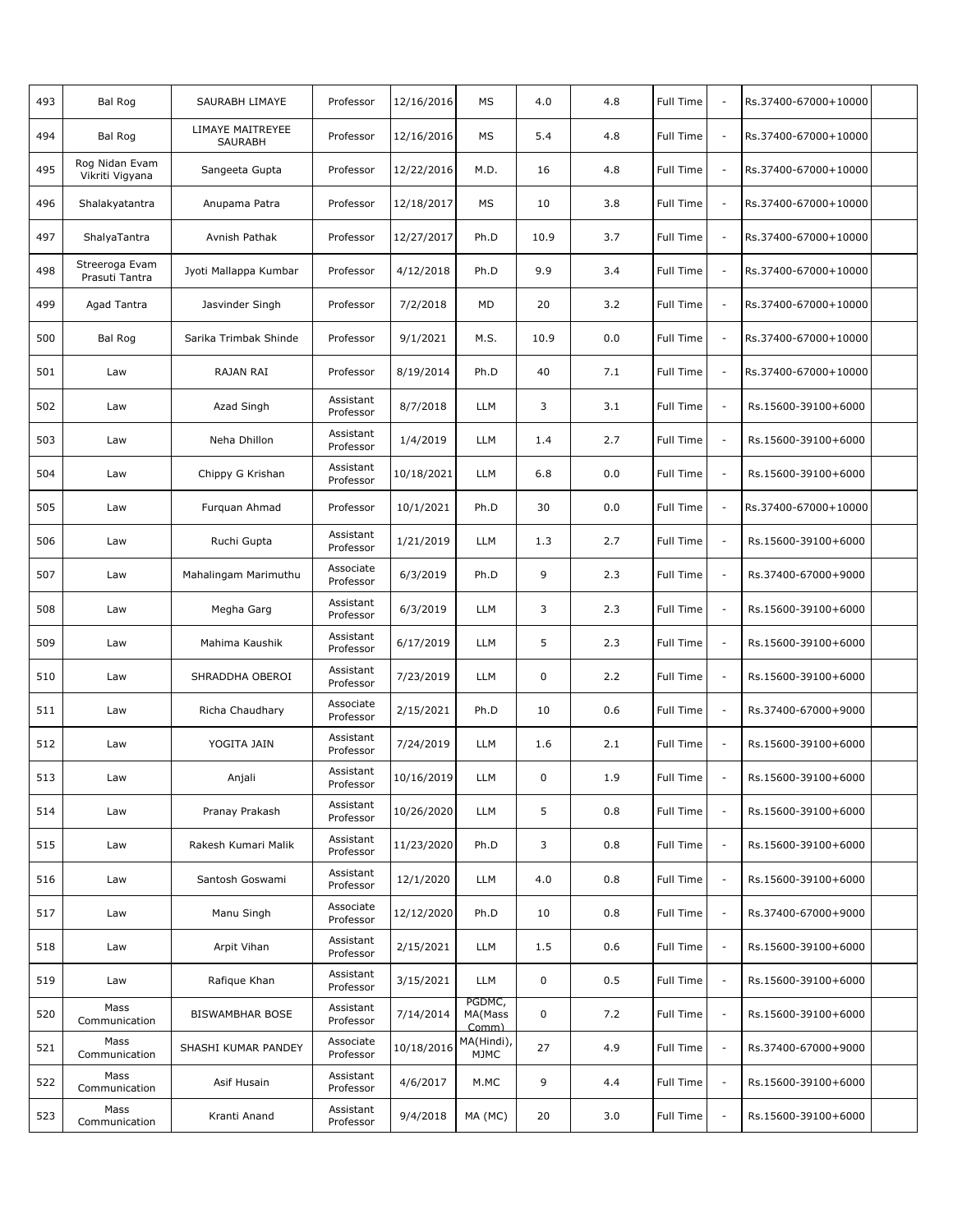| 524 | Mass<br>Communication                     | Saleem Javed             | Assistant<br>Professor                          | 1/30/2019  | MA (Hon<br>Eng), MA<br>(Mass | 11             | 2.6 | <b>Full Time</b> | $\sim$                   | Rs.15600-39100+6000  |  |
|-----|-------------------------------------------|--------------------------|-------------------------------------------------|------------|------------------------------|----------------|-----|------------------|--------------------------|----------------------|--|
| 525 | Mass<br>Communication                     | Sushil Manav             | Disquished<br>Professional<br>(Professor)       | 10/1/2021  | M.A                          | 24             | 0.0 | Full Time        | $\overline{\phantom{a}}$ | Rs.37400-67000+10000 |  |
| 526 | Mass<br>Communication                     | Tejee Isha               | Assistant<br>Professor                          | 3/1/2021   | Ph.D                         | 3              | 0.5 | Full Time        | $\overline{\phantom{a}}$ | Rs.15600-39100+6000  |  |
| 527 | Mass<br>Communication                     | Tushar Gulia             | Assistant<br>Professor                          | 4/19/2021  | MA Mass<br>Comm.             | 1.1            | 0.4 | <b>Full Time</b> | $\overline{\phantom{a}}$ | Rs.15600-39100+6000  |  |
| 528 | Naturopathy                               | Sangeeth Somanadhapai    | Professor                                       | 8/7/2019   | <b>PGDCR</b>                 | 21             | 2.1 | <b>Full Time</b> | $\overline{\phantom{a}}$ | Rs.37400-67000+10000 |  |
| 529 | Naturopathy                               | Pooja Shah               | Assistant<br>Professor                          | 10/18/2021 | <b>BYNS</b>                  | 0              | 0.0 | Full Time        | $\overline{\phantom{a}}$ | Rs.15600-39100+6000  |  |
| 530 | Naturopathy                               | Sataz Rahmania           | Assistant<br>Professor                          | 12/22/2020 | M.D.                         | $\mathbf{1}$   | 0.8 | Full Time        | $\overline{\phantom{a}}$ | Rs.15600-39100+6000  |  |
| 531 | <b>Medical Surgical</b><br>Nursing        | VARSHA                   | Assistant<br>Professor                          | 9/11/2013  | M.Sc(N)                      | 4.1            | 8.0 | Full Time        | $\overline{\phantom{a}}$ | Rs.15600-39100+6000  |  |
| 532 | Child Health Nursing                      | <b>KHUSHBU</b>           | Assistant<br>Professor                          | 2/1/2014   | M.Sc(N)                      | 1.3            | 7.6 | Full Time        | $\overline{\phantom{a}}$ | Rs.15600-39100+6000  |  |
| 533 | Child Health Nursing                      | <b>RITU YADAV</b>        | Assistant<br>Professor                          | 10/1/2014  | M.Sc(N)                      | $\overline{2}$ | 6.9 | Full Time        | $\overline{\phantom{a}}$ | Rs.15600-39100+6000  |  |
| 534 | Mental Health<br>Nursing                  | <b>POONAM</b>            | Assistant<br>Professor                          | 3/4/2015   | M.Sc(N)                      | 2.7            | 6.5 | <b>Full Time</b> | $\overline{\phantom{a}}$ | Rs.15600-39100+6000  |  |
| 535 | Obs. & Gynae &<br><b>NRSC</b>             | Anu Grover               | Associate<br>Professor                          | 8/20/2015  | M.Sc(N)                      | 3              | 6.1 | <b>Full Time</b> | $\sim$                   | Rs.37400-67000+9000  |  |
| 536 | <b>Medical Surgical</b><br>Nursing        | Kavita Pillai            | Assistant<br>Professor                          | 6/20/2016  | M.Sc(N)                      | 5              | 5.3 | Full Time        | $\overline{\phantom{a}}$ | Rs.15600-39100+6000  |  |
| 537 | Mental Health<br>Nursing                  | Shikha Sharma Thapa      | Assistant<br>Professor                          | 7/18/2017  | M.Sc(N)                      | 4.0            | 4.2 | Full Time        | $\overline{\phantom{a}}$ | Rs.15600-39100+6000  |  |
| 538 | <b>Medical Surgical</b><br>Nursing        | Bharti Sachdeva Sahni    | Associate<br>Professor                          | 7/26/2017  | M.Sc(N)                      | 7.5            | 4.1 | Full Time        | $\sim$                   | Rs.37400-67000+9000  |  |
| 539 | Obs. & Gynae                              | Shalu                    | Assistant<br>Professor                          | 12/11/2017 | M.Sc(N)                      | $\overline{2}$ | 3.8 | <b>Full Time</b> | $\overline{\phantom{a}}$ | Rs.15600-39100+6000  |  |
| 540 | Child Health Nursing                      | Jyoti                    | Assistant<br>Professor                          | 10/1/2018  | M.Sc(N)                      | 0              | 2.9 | Full Time        | $\sim$                   | Rs.15600-39100+6000  |  |
| 541 | Community Health<br>Nursing               | Rekha                    | Assistant<br>Professor                          | 10/15/2018 | M.Sc(N)                      | 2              | 2.9 | <b>Full Time</b> | $\overline{\phantom{a}}$ | Rs.15600-39100+6000  |  |
| 542 | Obs. & Gynae                              | Haobijam Madhubala Devi  | Assistant<br>Professor                          | 1/23/2020  | M.Sc(N)                      | 7.8            | 1.7 | Full Time        | $\overline{\phantom{a}}$ | Rs.15600-39100+6000  |  |
| 543 | <b>Community Health</b><br>Nursing        | SAMEEKSHA                | Assistant<br>Professor                          | 9/7/2020   | M.Sc. (N)                    | $\overline{7}$ | 1.0 | Full Time        | $\overline{\phantom{a}}$ | Rs.15600-39100+6000  |  |
| 544 | Obs. & Gynae                              | Pragati Das              | Assistant<br>Professor                          | 10/1/2020  | M.Sc (N)                     | 5              | 0.9 | Full Time        |                          | Rs.15600-39100+6000  |  |
| 545 | <b>Medical Surgical</b><br>Nursing        | Parul Saini              | Assistant<br>Professor                          | 12/14/2020 | M.Sc(N)                      | 9              | 0.8 | Full Time        | $\overline{\phantom{a}}$ | Rs.15600-39100+6000  |  |
| 546 | Mental Health<br>Nursing                  | Ruchika Duggal Choudhary | Assistant<br>Professor                          | 3/15/2021  | M.Sc. (N)                    | 8.5            | 0.5 | Full Time        | $\overline{\phantom{a}}$ | Rs.15600-39100+6000  |  |
| 547 | Child Health Nursing                      | Kul Pooja                | Assistant<br>Professor                          | 4/19/2021  | $M.Sc.$ (N)                  | 6.5            | 0.4 | <b>Full Time</b> | $\overline{\phantom{a}}$ | Rs.15600-39100+6000  |  |
| 548 | Community Health<br>Nursing               | Deepa Mukherjee          | Associate<br>Professor                          | 5/4/2021   | $M.Sc.$ (N)                  | 6              | 0.3 | Full Time        | $\overline{\phantom{a}}$ | Rs.37400-67000+9000  |  |
| 549 | Child Health Nursing                      | Shweta Handa             | Assistant<br>Professor                          | 8/14/2021  | M.SC(N)                      | 8              | 0.1 | Full Time        | $\overline{\phantom{a}}$ | Rs.15600-39100+6000  |  |
| 550 | Community Health<br>Nursing & NRSC        | Manisha                  | Assistant<br>Professor                          | 9/11/2021  | $M.Sc.$ (N)                  | 6              | 0.0 | Full Time        | $\overline{\phantom{a}}$ | Rs.15600-39100+6000  |  |
| 551 | Community Health<br>Nursing & NRSC        | USHA YADAV               | Assistant<br>Professor Cum<br>SLTO<br>Assistant | 9/15/2014  | M.Sc(N)                      | $\mathbf{1}$   | 7.0 | Full Time        | $\overline{\phantom{a}}$ | Rs.15600-39100+6000  |  |
| 552 | <b>Medical Surgical</b><br>Nursing & NRSC | Amandeep Kaur            | Professor Cum<br>SITO                           | 10/12/2020 | M.Sc(N)                      | $\overline{7}$ | 0.9 | Full Time        | $\overline{\phantom{a}}$ | Rs.15600-39100+6000  |  |
| 553 | Child Health Nursing                      | SARIKA YADAV             | Associate<br>Professor                          | 8/7/2013   | M.Sc(N)                      | 2              | 8.1 | Full Time        | $\overline{\phantom{a}}$ | Rs.37400-67000+9000  |  |
| 554 | Obs. & Gynae                              | Deepak                   | Associate<br>Professor                          | 3/1/2019   | M.Sc(N)                      | 8.5            | 2.5 | Full Time        | $\overline{\phantom{a}}$ | Rs.37400-67000+9000  |  |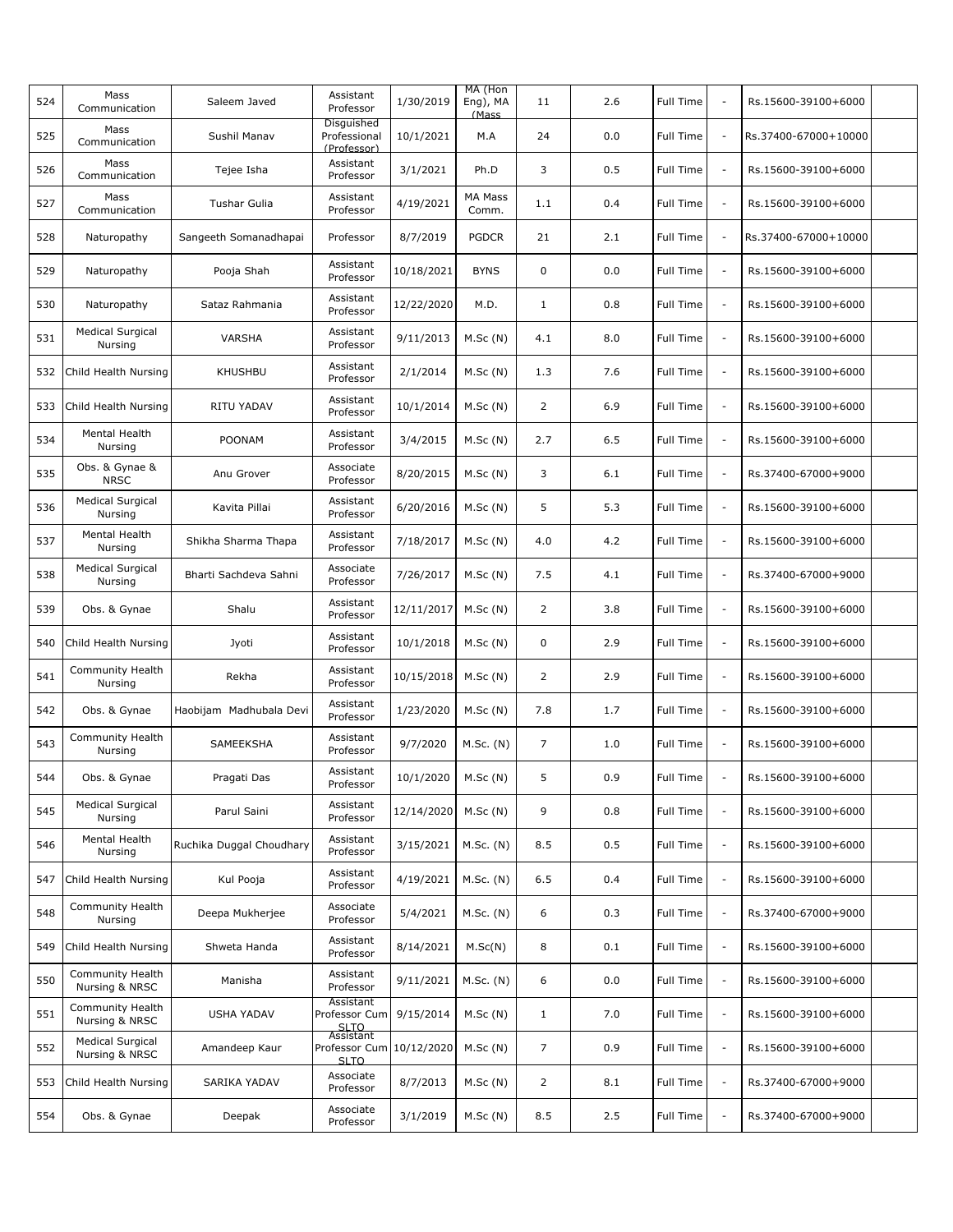| 555 | Child Health Nursing               | Vedamurthy R             | Associate<br>Professor | 3/2/2020  | M.Sc(N)     | 10.3           | 1.5 | Full Time | $\sim$                   | Rs.37400-67000+9000  |  |
|-----|------------------------------------|--------------------------|------------------------|-----------|-------------|----------------|-----|-----------|--------------------------|----------------------|--|
| 556 | <b>Medical Surgical</b><br>Nursing | Settepalli Jasmin Debora | Professor              | 4/5/2021  | $M.Sc.$ (N) | 16.5           | 0.4 | Full Time | $\sim$                   | Rs.37400-67000+9000  |  |
| 557 | Community Health<br>Nursing        | SUNIL KUMAR DULAR        | Professor              | 5/9/2012  | M.Sc(N)     | 4.0            | 9.3 | Full Time | $\overline{\phantom{a}}$ | Rs.37400-67000+10000 |  |
| 558 | Obs. & Gynae                       | AKOIJAM MAMATA DEVI      | Professor              | 8/20/2014 | M.Sc(N)     | 8              | 7.1 | Full Time | $\sim$                   | Rs.37400-67000+10000 |  |
| 559 | Mental Health<br>Nursing           | Raman Deep               | Professor              | 6/7/2018  | M.Sc(N)     | 14             | 3.3 | Full Time | $\overline{\phantom{a}}$ | Rs.37400-67000+10000 |  |
| 560 | Child Health Nursing               | Pauline Sharmila Susai   | Professor              | 8/16/2021 | Ph.D        | 16             | 0.1 | Full Time | $\sim$                   | Rs.37400-67000+10000 |  |
| 561 | Pharmaceutical<br>Chemistry        | Manish Kumar Gupta       | Professor              | 1/16/2020 | Ph.D        | 14             | 1.7 | Full Time | $\overline{\phantom{a}}$ | Rs.37400-67000+10000 |  |
| 562 | pharmaceutics                      | Kavita Rana              | Assistant<br>Professor | 8/19/2014 | M.Pharma    | 0              | 7.1 | Full Time | $\overline{\phantom{a}}$ | Rs.15600-39100+6000  |  |
| 563 | Pharmaceutical<br>Chemistry        | Sonia Yadav              | Assistant<br>Professor | 3/11/2015 | M.Pharma    | 5.4            | 6.5 | Full Time | $\overline{\phantom{a}}$ | Rs.15600-39100+6000  |  |
| 564 | Pharmacology                       | SUSHMA DEVI              | Assistant<br>Professor | 3/13/2015 | M.Pharma    | 2.5            | 6.5 | Full Time | $\sim$                   | Rs.15600-39100+6000  |  |
| 565 | pharmaceutics                      | Manish Yadav             | Assistant<br>Professor | 8/5/2015  | Ph.D        | 4.0            | 6.1 | Full Time | $\overline{\phantom{a}}$ | Rs.15600-39100+6000  |  |
| 566 | pharmaceutics                      | Vijay Bhalla             | Professor &<br>Dean    | 8/1/2016  | Ph.D        | 35             | 5.1 | Full Time | $\sim$                   | Rs.37400-67000+10000 |  |
| 567 | Pharmaceutical<br>Chemistry        | Tripti Arora             | Assistant<br>Professor | 7/24/2017 | M.Pharma    | 3              | 4.1 | Full Time | $\overline{\phantom{a}}$ | Rs.15600-39100+6000  |  |
| 568 | pharmacognosy                      | Pradeep Kumar            | Assistant<br>Professor | 3/1/2018  | M.Pharma    | 0              | 3.5 | Full Time | $\overline{\phantom{a}}$ | Rs.15600-39100+6000  |  |
| 569 | pharmaceutics                      | Vijay Sharma             | Professor              | 4/1/2018  | Ph.D        | 12             | 3.4 | Full Time | $\overline{\phantom{a}}$ | Rs.37400-67000+10000 |  |
| 570 | pharmaceutics                      | <b>Neelkant Prasad</b>   | Associate<br>Professor | 8/16/2018 | Ph.D        | 9.1            | 3.1 | Full Time | $\sim$                   | Rs.37400-67000+9000  |  |
| 571 | pharmacognosy                      | Kiran Sharma             | Assistant<br>Professor | 11/5/2018 | Ph.D        | $\overline{7}$ | 2.8 | Full Time | $\sim$                   | Rs.15600-39100+6000  |  |
| 572 | Pharmacology                       | Sonika Shrivastav        | Assistant<br>Professor | 1/25/2019 | M.Pharma    | 3.2            | 2.6 | Full Time | $\overline{\phantom{a}}$ | Rs.15600-39100+6000  |  |
| 573 | pharmacognosy                      | Dinesh Kumar Yadav       | Associate<br>Professor | 1/28/2019 | Ph.D        | 10.7           | 2.6 | Full Time | $\overline{\phantom{a}}$ | Rs.37400-67000+9000  |  |
| 574 | <b>Pharmacy Practice</b>           | Sanjay sharma            | Assistant<br>Professor | 7/1/2019  | M.Pharma    | 5              | 2.2 | Full Time | $\overline{\phantom{a}}$ | Rs.15600-39100+6000  |  |
| 575 | Pharmacology                       | Sushma Chaturvedi        | Professor              | 1/10/2020 | Ph.D        | 25             | 1.7 | Full Time |                          | Rs.37400-67000+10000 |  |
| 576 | Pharmaceutical<br>Chemistry        | Avneet Kaur              | Assistant<br>Professor | 1/20/2020 | M.Pharma    | 3              | 1.7 | Full Time | $\overline{\phantom{a}}$ | Rs.15600-39100+6000  |  |
| 577 | pharmaceutics                      | SHAGUN KHAULLAR          | Assistant<br>Professor | 3/2/2020  | M.Pharma    | 0              | 1.5 | Full Time | $\overline{\phantom{a}}$ | Rs.15600-39100+6000  |  |
| 578 | Pharmaceutical<br>Chemistry        | Atul Sharma              | Assistant<br>Professor | 7/20/2020 | Ph.D        | 8.6            | 1.2 | Full Time | $\overline{\phantom{a}}$ | Rs.15600-39100+6000  |  |
| 579 | Pharmacology                       | Shirumalla Raj Kumar     | Professor              | 8/24/2020 | Ph.D        | 23.5           | 1.0 | Full Time | $\overline{\phantom{a}}$ | Rs.37400-67000+10000 |  |
| 580 | Pharmaceutical<br>Chemistry        | Suman Rohilla            | Assistant<br>Professor | 8/27/2020 | Ph.D        | 3.5            | 1.0 | Full Time | $\overline{\phantom{a}}$ | Rs.15600-39100+6000  |  |
| 581 | <b>Pharmacy Practice</b>           | Sonal Setya              | Professor              | 9/1/2020  | Ph.D        | 19             | 1.0 | Full Time | $\overline{\phantom{a}}$ | Rs.37400-67000+10000 |  |
| 582 | Pharmaceutical<br>Chemistry        | Ravi Kant                | Assistant<br>Professor | 9/1/2020  | M.Pharma    | $\overline{2}$ | 1.0 | Full Time | $\overline{\phantom{a}}$ | Rs.15600-39100+6000  |  |
| 583 | Pharmaceutical<br>Chemistry        | Saroj Verma              | Assistant<br>Professor | 9/7/2020  | Ph.D        | 9              | 1.0 | Full Time | $\overline{\phantom{a}}$ | Rs.15600-39100+6000  |  |
| 584 | <b>Pharmacy Practice</b>           | Aakanksha Sharma         | Assistant<br>Professor | 11/2/2020 | Ph.D        | 0              | 0.8 | Full Time | $\overline{\phantom{a}}$ | Rs.15600-39100+6000  |  |
| 585 | Pharmacology                       | Vaibhav Walia            | Assistant<br>Professor | 3/4/2021  | Ph.D        | 6              | 0.5 | Full Time | $\overline{\phantom{a}}$ | Rs.15600-39100+6000  |  |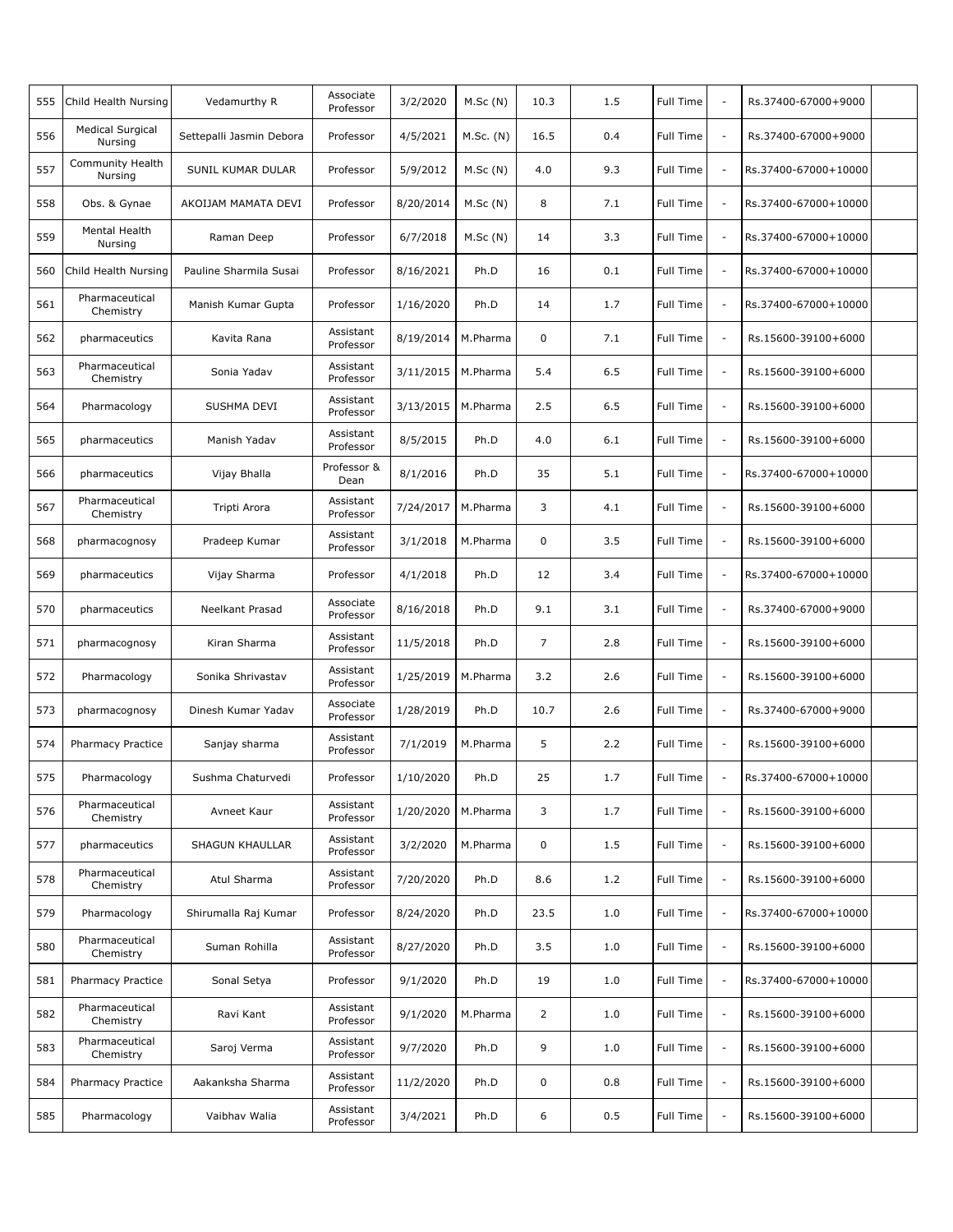| 586 | pharmaceutics                                    | D K Majumdar          | Adjunct<br>Faculty<br>(Professor) | 3/12/2021  | Ph.D                       | 37             | 0.5  |           | Part<br>Time             | Rs.37400-67000+10000 |  |
|-----|--------------------------------------------------|-----------------------|-----------------------------------|------------|----------------------------|----------------|------|-----------|--------------------------|----------------------|--|
| 587 | pharmaceutics                                    | Manvi Singh           | Assistant<br>Professor            | 4/5/2021   | M.Pharma                   | 1.3            | 0.4  | Full Time | $\sim$                   | Rs.15600-39100+6000  |  |
| 588 | pharmacognosy                                    | Shiva                 | Assistant<br>Professor            | 8/16/2021  | Ph.D                       | 2.5            | 0.1  | Full Time | $\overline{\phantom{a}}$ | Rs.15600-39100+6000  |  |
| 589 | Pharmaceutical<br>Chemistry                      | Sweta Mishra          | Assistant<br>Professor            | 8/16/2021  | Ph.D                       | $\overline{2}$ | 0.1  | Full Time | $\sim$                   | Rs.15600-39100+6000  |  |
| 590 | <b>Pharmacy Practice</b>                         | Rahul Kumar           | Assistant<br>Professor            | 8/20/2021  | Ph.D                       | 6              | 0.1  | Full Time | $\overline{\phantom{a}}$ | Rs.15600-39100+6000  |  |
| 591 | <b>Pharmacy Practice</b>                         | Ritu Mishra           | Assistant<br>Professor            | 9/1/2021   | Ph.D                       | $\mathbf{1}$   | 0.0  | Full Time | $\sim$                   | Rs.15600-39100+6000  |  |
| 592 | <b>Pharmacy Practice</b>                         | Geeta Rawat           | Assistant<br>Professor            | 9/2/2021   | M.Pharma                   | 0              | 0.0  | Full Time | $\overline{\phantom{a}}$ | Rs.15600-39100+6000  |  |
| 593 | Orthopaedics                                     | Joginder Yadav        | Professor                         | 8/1/2008   | <b>MPT</b>                 | 3              | 13.1 | Full Time | $\overline{\phantom{a}}$ | Rs.37400-67000+10000 |  |
| 594 | Cardio                                           | SONIA                 | Associate<br>Professor            | 9/20/2011  | Ph.D                       | $\overline{2}$ | 10.0 | Full Time | $\overline{\phantom{a}}$ | Rs.37400-67000+9000  |  |
| 595 | Orthopaedics                                     | PRIYANKA RISHI        | Associate<br>Professor            | 1/1/2014   | <b>MPT</b>                 | 0              | 7.7  | Full Time | $\sim$                   | Rs.37400-67000+9000  |  |
| 596 | Sports                                           | Sajjan Pal            | Assistant<br>Professor            | 8/1/2016   | <b>MPT</b>                 | 0              | 5.1  | Full Time | $\overline{\phantom{a}}$ | Rs.15600-39100+6000  |  |
| 597 | <b>HOSPITAL QUALITY</b><br><b>ASSURANCE CELL</b> | Bijender Singh Sindhu | Associate<br>Professor            | 9/10/2018  | Ph.D                       | 8              | 3.0  | Full Time | $\sim$                   | Rs.37400-67000+9000  |  |
| 598 | Neurology                                        | Saurabh Kumar         | Assistant<br>Professor            | 9/12/2018  | <b>MPT</b>                 | 0              | 3.0  | Full Time | $\overline{\phantom{a}}$ | Rs.15600-39100+6000  |  |
| 599 | Sports                                           | Jaganjyoti Das        | Assistant<br>Professor            | 9/12/2018  | <b>MPT</b>                 | 0              | 3.0  | Full Time | $\overline{\phantom{a}}$ | Rs.15600-39100+6000  |  |
| 600 | Cardio                                           | Neha Reyalch          | Assistant<br>Professor            | 5/20/2019  | <b>MPT</b>                 | 0              | 2.3  | Full Time | $\overline{\phantom{a}}$ | Rs.15600-39100+6000  |  |
| 601 | Orthopaedics                                     | Siddhartha Sen        | Professor                         | 10/22/2019 | Ph.D                       | 14             | 1.9  | Full Time | $\overline{\phantom{a}}$ | Rs.37400-67000+10000 |  |
| 602 | Neurology                                        | Vinika Chaudhary      | Assistant<br>Professor            | 2/3/2020   | <b>MPT</b>                 | 0              | 1.6  | Full Time | $\sim$                   | Rs.15600-39100+6000  |  |
| 603 | Neurology                                        | Aarti Gupta           | Assistant<br>Professor            | 2/18/2020  | MPT                        | 0              | 1.6  | Full Time | $\overline{\phantom{a}}$ | Rs.15600-39100+6000  |  |
| 604 | Neurology                                        | Sheetal Malhan        | Assistant<br>Professor            | 10/1/2021  | <b>MPT</b>                 | 11.9           | 0.0  | Full Time | $\overline{\phantom{a}}$ | Rs.15600-39100+6000  |  |
| 605 | Cardio                                           | Nandini Kushwaha      | Assistant<br>Professor            | 11/1/2021  | <b>MPT</b>                 | 2.5            | 0.0  | Full Time | $\overline{\phantom{a}}$ | Rs.15600-39100+6000  |  |
| 606 | Sports                                           | Pooja Anand           | Professor                         | 6/8/2020   | Ph.D                       | 9              | 1.3  | Full Time |                          | Rs.37400-67000+10000 |  |
| 607 | Sports                                           | Pooja Bhati           | Assistant<br>Professor            | 8/10/2020  | Ph.D                       | 0              | 1.1  | Full Time | $\overline{\phantom{a}}$ | Rs.15600-39100+6000  |  |
| 608 | Orthopaedics                                     | Karishama Chawla      | Assistant<br>Professor            | 11/9/2020  | <b>MPT</b>                 | 0              | 0.8  | Full Time | $\overline{\phantom{a}}$ | Rs.15600-39100+6000  |  |
| 609 | Neurology                                        | Bansal Ankita Babulal | Assistant<br>Professor            | 8/23/2021  | <b>MPT</b>                 | $\overline{7}$ | 0.1  | Full Time | $\overline{\phantom{a}}$ | Rs.15600-39100+6000  |  |
| 610 | EVS                                              | ARCHANA CHAUDHARY     | Associate<br>Professor            | 8/25/2014  | Ph.D                       | 11             | 7.0  | Full Time | $\overline{\phantom{a}}$ | Rs.37400-67000+9000  |  |
| 611 | Physics                                          | Sunanda               | Assistant<br>Professor            | 4/7/2016   | Ph.D                       | 4.0            | 5.4  | Full Time | $\overline{\phantom{a}}$ | Rs.15600-39100+6000  |  |
| 612 | EVS                                              | Vikram                | Assistant<br>Professor            | 8/1/2016   | Ph.D                       | 0              | 5.1  | Full Time | $\overline{\phantom{a}}$ | Rs.15600-39100+6000  |  |
| 613 | Chemistry                                        | Anjaneyulu Bendi      | Assistant<br>Professor            | 8/5/2016   | M.Sc(Org<br>Chem)          | 8              | 5.1  | Full Time | $\overline{\phantom{a}}$ | Rs.15600-39100+6000  |  |
| 614 | Physics                                          | Ram Chhavi Sharma     | Professor                         | 9/14/2016  | Ph.D                       | 38             | 5.0  | Full Time | $\overline{\phantom{a}}$ | Rs.37400-67000+10000 |  |
| 615 | Forensic Sciences                                | Rajinder Singh        | Professor                         | 9/21/2016  | Ph.D                       | 40             | 5.0  | Full Time | $\overline{\phantom{a}}$ | Rs.37400-67000+10000 |  |
| 616 | Mathematics                                      | NAVEEN KUMAR          | Assistant<br>Professor            | 11/1/2016  | M.Tech,<br>M.Sc,<br>M.Phil | 10             | 4.8  | Full Time | $\overline{\phantom{a}}$ | Rs.15600-39100+6000  |  |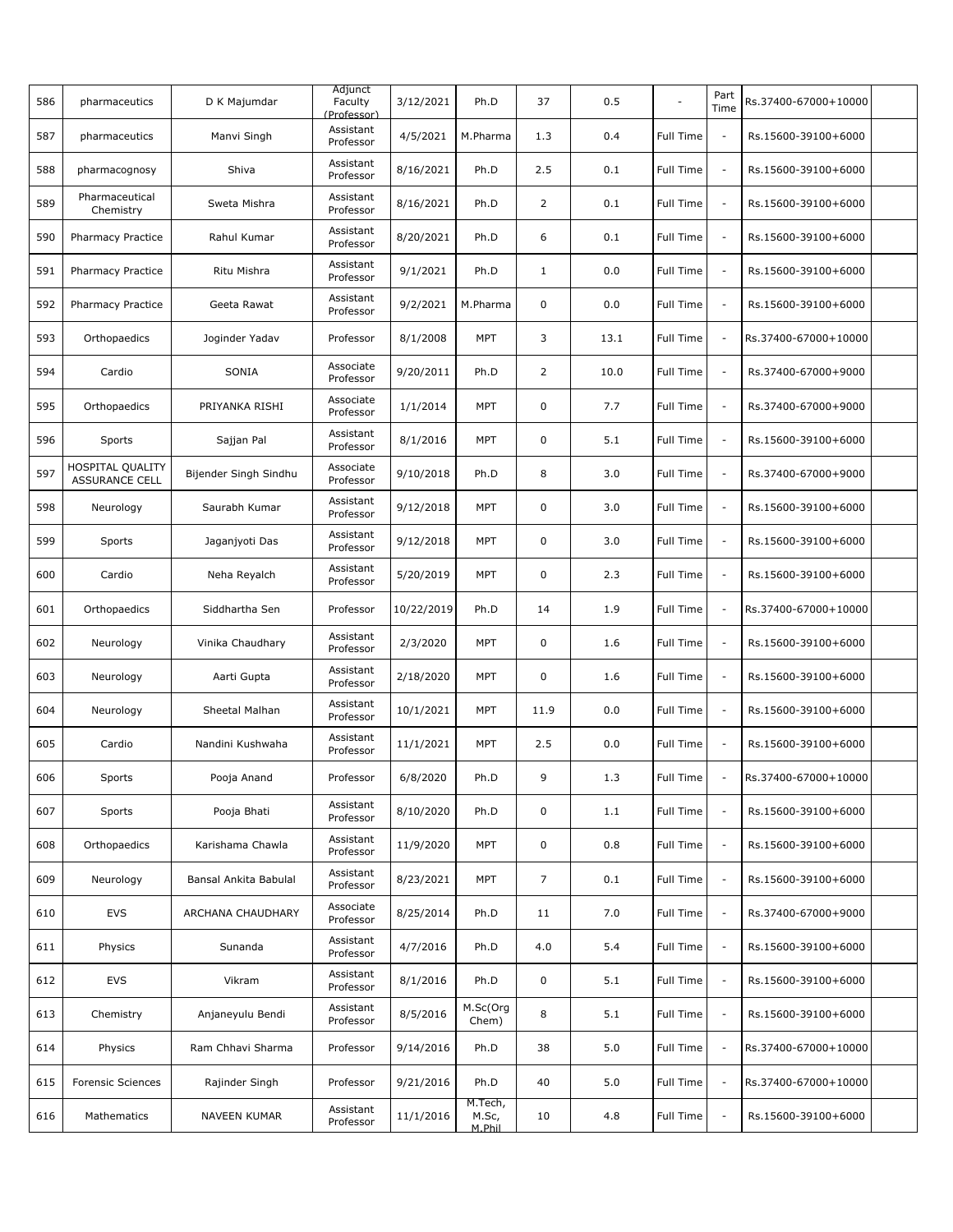| 617 | Physics                    | Mukesh Kumar             | Associate<br>Professor                     | 1/6/2017   | Ph.D                | 2              | 4.7 | Full Time | $\sim$                   | Rs.37400-67000+9000  |  |
|-----|----------------------------|--------------------------|--------------------------------------------|------------|---------------------|----------------|-----|-----------|--------------------------|----------------------|--|
| 618 | <b>EVS</b>                 | Simranjeet Singh         | Assistant<br>Professor                     | 3/3/2017   | Ph.D                | $\mathbf{1}$   | 4.5 | Full Time | $\overline{\phantom{a}}$ | Rs.15600-39100+6000  |  |
| 619 | Chemistry                  | Kamlesh Sharma           | Associate<br>Professor                     | 8/4/2017   | Ph.D                | 13             | 4.1 | Full Time | $\overline{\phantom{a}}$ | Rs.37400-67000+9000  |  |
| 620 | Chemistry                  | NUTAN SHARMA             | Assistant<br>Professor                     | 2/26/2018  | Ph.D                | 4.0            | 3.5 | Full Time | $\overline{\phantom{a}}$ | Rs.15600-39100+6000  |  |
| 621 | Inorganic Chemistry        | Sangeeta                 | Assistant<br>Professor                     | 9/17/2018  | M.Sc                | $\mathbf 0$    | 3.0 | Full Time | $\overline{\phantom{a}}$ | Rs.15600-39100+6000  |  |
| 622 | Physics                    | Pooja Singh              | Assistant<br>Professor                     | 1/23/2019  | M.Sc                | $\mathbf{1}$   | 2.7 | Full Time | $\overline{\phantom{a}}$ | Rs.15600-39100+6000  |  |
| 623 | <b>Forensic Sciences</b>   | Mandeep Kaur Purba       | Assistant<br>Professor                     | 7/15/2019  | M.Sc.<br>(Forensic) | 3              | 2.2 | Full Time | $\overline{\phantom{a}}$ | Rs.15600-39100+6000  |  |
| 624 | <b>Forensic Science</b>    | Vineeta Saini            | Assistant<br>Professor                     | 8/19/2019  | Ph.D                | $\overline{7}$ | 2.1 | Full Time | $\overline{\phantom{a}}$ | Rs.15600-39100+6000  |  |
| 625 | Physics                    | Mirza Tanweer Ahmad Beig | Assistant<br>Professor                     | 8/24/2019  | Ph.D                | 8              | 2.0 | Full Time | $\overline{\phantom{a}}$ | Rs.15600-39100+6000  |  |
| 626 | Physics                    | Yogesh Sharma            | Assistant<br>Professor                     | 2/1/2020   | Ph.D                | 2              | 1.6 | Full Time | $\overline{\phantom{a}}$ | Rs.15600-39100+6000  |  |
| 627 | Chemistry                  | Lakhwinder Singh         | Professor &<br>Dean                        | 7/17/2020  | Ph.D                | 15             | 1.2 | Full Time | $\overline{\phantom{a}}$ | Rs.37400-67000+10000 |  |
| 628 | Mathematics                | Mohammad Asim            | Assistant<br>Professor                     | 8/24/2020  | Ph.D                | $\mathbf 0$    | 1.0 | Full Time | $\overline{\phantom{a}}$ | Rs.15600-39100+6000  |  |
| 629 | Physics                    | Gurjot Singh             | Assistant<br>Professor                     | 8/26/2020  | Ph.D                | $\mathbf{1}$   | 1.0 | Full Time | $\overline{\phantom{a}}$ | Rs.15600-39100+6000  |  |
| 630 | Inorganic Chemistry        | Ravi Tomar               | Assistant<br>Professor                     | 9/1/2020   | Ph.D                | 12             | 1.0 | Full Time | $\overline{\phantom{a}}$ | Rs.15600-39100+6000  |  |
| 631 | <b>Forensic Sciences</b>   | Shreya Arora             | Assistant<br>Professor                     | 9/1/2020   | M.Sc                | 0.4            | 1.0 | Full Time | $\overline{\phantom{a}}$ | Rs.15600-39100+6000  |  |
| 632 | Mathematics                | Pradeep Malik            | Associate<br>Professor                     | 9/1/2020   | Ph.D                | 10             | 1.0 | Full Time | $\overline{\phantom{a}}$ | Rs.37400-67000+9000  |  |
| 633 | Forensic Sciences          | Megha Walia              | Assistant<br>Professor                     | 9/5/2020   | M.Sc                | 4.0            | 1.0 | Full Time | $\sim$                   | Rs.15600-39100+6000  |  |
| 634 | <b>Forensic Science</b>    | Bhawana Joshi            | Assistant<br>Professor                     | 9/17/2020  | Ph.D                | 6              | 1.0 | Full Time | $\overline{\phantom{a}}$ | Rs.15600-39100+6000  |  |
| 635 | <b>Forensic Science</b>    | Bhoopesh Kumar Sharma    | Associate<br>Professor                     | 9/17/2020  | Ph.D                | 14             | 1.0 | Full Time | $\overline{\phantom{a}}$ | Rs.37400-67000+9000  |  |
| 636 | Chemistry                  | Urooj Fatima             | Assistant<br>Professor                     | 9/21/2020  | Ph.D                | $\mathbf 0$    | 1.0 | Full Time | $\overline{\phantom{a}}$ | Rs.15600-39100+6000  |  |
| 637 | Mathematics                | Haresh Kumar Sharma      | Assistant<br>Professor                     | 11/23/2020 | Ph.D                | 3              | 0.8 | Full Time |                          | Rs.15600-39100+6000  |  |
| 638 | Mathematics                | Nadeem Rao               | Assistant<br>Professor                     | 11/23/2020 | Ph.D                | 3              | 0.8 | Full Time | $\overline{\phantom{a}}$ | Rs.15600-39100+6000  |  |
| 639 | <b>Mathematics</b>         | <b>VIJAY KUMAR</b>       | Professor                                  | 4/27/2020  | Ph.D                | 10.6           | 1.3 | Full Time | $\overline{\phantom{a}}$ | Rs.37400-67000+10000 |  |
| 640 | Chemistry                  | Sneh Lata                | Associate<br>Professor                     | 11/27/2020 | Ph.D                | 11             | 0.8 | Full Time | $\overline{\phantom{a}}$ | Rs.37400-67000+9000  |  |
| 641 | <b>Inorganic Chemistry</b> | Shalu                    | Assistant<br>Professor                     | 12/1/2020  | Ph.D                | 10             | 0.8 | Full Time | $\overline{\phantom{a}}$ | Rs.15600-39100+6000  |  |
| 642 | Chemistry                  | Sharif Ahmad             | Professor                                  | 12/7/2020  | Ph.D                | 38             | 0.8 | Full Time | $\overline{\phantom{a}}$ | Rs.37400-67000+12000 |  |
| 643 | Mathematics                | Pankaj Kumar             | Assistant<br>Professor                     | 1/4/2021   | M.Sc                | $\mathbf{1}$   | 0.7 | Full Time | $\overline{\phantom{a}}$ | Rs.15600-39100+6000  |  |
| 644 | <b>Forensic Science</b>    | Priyanka Verma           | Assistant<br>Professor                     | 3/15/2021  | Ph.D                | $\mathbf{1}$   | 0.5 | Full Time | $\overline{\phantom{a}}$ | Rs.15600-39100+6000  |  |
| 645 | Forensic Science           | Nidhi Hooda              | Assistant<br>Professor                     | 3/15/2021  | M.Sc                | 4.0            | 0.5 | Full Time | $\overline{\phantom{a}}$ | Rs.15600-39100+6000  |  |
| 646 | Mathematics                | Akshay Agrawal           | Assistant<br>Professor                     | 6/2/2021   | Ph.D                | $\overline{7}$ | 0.3 | Full Time | $\overline{\phantom{a}}$ | Rs.15600-39100+6000  |  |
| 647 | Chemistry                  | Chandra Mouli Pandey     | Assistant<br>Professor (Res<br>earch Track | 8/9/2021   | Ph.D                | 10             | 0.1 | Full Time | $\overline{\phantom{a}}$ | Rs.15600-39100+6000  |  |